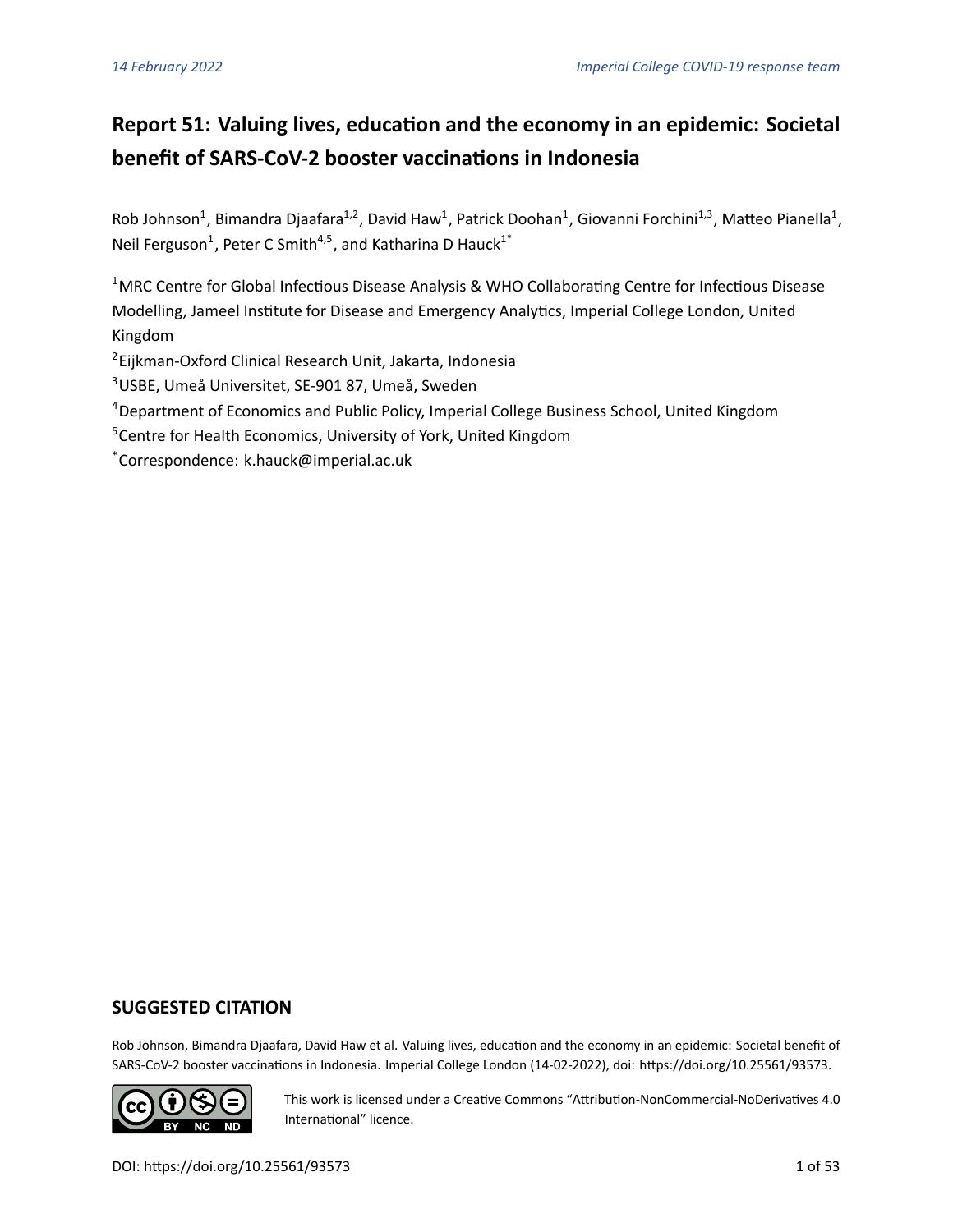# **Summary**

Countries face competing priorities in responding to the SARS-CoV-2 pandemic. The key trade-off is between deaths and pandemic mitigation that reduces SARS-CoV-2 transmission via mandated closures of non-essential economic activity and schools. Vaccinations are one of the key interventions to address this trade-off. They not only reduce deaths, but also the need for policy makers to implement socially damaging and economically costly pandemic mitigation measures. There is little comprehensive quantitative evidence on the societal benefit of vaccinations. Here, we project the socio-economic gains of vaccinations in terms of averted deaths, averted economic losses and averted educational losses with the dynamic epidemiological and economic model Daedalus, applied to Indonesia. We model a twelve-month Moderna booster vaccination campaign, beginning in September 2021, with 80% target coverage against a counterfactual of no boosters. We assume the booster campaign is delivered against a background of optimised epidemic mitigation with economic and school closures that are gradually eased, double-dose vaccinations reaching 90% of the eligible population, and epidemiological characteristics of the Delta and Omicron variants in sensitivity analyses.

We find that the total expected socio-economic gain of the booster campaign is \$381 billion (95% confidence interval \$260-\$640) for our central scenario. It comprises of 19 million years of in-person education, \$81 billion in economic activity, and 300,000 life-years (or 14,000 deaths). Depending on monetary valuations of education and life years, the expected gain ranges from \$365 billion to \$608 billion. The social benefit of each Moderna dose ranges from \$2,000 (95% confidence interval \$1,400-\$3,100) to \$3,300 (\$2,600-\$5,200). Projected gains per dose are higher for a booster vaccination campaign with 40% target coverage at \$2,200 (\$1,200-\$3,300) to \$4,200 (\$3,400-\$6,600).

Our findings are sensitive to the decision makers' valuations of life years and education, and to the unpredictable evolution of the virus. However, results are very similar for epidemiological parameters corresponding to the Delta and Omicron variants. Our results demonstrate that the majority of benefits of vaccination manifest in the reduced need for costly mitigation, rather than averted deaths. This calls for a comprehensive modelling of the benefits of vaccinations focusing not only on health impacts, but also on economic and social impacts.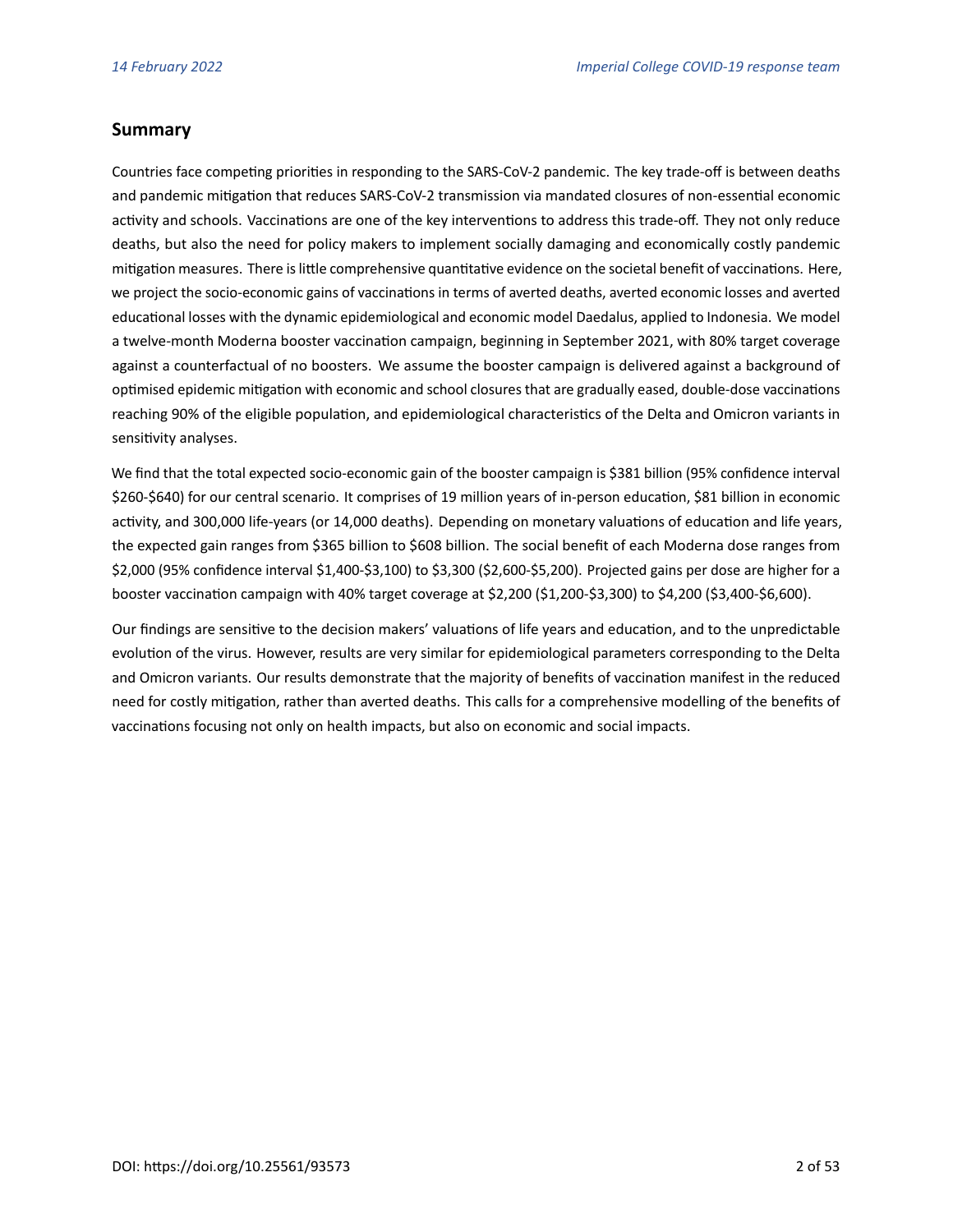# **1 Introduction**

In responding to the COVID-19 pandemic, there is a trade-off between competing priorities for societies. Policy interventions designed to protect public health by limiting the face-to-face interactions that enable transmission also limit the interactions that facilitate economic activity, education and other desirable social and societal goods. Policy makers therefore have to trade off the costs of their interventions in terms of the society's overall welfare, which includes health, education, and economic welfare [\(Robinson et al., 2019\)](#page-25-0). Vaccinations are highly effective in preventing severe COVID-19 disease and deaths, as well as limiting transmission [\(Meslé et al., 2021\)](#page-24-0). It has been estimated that SARS-CoV-2 vaccinations have saved nearly half a million lives among those aged 60 years and over in 33 countries across the WHO Euro region in less than a year [\(Meslé et al., 2021\)](#page-24-0). The benefits of vaccinations are not only measurable in terms of saved lives, but also in terms of reduced duration and stringency of pandemic mitigation required to control transmission. Nearly all countries are adopting pandemic mitigation measures, including closures of economic activity and education, to control the pandemic while vaccination coverage is too low to achieve control. However, we do not currently have estimates of the comprehensive societal welfare gain of SARS-CoV-2 vaccinations arising from both averted deaths and reduced need for costly pandemic mitigation via business and school closures.

Here, we estimate the societal benefits of vaccinations in terms of gross domestic product (GDP), deaths averted, and person-years of education gained under alternative vaccination scenarios and mitigation strategies in Indonesia. We specify a loss function, relying on existing monetary estimates of the value of education, economic activity, and lives [\(Bloom et al., 2020\)](#page-22-0). We use an existing integrated economic-epidemiological model DAEDALUS [\(Haw et al., 2020\)](#page-23-0) to project the societal benefits of a moderate and an expedited Moderna booster vaccination campaign against a no-booster counterfactual. While boosters are scaled up, we assume that the social planner adopts optimised pandemic mitigation that minimises societal costs, trading off the costs of school and business closures against deaths.

The cost of lives lost due to the pandemic has been estimated in terms of the value of a statistical life [\(Hammitt,](#page-23-1) [2020;](#page-23-1) [Robinson et al., 2021\)](#page-25-1) and as the expected loss to the economy due to deaths and illness of the workforce [\(Fernald et al., 2021\)](#page-23-2). We consider both in our projections, using estimates of a value of a statistical life for Indonesia [\(Wulandari, 2020;](#page-26-0) [Robinson et al., 2021\)](#page-25-1). The cost of reduced economic activity due to the pandemic and its mitigation has immediate, mid- and long-term implications [\(International Monetary Fund, 2021](#page-24-1)*a*; [Jordà et al., 2020\)](#page-24-2). These have been estimated for individual countries by charting losses incurred so far and projecting forwards what the cost will be in the decades to come [\(Sawada and Sumulong, 2021;](#page-25-2) [Cutler and Summers, 2020\)](#page-22-1). We consider short- and mid-term economic costs related to the pandemic and its mitigation, relying on GDP projections of the International Monetary Fund for Indonesia [\(International Monetary Fund, 2021](#page-24-1)*a*,*[b](#page-24-3)*).

The immediate costs to individuals and businesses are lost earnings and revenues. In many high-income countries (HICs), these are mitigated by relief policies such as furlough payments, tax relief or other support programs. However, in low- and middle-income countries (LMICs) with a high proportion of informal employment and constrained public budgets, the scope for relief policies is often small. This implies that households and businesses are hard hit by mitigation strategies that curtail economic exchange. The short-term economic costs of business closures have been estimated at around 25% of pre-pandemic GDP in HICs [\(Haw et al., 2020\)](#page-23-0), to which the costs of relief policies must be added.

Because of the severe and immediate economic costs of business closures, the limited scope for relief policies, and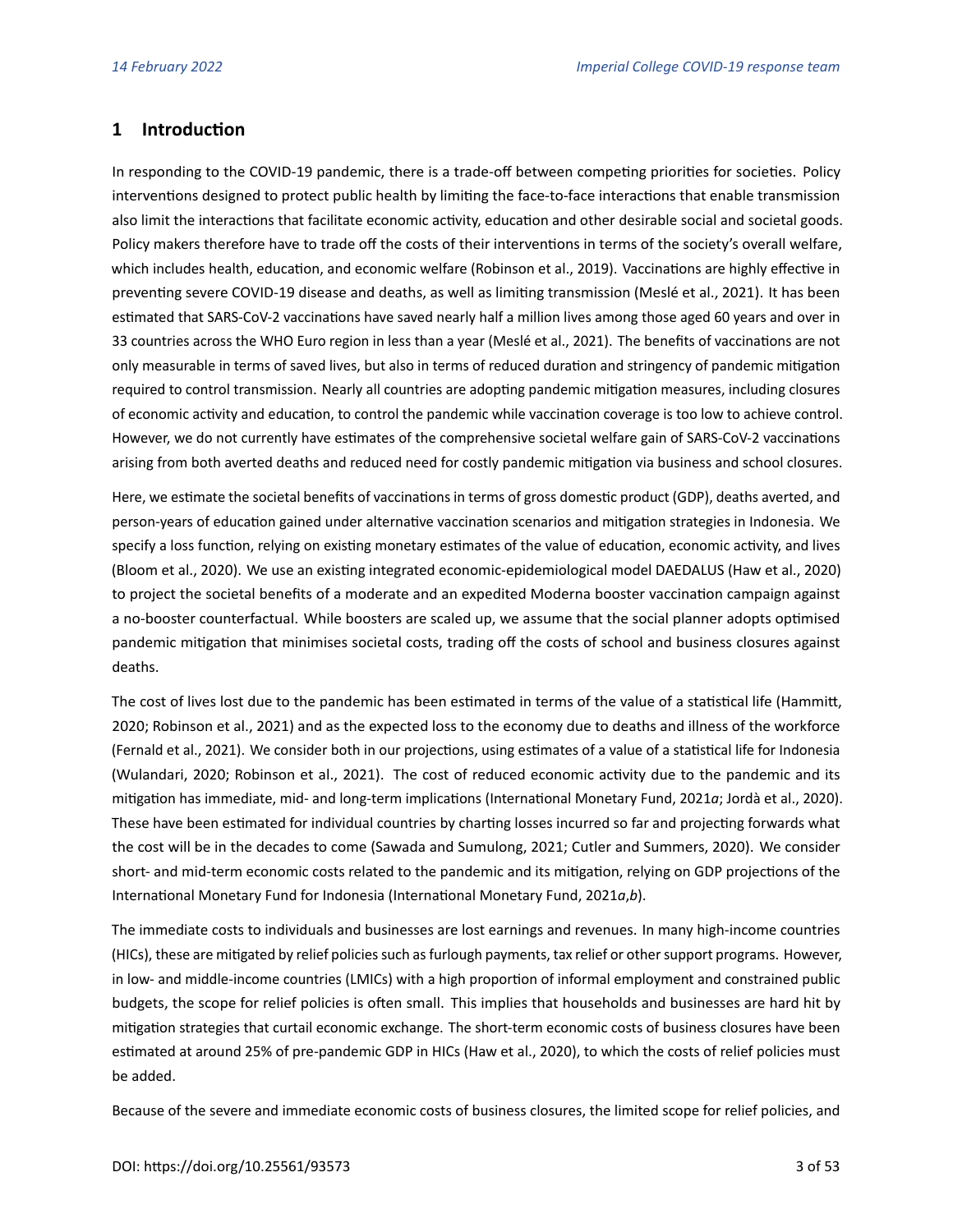the high proportion of informal sector work that can effectively resist officially mandated closures, many LMICs, including Indonesia, cannot rely much on mitigation via closure of economic production. Instead, countries use long-term closure of in-person education to reduce transmission of SARS-CoV-2 [\(The World Bank et al., 2021\)](#page-25-3). In Indonesia, schools were closed for in-person teaching for 18 months, from March 2020 to August 2021. Because the education sector contributes little to GDP (e.g. in Indonesia in 2019, the education sector contributed 3.4% to GDP among 36 sectors), but contributes much to transmission, mitigation policies that prioritise school closures are associated with lower economic losses in the short term.

However, conventional measures of the gross value added (GVA) of the education sector grossly underestimate the true value of education. The benefits of education lie in future economic gains across all sectors, through having a better educated, more skilled and more productive workforce [\(Hanushek and Woessmann, 2020\)](#page-23-3). These gains are not captured by contemporaneous national account calculations. For example, it was estimated that education losses will contribute more than one quarter of the total pandemic losses expected to the Philippine economy over the next four decades [\(National Economic and Development Authority, 2021\)](#page-24-4). We use estimates of the long-term benefits of education for Indonesia from the OECD to provide more realistic projections of the benefits of in-person education resulting from avoided school closures.

# **2 Methodology**

#### *2.1 DAEDALUS: integrated economic-epidemiological model*

We use the Daedalus model [\(Haw et al., 2020\)](#page-23-0) to fit and simulate the dynamics of the epidemic in Indonesia using publicly available data. Details of the model specific to this application, its parameterization, the data used to fit the model, and the result of the model fit, are given in Appendices [A,](#page-27-0) [B,](#page-33-0) and [C.](#page-42-0) We compare economic configurations through their socio-economic costs across three categories (losses to lives, education, and economic output), relying on valuations from external sources for a year of life lost (YLL), and a year of education.

We model the economy as consisting of 36 sectors, following the ISIC 4 classification [\(UN Economic and Social Affairs,](#page-25-4) [2008\)](#page-25-4). We assume that policy makers can partially close economic sectors as pandemic mitigation. We describe the resulting economic configuration as the set over all sectors *i* and months  $\tau$ . { $x_{i,\tau}: i \in \{1,...,36\}$ ;  $\tau \in \{1,...,T\}$ } for T months, where  $x_{i,\tau}$  is defined as a sector's output in month  $\tau$  relative to its maximum possible value, which is the output when  $x_{i,\tau} = 1$  and there is no mandated closure. Sector 33 is the education sector, and all the other sectors without education are denoted  $x_{-33}$  for ease of exposition. In Daedalus, the economic configuration forms the basis to compute the economic output over the projection period, and determines the extent of transmission between different population groups.

For the months February 2020 to August 2021, we estimate  $x_{i,\tau}$  as the sector's observed output relative to its pre-pandemic output according to GVA data (see Appendix [A.2](#page-27-1) for details). For the education sector,  $x_{33,\tau}$  corresponds to the fraction of students engaged in in-person teaching. To project the impact of alternative pandemic mitigation scenarios, we choose values for  $x_{i,\tau}$  to reflect possible policy choices. We require  $x_{i,\min} \leq x_{i,\tau} \leq 1$  to ensure essential production capacity for each sector (Table [7\)](#page-27-2).

The economic configuration determines the number of individuals in workplaces via an analogous set  $\{w_{i,\tau}\}\$ , where  $w_{i,\tau}$  is defined as the proportion of the workforce present in the workplace under sector closure  $x_{i,\tau}$ . We estimate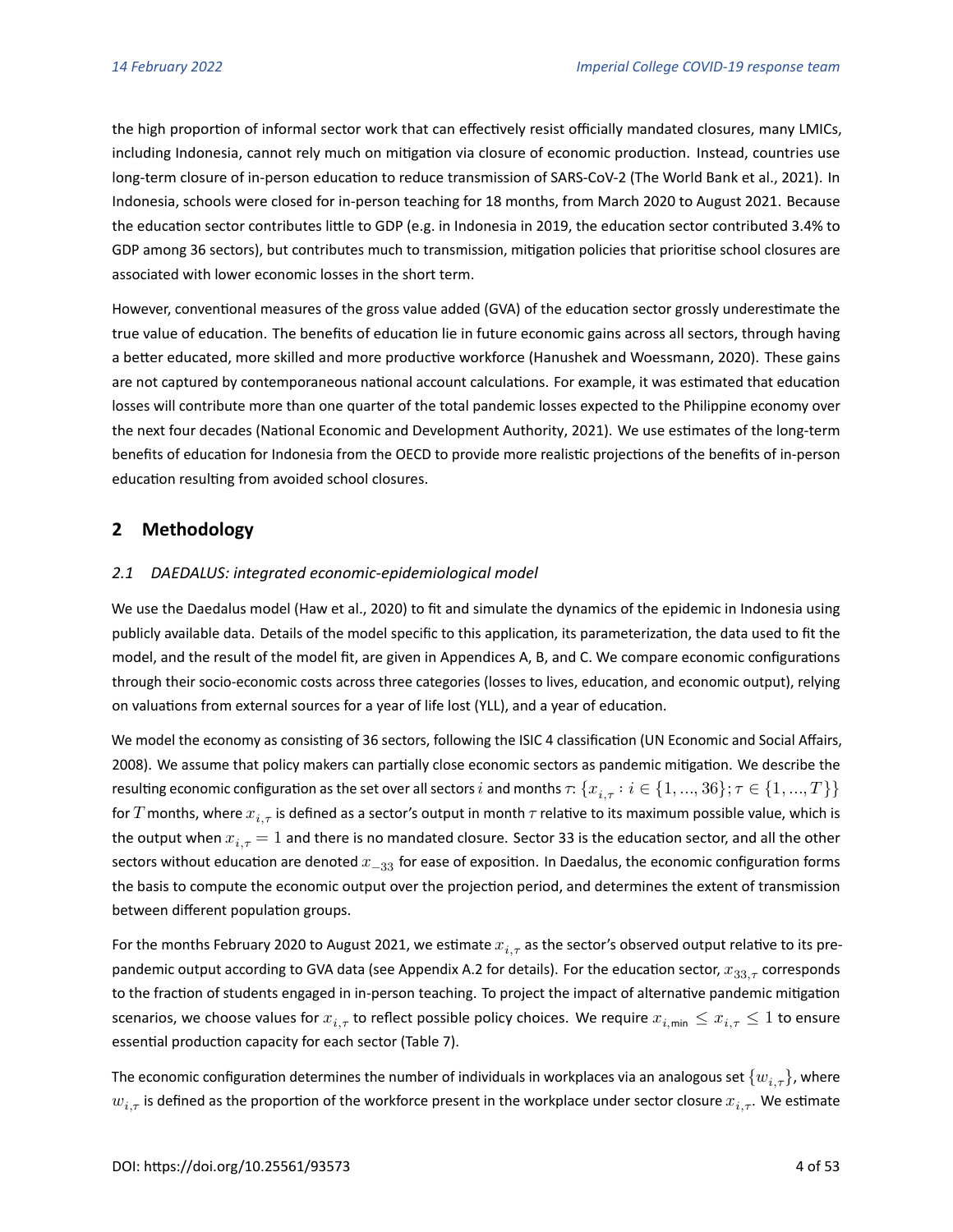the active workforce given the specified sector closure assuming a non-linear relationship between workforce and production for the non-education sectors. Specifically, the fraction of total workers required to produce a fraction  $x_{i,\tau}$  of total output is  $w_{i,\tau}=x_{i,\tau}^{1/\alpha}$  $w_{i,\tau}=x_{i,\tau}^{1/\alpha}$  $w_{i,\tau}=x_{i,\tau}^{1/\alpha}$  .1 For education, as  $x_{33,\tau}$  represents school opening rather than production, we define  $w_{33, \tau} = x_{33, \tau}$  so that the fraction of teachers in school is the same as the fraction of students.

The compartmental epidemiological model consists of 40 population groups: one group for each sector, and one group per age group (ages 0-4, 5-19, 20-64, and 65 plus). Each individual belongs to only one group at any one time. The 20-64 group comprises of (a) individuals who are not in the labour force, e.g. because they are home-makers, and (b) individuals in the labour force (workers) who are not currently working because their sector is closed. Workers may change group membership from their sector to the 20-64 group (and back) at the start of each month, following sector closures/openings. The fraction of each sector working at time  $\tau$  is given by  $w_{i,\tau}$ , which defines the size of the labour force that is working. We use  $\{w_{i,\tau}\}$  to determine the extent of workplace-related transmission directly by moving workers between their sector groups and the 20-64 group, and indirectly by scaling the number of contacts per person that facilitate transmission of infection, which covers the effects of working from home and commuting, as describedin [Haw et al. \(2020\)](#page-23-0). Interactions that are modified by the extent of remote learning and use of commercial spaces are similarly scaled according to how open the relevant sectors are as defined by  $x_{i, \tau}$ .

#### *2.2 Determining socio-economic costs*

By assigning monetary values to YLLs and to years of education, we can add health and education costs of mitigation strategies to the costs of economic closures, and undertake a comprehensive comparison of economic configurations based on socio-economic costs. A summary of the costs we take into account and those we do not is given in Table [1.](#page-10-0)

We define the total socio-economic costs, SC, of an economic configuration  $\{x_{i,\tau}\}\;$  for the T-month duration by first specifying a general formula for the loss function. For simplicity, we assume a simple linear function where we add together terms for each of the costs:

$$
SC = f_{\text{eduction}}(X, \text{VSY}) + f_{\text{lives}}(D, l, \text{VLY}, r) + f_{\text{GDP}}(Z_0 - Z, r). \tag{1}
$$

Here,  $X$  is the number of school years lost (defined in Section [2.2.1\)](#page-5-0), and VSY is the value of one school year, measured in \$; D is the number of deaths per age group due to COVID-19, *l* the remaining life years expected per age group, VLY is the value of one life year, measured in \$, and r is the discount rate;  $Z_0 - Z$  is the lost output over the period due to reduced economic activity, measured in \$, where  $Z_0$  would be the maximum possible in a fully open economy, and  $Z$  the output generated. The longer-term cost of the short-term economic loss is defined in the function  $f_{GDP}(Z_0 - Z, r)$ . The cost can exceed the loss if there is damage done to the economy beyond the temporary loss of income. Then the socio-economic cost is the sum of the costs vs. a no-pandemic counterfactual (i.e. no mandated school or economic closures, and no loss of life to COVID-19).

We here assume a simple product for the function  $f_{\text{eduction}}$ , and a nonlinear function for the cost of lost output over the period  $L = f_{GDP}(Z_0 - Z, r)$  (defined in Section [2.2.5\)](#page-7-0). For  $f_{\text{lives}}$ , we combine terms D, l and r into a single term  $Y$ , which is the total "discounted" years of life lost due to COVID-19 (see Section [2.2.2\)](#page-5-1):

<span id="page-4-1"></span>
$$
SC = X * VSY + Y * VLY + L.
$$
 (2)

<span id="page-4-0"></span><sup>&</sup>lt;sup>1</sup>For this application, we use  $\alpha=0.46$ ; see Appendix [A.2](#page-27-1) for details and assumptions made.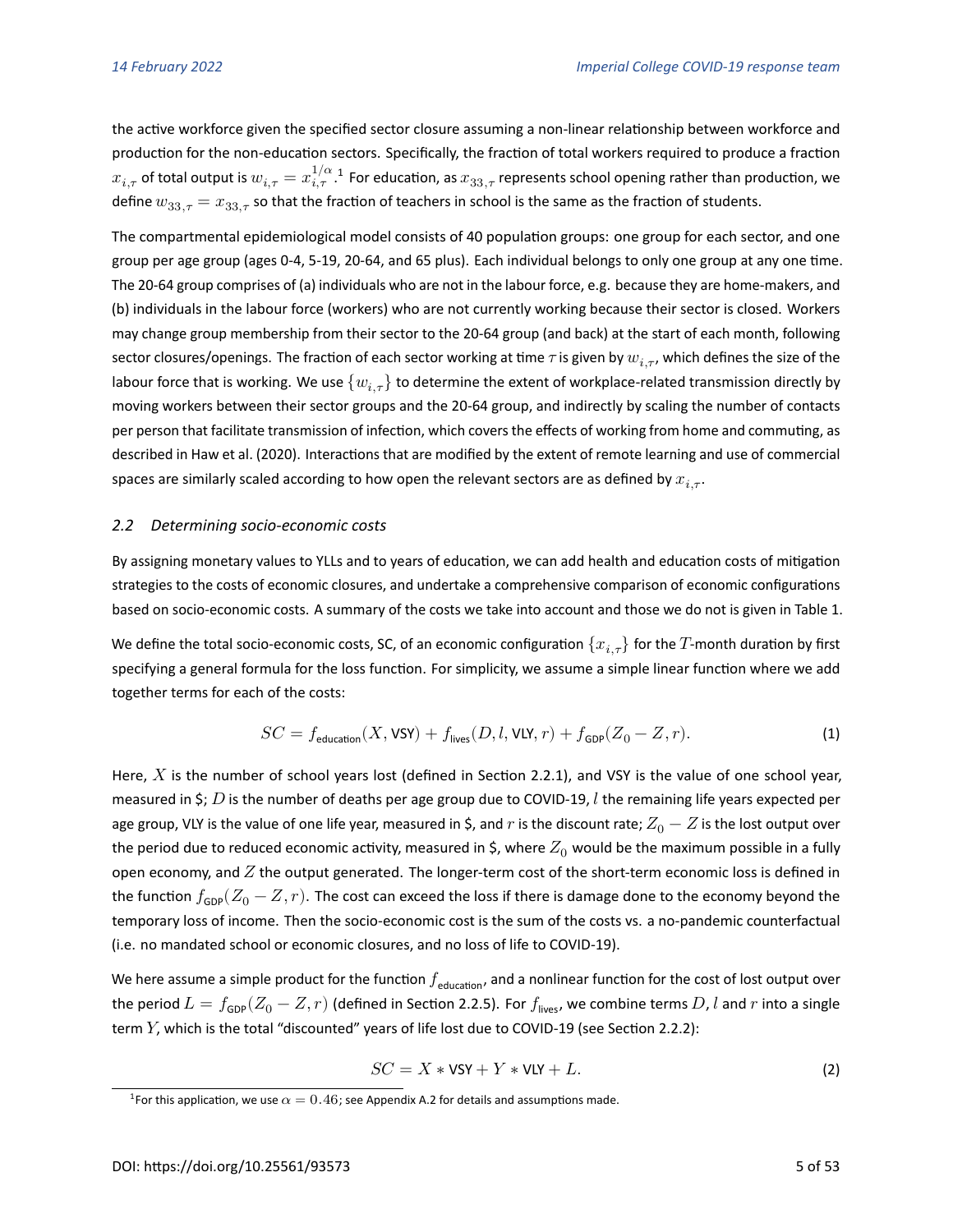Importantly, the cost includes both immediate costs, and mid- to long-term costs, all attributable to choices made about closures over a short time period. The losses are added up over all years for which the loss is expected to persist, using the same discounting rate  $r$  of 3%, which is implicit in the valuation of a school year (VSY) and applied to the other losses. As the counterfactual no-pandemic scenario has a cost of 0, Equation [2](#page-4-1) represents the sum total socio-economic costs of the pandemic over the period in question. We now describe the computation of the socio-economic costs.

#### <span id="page-5-0"></span>*2.2.1 Valuing lost education*

Education loss is quantified as the effective number of years of schooling lost. In each month  $\tau$ , education is divided into a fraction of in-person teaching  $(w_{33,\tau})$  and remote teaching  $(1 - w_{33,\tau})$ . We compute the total amount of education completed as a weighted sum of the school opening and its complement, where remote teaching contributes a fraction  $s$  of the educational value of in-person teaching. The loss then is the amount of remote teaching  $(1 - w_{33,\tau})$  multiplied by the value lost in remote teaching  $(1 - s)$ , multiplied by the number of people of school age and the number of years under consideration (disregarding school holidays):

$$
X=\frac{1}{12}\sum_{\tau}(1-s)(1-w_{33,\tau})\sum_{g\in\text{school age}}N_g, \tag{3}
$$

where  $N_{g}$  is the number of people in age group  $g.$  We consider only the second age group out of four (5 to 19 years) to be school-age students.

Remote teaching in Indonesia is thought to add a value of around one third of classroom teaching ( $s=\frac{1}{3}$ ) considering infrastructure coverage, household access and effectiveness of teaching [\(Yarrow et al., 2020\)](#page-26-1). This aligns with an analogous estimate for the Philippines of 37% [\(National Economic and Development Authority, 2021\)](#page-24-4).

We consider two alternative estimates for the value one year of education adds to the economy over a person's lifetime. Both valuations express the cost of education loss as a percentage of GDP. For the first valuation, we use estimates from a study that projects the loss to GDP growth from a workforce cohort that is less skilled than that which preceded it (who completed their education in 2020) and that which will follow it (who will begin their education after schools reopen). It was assumed that growth will be impacted for the following 52 years (a cohort of 12 years with careers expected to last 40 years), and the expected costs were estimated up to the year 2100 assuming a 3% discount rate [\(Hanushek and Woessmann, 2020\)](#page-23-3). Applying the findingsof [Hanushek and Woessmann](#page-23-3) [\(2020\)](#page-23-3), we value the loss of a year of education for the current school cohort at 202% of current GDP, and obtain a value of \$34,000 for a person–year of schooling in Indonesia. For the second valuation, we adapt a projection of educational losses in the Philippines [\(National Economic and Development Authority, 2021\)](#page-24-4), for whom one year of remote teaching (at 37% the effectiveness of in-person teaching) was estimated to have cost the economy 10.7 trillion pesos, which equates to one full year lost to 89% of the country's GDP in 2019. Applied to Indonesia, the value of a year of education per student is \$15,000.

<span id="page-5-1"></span>We assume that there are no short-term costs related to school closures, including that the Government's spending to enable remote learning (e.g. \$400 million, spent mainly on data packages [\(Purnamasari and Ali, 2021\)](#page-25-5)) does not change with school openings. We also assume that there is no impact of school closure on the size of the available workforce. We do not correct the estimated loss of education for individuals who die, nor consider the loss of education due to sickness of teachers or students. The former means we overestimate the amount of education lost, and the latter that we underestimate it.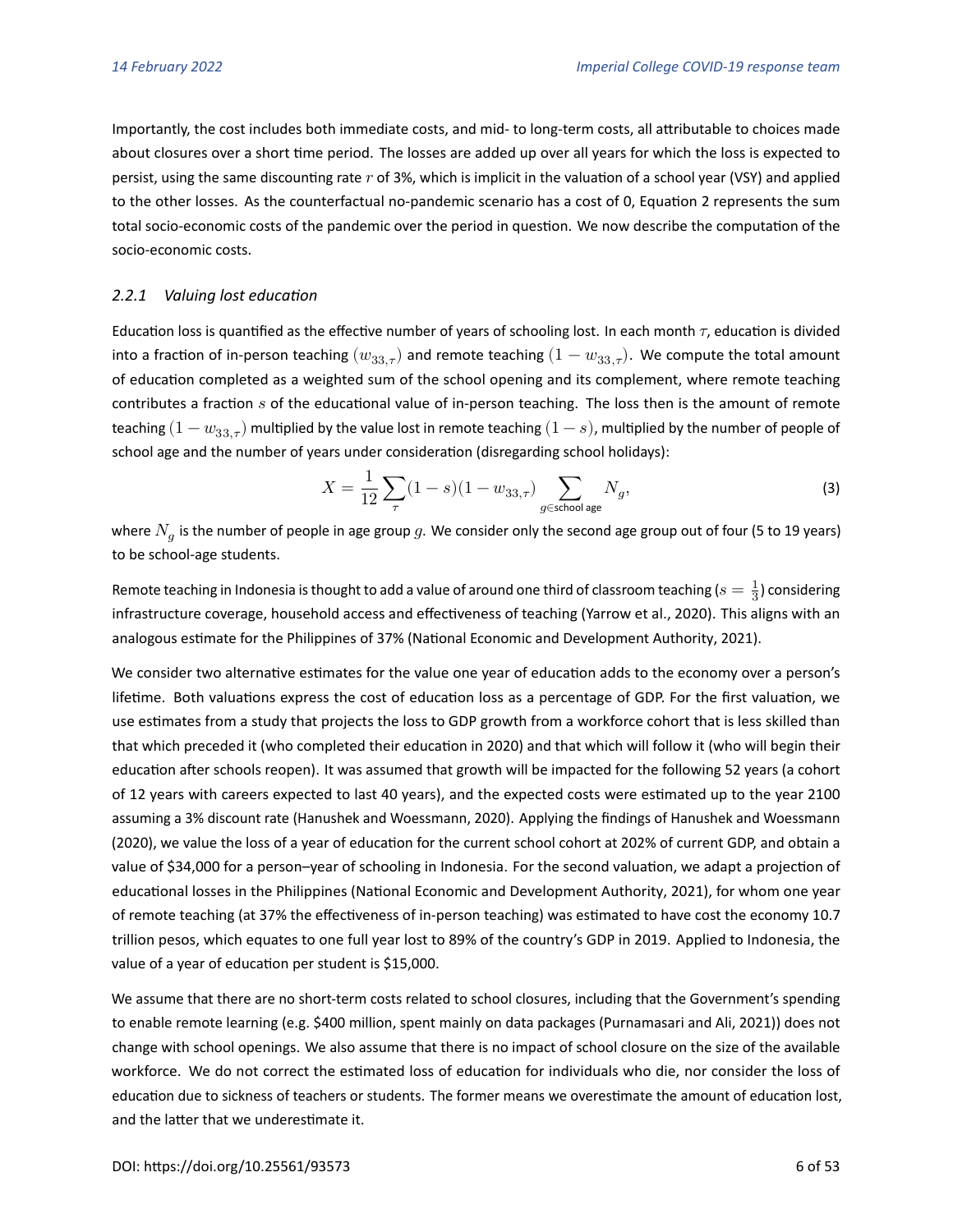#### *2.2.2 Valuing lost lives*

To value lives lost, we make use of the expected remaining life years,  $l_g$ , per age group  $g$  [\(Global Burden of Disease](#page-23-4) [Collaborative Network, 2021\)](#page-23-4). The life years lost per death with discounting taken into account can be written

$$
\hat{l}_g = \sum_{y=1}^{l_g} \frac{1}{(1+r)^y} \tag{4}
$$

for discount rate  $r>0.$  The discounted number of years lost given  $D_g$  deaths due to COVID-19 for each age group is

$$
Y = \sum_{g} D_g \hat{l}_g,\tag{5}
$$

We use this notation to define the cost as a simple product of VLY and the discounted number of years for input into Equation [2.](#page-4-1)

The value of a year of life (VLY) used by policy makers should reflect the valuation that members of the society place on reductions of their own mortality. We rely on the intrinsic rather than instrumental interpretation of the valuation of life [\(Cutler and Summers, 2020\)](#page-22-1), and we use existing estimates of the value of a statistical life (VSL) to estimate VLY. Following [Ananthapavan et al. \(2021\)](#page-22-2) and [Robinson et al. \(2021\)](#page-25-1), the population VSL equals the population-weighted average VSL, where each age group has a VSL defined by the number of expected life years remaining, and where each year has the same value (VLY) with discount rate  $r$ :

$$
\mathsf{VSL} = \frac{\sum_{g} N_g \hat{l}_g}{\sum_{g} N_g} \mathsf{VLY}.\tag{6}
$$

We use two alternative existing estimates for the VSL in Indonesia. First, we use the value of \$950,000 for a life of a working-age individual [\(Wulandari, 2020\)](#page-26-0). With 38 years remaining life expectancy for this group, we get an estimate for VLY of \$42,000. Second, we use an estimate of one VSL being worth 160 times GNI per capita (based on purchasing power parity, following [Robinson et al. \(2021\)](#page-25-1)), which we evaluate to be \$1,910,000, giving a VLY of \$80,000. We do not take into account any health costs apart from lives lost due to COVID-19.

Finally, we define the value of lives lost as

$$
f_{\text{lives}}(D, l, \text{VLY}, r) = \text{VLY} * Y. \tag{7}
$$

In the results, we report the total YLLs,

$$
\text{YLL} = \sum_g D_g l_g,
$$

in their natural units of years, and, separately, the monetized life years lost,  $f_{\text{lives}}(D, l, \text{VLY}, r)$ , in \$.

#### *2.2.3 Valuing lost economic output*

We measure the cost of economic closures in terms of lost gross value added (GVA): the GDP generated by an economic configuration is the maximum GVA per month (denoted  $z_i$  for each sector  $i$ ) multiplied by the respective sector openings, summed over the period. The maximum possible GDP (which is with no closures for  $T$  months) is  $Z_0 = T \sum_i z_i$ , and we use pre-pandemic output to define the maximum possible values.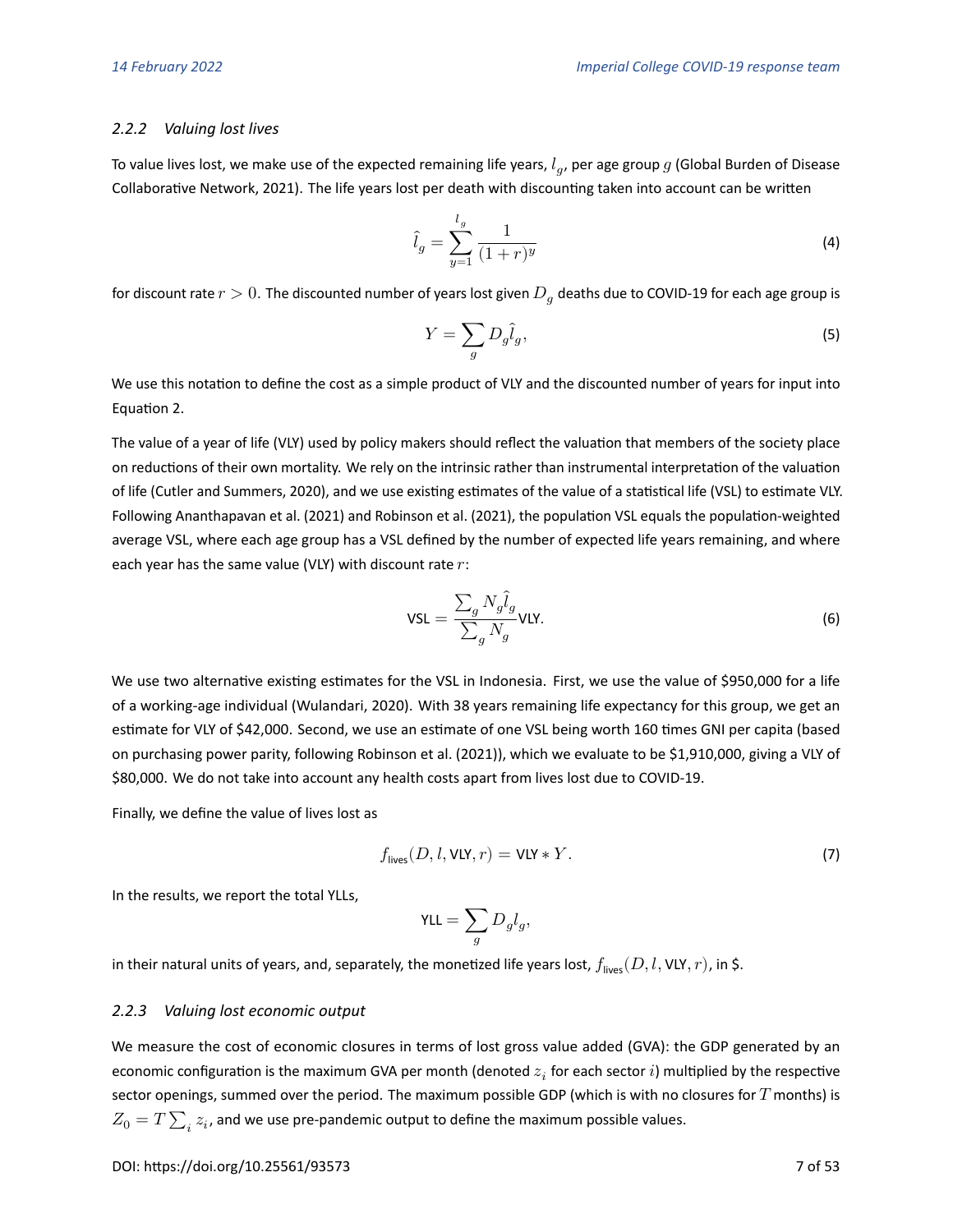#### *2.2.4 Short-term GDP loss*

Recall that  $x_{i,\tau}$  denotes how open sector i is in month  $\tau$ . This in turn determines the proportion of the workforce contributing to economic production,  $w_{i,\tau}$ , out of the total workforce  $N_i.$  The workforce is not only reduced due to mandated closures, but also due to sickness, hospitalisation and death, leaving a smaller fraction ( $\hat{w}_{i,\tau}$ ) to contribute to production.<sup>[2](#page-7-1)</sup> The output for the remaining workforce is  $\hat x_{i,\tau}=\hat w_{i,\tau}^\alpha.$  Then the total GVA for the period is:

$$
Z = \sum_{i \neq 33} \sum_{\tau=1}^{T} z_i \hat{x}_{i,\tau} + T z_{33}
$$
 (8)

and the GDP loss compared to the maximum is  $Z_0 - Z$ . All economic sectors contribute GVA according to the level they are open for production, except for the education sector which contributes its maximum possible monthly GVA,  $z_{33}$  per month. Note that the economic output lost due to absence (symptomatic infection, hospitalisation, and death) is negligible compared to other costs (Figure [3\)](#page-12-0).

#### <span id="page-7-0"></span>*2.2.5 Mid-term GDP loss*

It is questionable whether the economy bounces back to its pre-pandemic level of production immediately after the mandated closures end. To model the mid-term impact of the pandemic and mandated closures of non-essential businesses, we estimate hypothetical growth paths for each scenario, relying on existing estimates of economic recovery for Indonesia. Following projections by the IMF [\(International Monetary Fund, 2021](#page-24-1)*a*,*[b](#page-24-3)*), we assume that no long-term scarring will occur as a result of the economic losses; however, there will be a period of lower than expected output until the currently projected GDP path is rejoined. We allow mid-term economic cost to accumulate over six years, by projecting the economic losses arising from a delayed return of the economy to the counterfactual or reference GDP path.

We define the reference path as the GDP, measured in \$, projected by the IMF for the years 2021 to 2026 [\(International](#page-24-3) [Monetary Fund, 2021](#page-24-3)b). We denote the reference path  $G_y^{\text{(ii)}}$  for  $y=2021,...,2026$ . The scenario path, which we denote (∗), begins with the observed GDP for 2020 and the IMF-projected GDP for 2021 minus the short-term GDP loss:  $\big\{ G^{(*)}_{2020}, G^{(*)}_{2021} \big\} = \big\{ G^{(\rm ii)}_{2020}, G^{(\rm ii)}_{2021} - (Z_0-Z) \big\}.$ 

To project the scenario path forward in time, we estimate the scenario-specific growth path that is required for the scenario path to converge to the reference path in five years (Figure [1,](#page-9-0) left). The growth from 2020 to 2021 is less in the scenario than in the reference growth path. Therefore, for the GDP paths to converge, the scenario growth must at some point exceed the reference growth. To estimate the necessary growth, we make use of two vintages of IMF estimates: made in April 2021 and October 2021, and denoted (i) and (ii), respectively. When comparing these two estimates, it is obvious that the IMF revised growth for 2021 downwards, presumably to reflect the larger-than-expected hit to the economy. Still, the IMF projected that the original GDP path would be rejoined. We apply the same reasoning and the same mechanism to our scenarios so that they converge to the reference path (Figure [1,](#page-9-0) right).

Defining the growth rate

$$
v_{y+1}^{(\cdot)} = \frac{G_{y+1}^{(\cdot)}-G_y^{(\cdot)}}{G_y^{(\cdot)}},
$$

<span id="page-7-1"></span> ${}^2{\hat w}_{i,\tau}=w_{i,\tau}-\sum_v\mathbb{E}_{d\in\tau}\left(I_{S,\,v,\,i}(d)+H_{v,\,i}(d)+D_{v,\,i}(d)\right)/N_i$  for vaccine status  $v$ , infectious and symptomatic  $I_S$ , hospitalised  $H$ , deceased  $D$ , with total population  $N_i$  for sector  $i.$   $\mathbb{E}_{d\in\tau}$  represents that we compute the average number for all days  $d$  in month  $\tau.$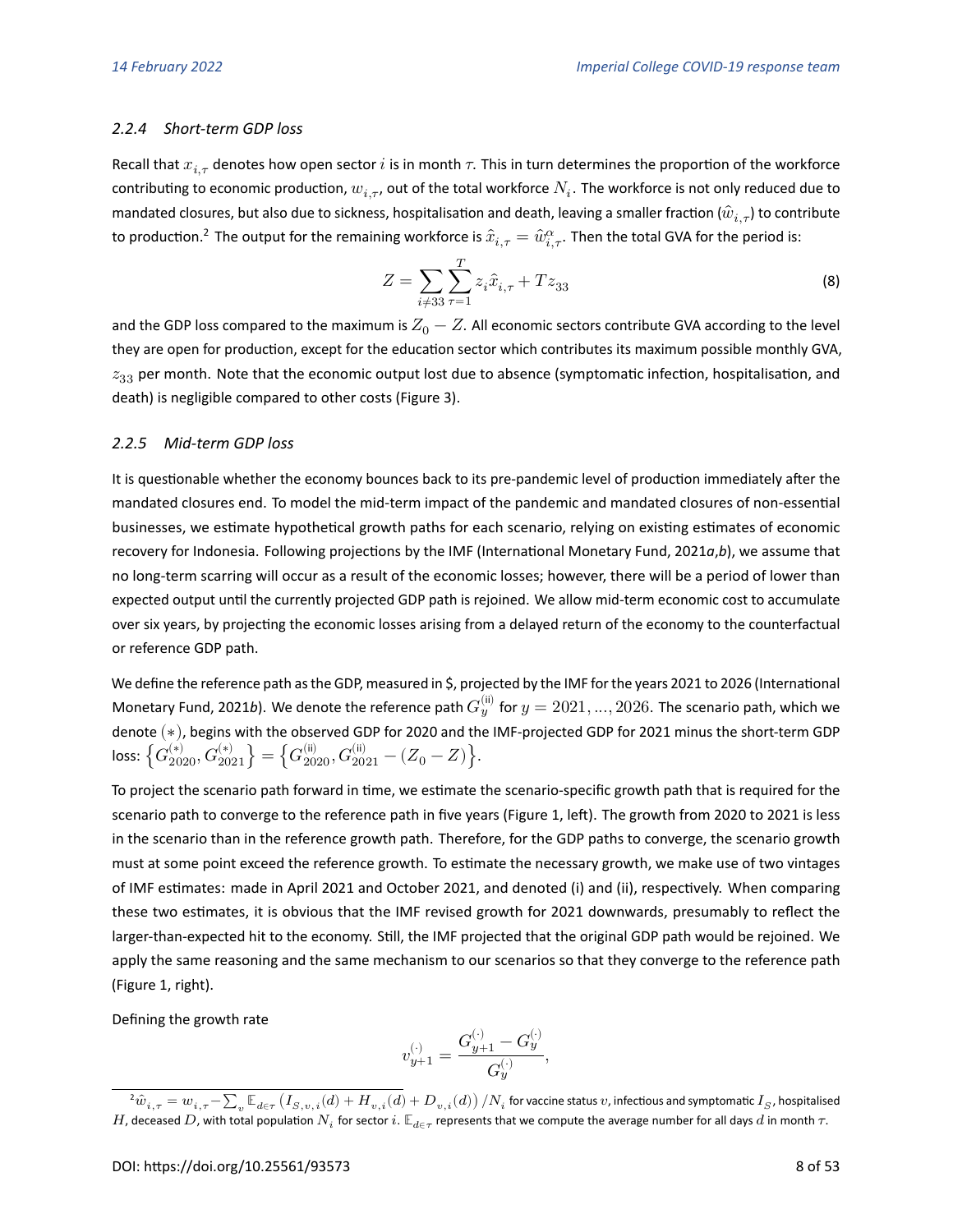which is known for the IMF projections (i) and (ii) and the first year for the scenario, we extract the growth rate for the scenario,  $v_{y}^{(*)}$ , for  $y>2021$  by solving

<span id="page-8-0"></span>
$$
\frac{v_y^{(*)} - v_y^{(\text{ii})}}{v_{2021}^{(*)} - v_{2021}^{(\text{ii})}} = \frac{v_y^{(\text{ii})} - v_y^{(\text{i})}}{v_{2021}^{(\text{ii})} - v_{2021}^{(\text{i})}}.
$$
\n(9)

Then the scenario GDP path will converge to GDP path (ii), in the same way that GDP path (ii) converges to GDP path (i), given the initial divergence in GDP in the year 2021.

Then we write the scenario path as

<span id="page-8-1"></span>
$$
G_{y+1}^{(*)} = G_y^{(*)} \left( 1 + v_{y+1}^{(*)} \right). \tag{10}
$$

The total economic cost of closures is then given by

<span id="page-8-2"></span>
$$
L = \sum_{j=0}^{5} \frac{G_{2021+j}^{(ii)} - G_{2021+j}^{(*)}}{(1+r)^j}.
$$
\n(11)

Where the time period spans a year change, we split  $Z$  (and  $Z_0$ ) into their component parts  $Z^{(2021)}$  and  $Z^{(2022)}$ . Then  $G_{2021}^{(*)}=G_{2021}^{(\rm ii)}-\left( Z_0^{(2021)}-Z^{(2021)}\right)$ , and  $G_{2022}^{(*)}=\left( 1+v_{2022}^{(*)}\right) G_{2021}^{(*)}-\left( Z_0^{(2022)}-Z^{(2022)}\right)$ . Then the convergence to the reference path is modelled as before, starting from the year 2022.

In summary, we project economic costs of each scenario via the deviations of the projected scenario GDP paths from the IMF reference GDP path from the year 2021 onward until 2026. This implies that we are assuming that closure decisions impact short- and mid-term economic output but not long-term growth and GDP of the Indonesian economy, in line with IMF assumptions. (Figure [1,](#page-9-0) right).

#### *2.3 Decision problem of the social planner*

We use a decision framework to decide the mitigation policies consisting of closures of businesses and schools to keep transmission under control, which provides the background to the vaccination programme. We assume that a social planner is choosing between a set of discrete options which make up the decision space, and chooses the option that minimises the socio-economic costs (see e.g. Figure [2\)](#page-12-1). The decision space consists of the choice of school opening and the choice of business closures. The costs of closures are directly traded against the costs of deaths associated with each choice, so that the optimal choice is the one with the smallest total SC.

In the decision space, school opening takes values 10 (10% open), 20, …, 100% (fully open). The business closure takes values 0 (fully open), 0.5, …, 4 (maximum hypothetical closure). The business closures are defined in relation to the observed reference closure in 2021, given by observed sectoral GVA. A relative closure of 1 means that the closure is the same as the reference. The maximum observed closure for any sector over the period gave 78% of pre-pandemic GVA; therefore, at four times closure, this sector will be open at only 12%. It is questionable whether such stringent closure is feasible, but we include this as an extreme lower bound to economic output in sensitivity analyses. By scaling observed closure configurations according to observed GVA, we honour inter dependencies between the sectors in their supply chains. We do not allow closures of sectors which did not exhibit closures in the past, under any of our configurations.

As an illustration of the social planner's decision problem, we compare observed economic and health outcomes in Indonesia over the period May to August 2021 to those that would have minimised total SC in a retrospective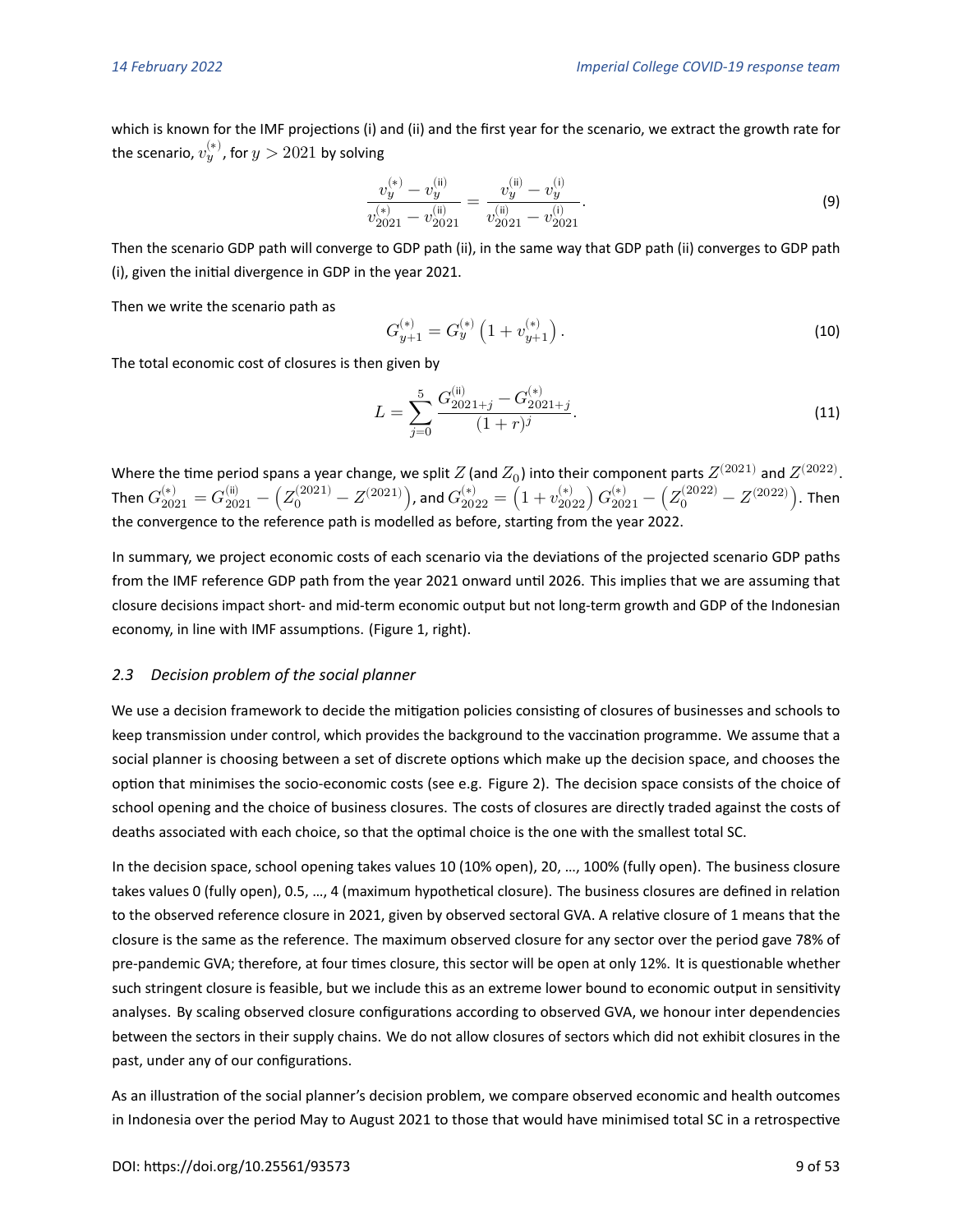<span id="page-9-0"></span>

Figure 1: Projections of Indonesian's growth and GDP, 2019 to 2026. Left panel: the scenario growth rate is computed using the reference growth rate as in Equation [9.](#page-8-0) We adjust the growth rates for the Scenario following IMF projections from April and October 2021 so that in the year 2026, the reference path projected by the IMF in October 2021 has been rejoined. Right panel: Scenario GDP is projected over time using Equation [10.](#page-8-1) The cost to the economy is estimated as the difference between the GDP obtained under the scenarios and the IMF reference GDP, summed over the years 2021 to 2026, as defined in Equation [11.](#page-8-2)

analysis. We use four valuation sets for education and health, arising from all combinations of the two valuations for lost school years and life years, respectively (Table [2\)](#page-11-0). We use valuation set 2 for our central scenarios, but present results for all four sets. The same business and school closures are applied to each of the four months.

#### <span id="page-9-1"></span>*2.3.1 Booster vaccination scenario analysis*

By the beginning of September 2021, 2.5% of school-age individuals, 19% of working-age adults, and 29% of people over 60 had received two doses of Sinovac in Indonesia. For our simulation, we assume that Sinovac vaccine rollout continues for these age groups (the "target group") with the same administration rate as in August 2021, and is distributed between the three age groups such that after twelve months the coverages are 90% in each group. To achieve this, we stipulate that 87.5% of all school-age individuals, 71% of all working-age adults, and 61% of all people over 60 are vaccinated in the 365-day period with the same number of people within each group vaccinated each day. We assume that one booster vaccine dose can be given to someone who has been double vaccinated with Sinovac. Indonesia has already started to give Moderna boosters to healthcare workers; therefore, we assume that all boosters will be Moderna. For simplicity, we assume a constant vaccine administration rate also for the booster doses over the projection horizon. We consider three scenarios for the administration of boosters over the twelve-month period from September 2021 to the end of August 2022: None, coverage of 40% among three target age groups by the end of the period with no particular prioritization, and coverage of 80% among the target groups.

Parameters defining vaccine effects and waning in the model are summarised in Table [8.](#page-34-0) The profile of vaccine effects for the Moderna booster are defined using recent estimates for overall effects of a BNT162b2 (Pfizer) booster given after two doses of Sinovac [\(Jara et al., 2022\)](#page-24-5), which were presented together with corresponding estimates for two doses of Sinovac. Delta was the predominant lineage circulating at the time of the study and thus we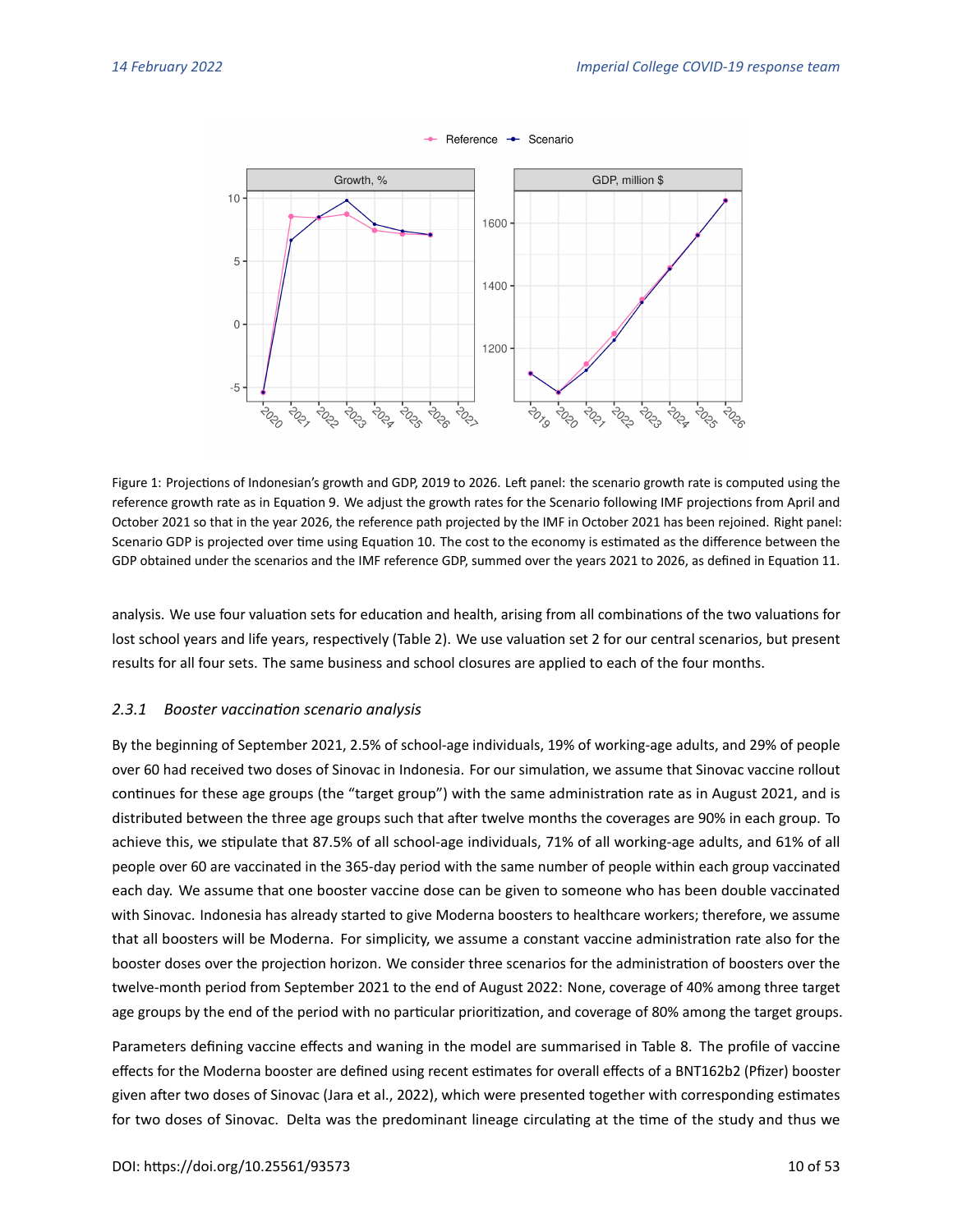<span id="page-10-0"></span>

| Cause                 |                 | <i>Immediate costs</i> |                   | Mid- to long-term costs |
|-----------------------|-----------------|------------------------|-------------------|-------------------------|
|                       | Modelled        | Not modelled           | Modelled          | Not modelled            |
| School closure        |                 | Reduced productivity   | Loss of earnings  | Probability to drop out |
|                       |                 | of parents             |                   | University closures     |
| Student<br>illness    |                 | Reduced productivity   |                   | Loss of earnings        |
| and deaths            |                 | of parents             |                   |                         |
| <b>Business</b>       | Reduced GDP     | Increased poverty      | Delayed return to | Increased poverty       |
| closures              |                 |                        | GDP path          |                         |
| Worker<br>illness     | Reduced GDP     |                        | Delayed return to | Reduced workforce       |
| and deaths            |                 |                        | GDP path          |                         |
| COVID-19 deaths       | Life years lost |                        |                   |                         |
|                       | (valued)        |                        |                   |                         |
| COVID-19 illness      |                 | Medical care           |                   | Reduced quality of life |
|                       |                 |                        |                   | Reduced life expectancy |
| Strained health       |                 | Other health           |                   | Other health outcomes   |
| services <sup>a</sup> |                 | outcomes               |                   |                         |
| Stay-at-home          |                 | Other health           |                   | Other health outcomes   |
| orders <sup>b</sup>   |                 | outcomes               |                   |                         |

Table 1: Summary of costs we model and costs we omit.

<sup>a</sup> Deferral of appointments and procedures for conditions other than COVID-19. Deferral can be due both to limited capacity of health services and to individuals choosing not to engage with health services in times of high prevalence.

<sup>b</sup> Stay-at-home orders impact on individuals' mental and physical health, and will have costs in the short term and the long term.

take these estimates as an appropriate set to estimate the impact of a Moderna booster compared to a Sinovac background. The profiles of vaccine effects for protection against four outcomes (where protection manifests in the model as multiplying the rate by one minus the vaccine effect) are  $(0.93, 0.26, 0, 0)$  for the Moderna booster, and  $(0.5, 0.08, 0.64, 0.22)$  for Sinovac double dose, for the outcomes of: acquisition, symptomatic infection given acquisition, hospitalisation given symptomatic infection, and death given hospitalisation, respectively.

By comparing the SC of the three booster vaccine rollout scenarios, we estimate the benefit of booster doses in terms of avoided economic and school closures and deaths in the first year following initiation of the booster scheme. We use the decision framework explained above to assume background mitigation via optimal closure configurations for the year given the rollout scenario, and compute the total SC for the whole year. By choosing the optimal closure configurations for each scenario, we are effectively comparing the best-case SCs. This allows us to compute the difference in SCs associated with the two booster vaccination strategies against the no-booster counterfactual. Here, business closure is defined relative to the closure observed in February 2021, and we use the observed configurations for the period May to August 2021 based on sectoral GVA data (as detailed in Appendix [A.2,](#page-27-1) rather than a hypothetical scenario configuration from Table [3\)](#page-13-0).

The social planner makes two sequential decisions on configurations: First, at the start of the projection period, the planner decides on a fixed configuration for the first four months. Second, the planner decides on a linear gradient on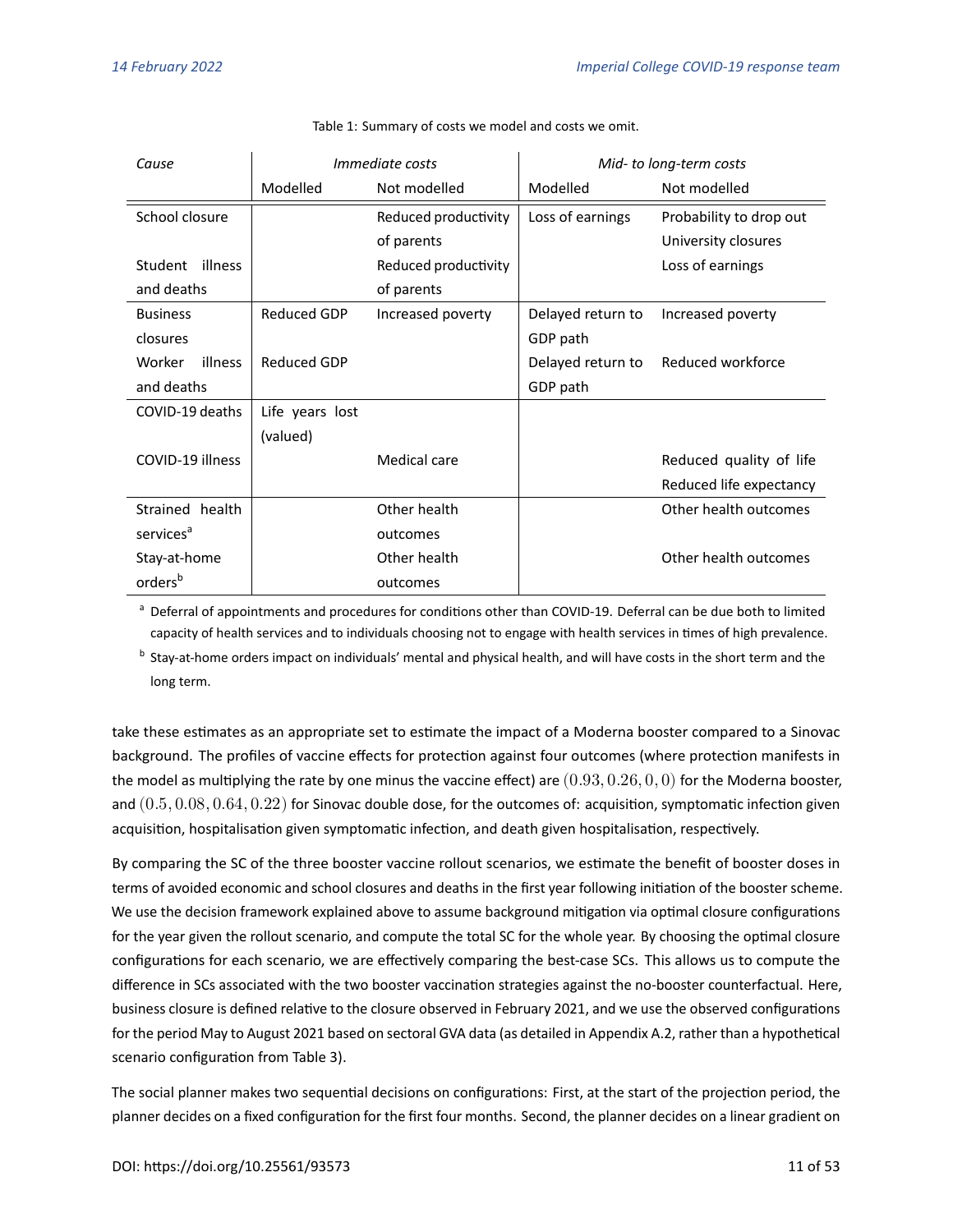<span id="page-11-0"></span>

| Valuation sets | Value of one person- Value of a life year |        |
|----------------|-------------------------------------------|--------|
|                | year of education (VLY, in \$)            |        |
|                | (VSY, in \$)                              |        |
| Set 1          | 15,000                                    | 42,000 |
| Set 2          | 15,000                                    | 80,000 |
| Set 3          | 34,000                                    | 42,000 |
| Set 4          | 34,000                                    | 80,000 |

Table 2: Alternative valuation sets for education and life years.

opening business activity and schools linearly as vaccination coverage increases over six months, after which it stays at the final configuration for two final months. We make the decisions in two separate steps to reduce computational burden. As decisions made considering only a short time period force the next period to begin with substantial costs, we choose the four-month configuration using an eight-month projection horizon (see Appendix [D.1\)](#page-45-0).

As there is uncertainty in how transmission will evolve, we simulate multiple epidemiological outcomes with randomly varying epidemiological parameters and compute the SC for each simulation. We identify the optimal decision under uncertainty as the one that minimises expected SC [\(Briggs et al., 2006\)](#page-22-3). Here, the uncertain parameter of interest is the "transmission modifier", which is the extent to which transmission is scaled, capturing changes to transmission that are driven by factors unrelated to business or school closures (see Appendix [B.1\)](#page-33-1), such as individuals' behaviour, other non-pharmaceutical interventions, efficiency of contact tracing, and others. We assume that future values of the modifier are likely to resemble past values, and that it changes every month. We have inferred values from fitting the model to data for months up to August 2021 (see Appendix [C\)](#page-42-0). For projection months, we sample with replacement from values inferred for months from April 2020 to August 2021.

For each scenario, we report total SC, and SC related to the three outcomes of interest, for the twelve-month projection period. We also report incremental SC between all three scenarios, calculated by dividing the difference in total SC by the difference in the number of administered vaccine doses, and other key outcomes, including the chosen configuration, the number of deaths, the total amount of in-person education delivered, the total GDP, and the total number of YLLs. The comparisons against the no-booster scenario tells us the quantified social benefits of moderate (40% coverage at twelve months) and expedited (80% coverage at twelve months) booster vaccination campaigns. In Appendix [D.3,](#page-50-0) we undertake a hypothetical sensitivity analysis using parameter values appropriate for the Omicron variant in order to contextualise the results for the most recent phase of the pandemic. We find that the results are very similar for parameters chosen to reflect current knowledge about the Omicron variant, compared to our main projections that assume parameters corresponding to the Delta variant. In Appendix [D.4,](#page-50-1) we present the main results using a modified model with additional uncertain parameters: one that determines the protective effect of the vaccine against infection, which declines over time, and one that determines hospitalisation rate, which can rise or fall over time. These uncertainties represent hypothetical new variants. In this way, the value of particular campaigns can be assessed with these uncertainties about the future taken into account. Further, we can assess how important the uncertainties are in influencing the conclusions we draw.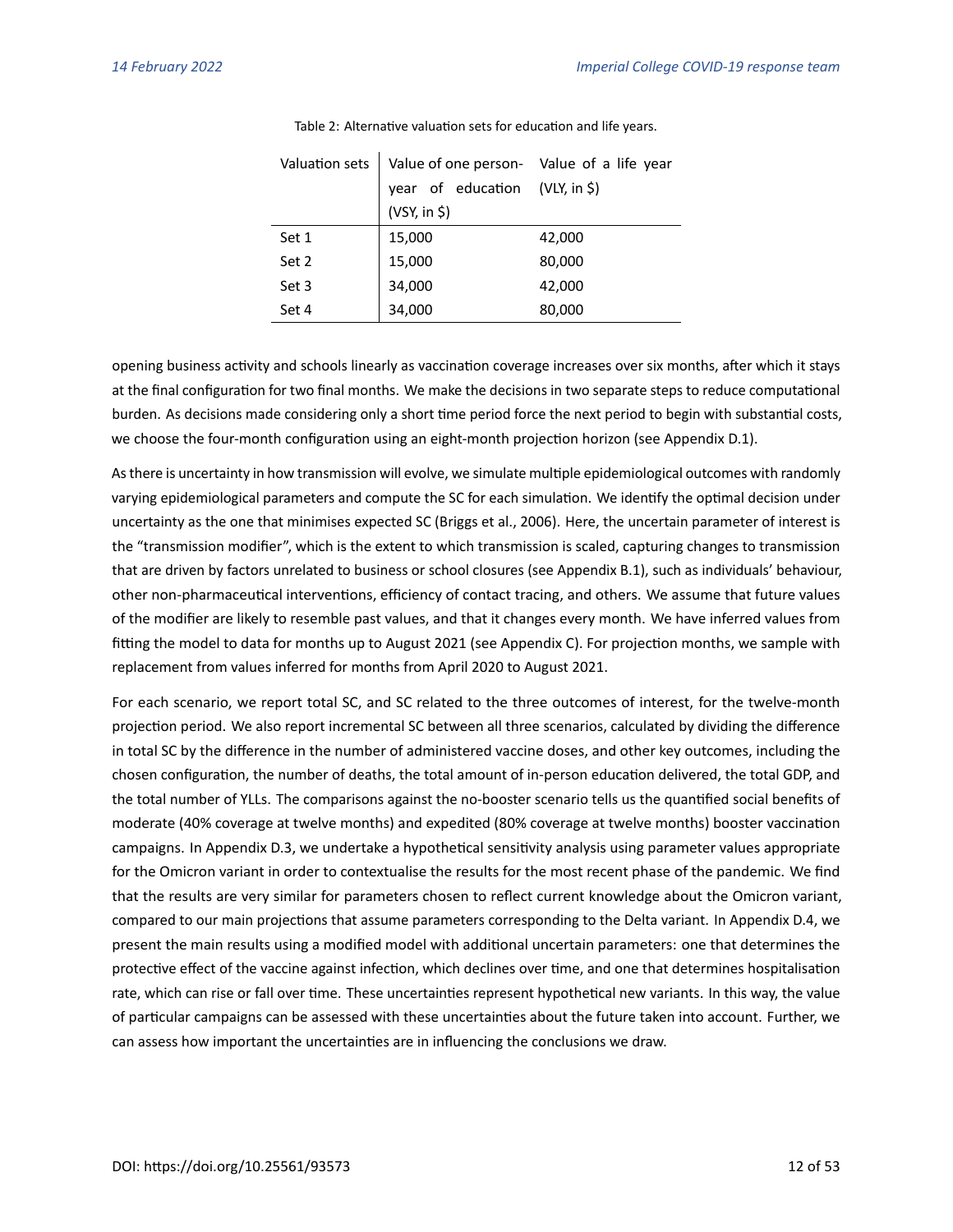<span id="page-12-1"></span>

Figure 2: Socio-economic costs under alternative business and school opening configurations, May to August 2021 (Valuation set 2). For a grid of configuration options (business closures and school openings), we evaluate the socio-economic costs (SC) in order to select the configuration that minimises total SC as the optimal mitigation strategy, given valuation set 2. An unmitigated epidemic has School opening=100% and Business closure=0.0. The Observed scenario over May to August 2021 in Indonesia corresponds to schools open at 10% and businesses closed at 1.0, which is not the optimal configuration.

<span id="page-12-0"></span>

Figure 3: Socio-economic costs of observed period vs. optimal pandemic mitigation, valuation set 2, May to August 2021.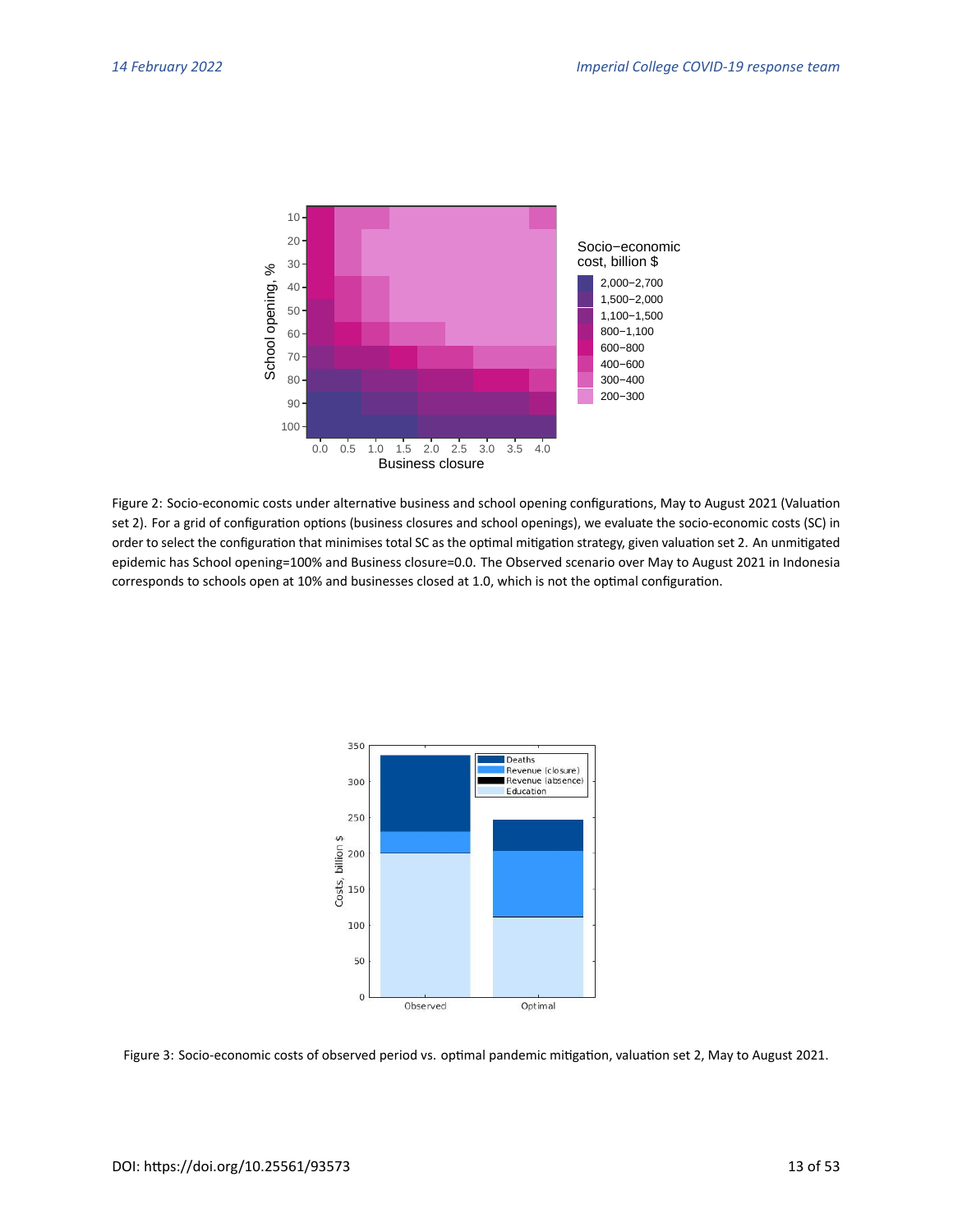$\overline{\phantom{a}}$ 

|                    | School   | Business | Person-years of in-YLLs, mil-GDP, |     |            | Economic loss, Deaths, |          |
|--------------------|----------|----------|-----------------------------------|-----|------------|------------------------|----------|
|                    | opening, | closure  | school education, lions           |     | billion \$ | billion \$             | millions |
|                    | %        |          | millions                          |     |            |                        |          |
| Observed           | 10       | 1.0      | 2.2                               | 2.0 | 269        | 31                     | 0.09     |
| Valuation set 1 50 |          | 2.5      | 11.1                              | 1.2 | 253        | 77                     | 0.05     |
| Valuation set 2 50 |          | 3.0      | 11.1                              | 0.8 | 247        | 92                     | 0.03     |
| Valuation set 3 60 |          | 3.0      | 13.3                              | 1.6 | 247        | 93                     | 0.06     |
| Valuation set 4 60 |          | 3.5      | 13.3                              | 1.2 | 241        | 108                    | 0.05     |

<span id="page-13-0"></span>Table 3: Observed and optimal pandemic mitigation via closures of businesses and schools, four valuation sets for lost education and life years, May to August 2021.

 $\overline{1}$ 

Note: Comparison of observed outcomes and projected outcomes for four optimal configurations (business closures and school openings) given four valuation sets for education and life years. Observed school opening was 0.1 and observed Business closure was 1 over the period, which is not the optimal configuration under any valuation set. Values for School opening and Business closure are the optimal choices for the given valuation set, i.e. they minimise socio-economic costs among all possible configurations given the valuation set. The remaining columns report outputs from the epidemiological model (YLLs, Deaths) and economic model (Person-years of in-school education, GDP) for the optimal configurations. We report the economic loss compared to the no-pandemic counterfactual, whose calculation does not depend on the valuation (Equation [11\)](#page-8-2). We leave education and YLLs in natural units to allow comparison across the four valuation sets that place different values on education and YLLs.

# **3 Results**

#### *3.1 Illustration of decision framework and results*

We present first a comparison of the projected outcomes of the observed versus optimised pandemic mitigation strategy consisting of business and school closures against a background of Sinovac vaccinations for the period May to August 2021. This is to illustrate how the decision framework is used to find optimised closure strategies as background mitigation for the booster vaccination scenarios. The SC of all the configurations (assuming valuation set 2) are visualised in Figure [2.](#page-12-1) The darker shaded areas show configurations associated with higher total SC. Strategies that leave schools and businesses relatively open are associated with higher SC, explained by the high number of monetised YLLs that exceed monetised losses to education and economic output in more closed scenarios. We estimate that the actual configuration chosen by Indonesian decision makers was 10% school opening and 1.0 business closure, but the optimal configuration to minimise SC would have been 50% school opening and 3.0 business closure (light pink area). Of course, this is a theoretical assessment and it is questionable whether such stringent business closures would have been feasible.

Table [3](#page-13-0) shows the optimal configuration chosen given each of the four valuation sets. Valuation sets 3 and 4 value education more highly, hence decisions using those sets will return configurations that lean more heavily towards keeping schools open. Valuation sets 2 and 4 value lives more highly, hence decisions using those sets will return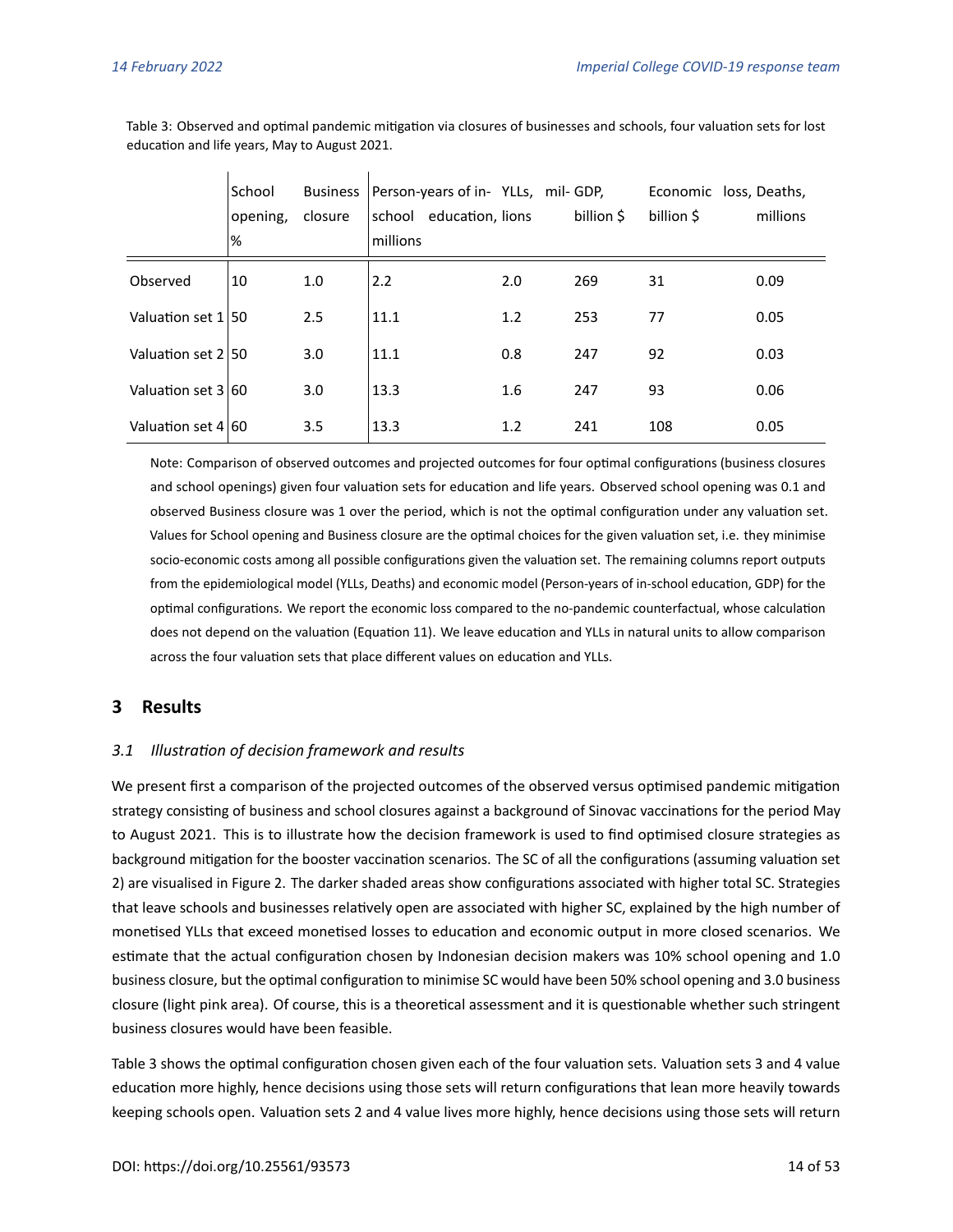configurations that lean more heavily towards closing schools and businesses. Note that for all valuation sets, schools are more open, the economy is more closed, and there are fewer deaths than was actually observed in Indonesia over the period. This implies that Indonesian decision makers chose less restrictions on the economy at the expense of both lives and education and, for the range of valuations we consider, the cost of these societal losses exceeded the savings made by prioritizing the economy. Figure [3](#page-12-0) compares SC between observed and optimised pandemic mitigation, assuming valuation set 2. An optimised configuration of business and school closures would have reduced SC by around \$100 billion, by reducing deaths and educational losses at the expense of more stringent business closures. This figure also illustrates that the economic loss from worker absence due to COVID-19 is a very small part of the overall SC of the pandemic and its mitigation.

#### *3.2 Booster vaccination scenario analysis*

We now turn to the projected benefits of booster vaccinations. Configurations and summary statistics for the optimal solutions for the twelve-month period are shown in Tables [4](#page-16-0) and [5](#page-17-0) for each scenario, with the configurations shown graphically in Figure [4.](#page-15-0) The optimal configurations are the cost-minimising background mitigation via school and business closures that must be kept in place to contain the epidemic while booster (and Sinovac) vaccinations are scaled up. The configurations are chosen to minimise SC given valuation set 2 (results for other valuation sets given in Section [D.2\)](#page-46-0) amid uncertainty in epidemic transmission.

We project that an expedited booster campaign with target coverage of 80% and 187 million doses of Moderna (scenario 3) would result in an expected societal gain of \$381 billion (95% confidence interval 260–640), compared to no boosters (scenario 1), see Table [5.](#page-17-0) The gain represents the societal value of the booster campaign to Indonesia in monetary terms for our central scenario assuming valuation set 2, where one person-year of education is valued at \$15,000 and one life year at \$80,000 (see table 2). We assume optimised mitigation via school and business closures and a constant background scale-up of 1st and 2nd vaccinations with Sinovac in both the booster and the counterfactual scenarios. We compute the gain by comparing the costs associated with optimised mitigation with booster campaigns to the counterfactual optimised mitigation without a booster campaign, assuming the social planner adopts the SC-minimising approach to background mitigation. Societal gains differ for the other valuation sets (see table 14), with a minimum gain of \$366 billion (\$270-\$580) for valuation set 1, and a maximum gain of \$609 billion (\$490-\$970) for valuation set 4. We find that the best-case scenarios for both booster campaigns and the no-booster counterfactual result in similar numbers of expected deaths with high variance, which is driven by high uncertainty in transmission. The societal gain from the booster vaccines is mainly realised in less stringent school and business closures required to control transmission. In-school education increases from the no-booster scenario 1 to the expedited booster scenario scenario 3 by 19 million person-years, a monetised educational gain of \$189 billion. This implies that boosters reduce the pandemic education loss by 51%. The GDP gain from avoided business closures is of similar magnitude at \$174 billion, meaning that boosters reduce the economic hit of the pandemic by 61%. On top of the avoided social and economic costs, the difference in the expected number of deaths is 14,000, or 300,000 YLLs, a monetised gain in life years of \$18 billion. Boosters result in a reduction in deaths of about 16%.

A moderate booster campaign reaching only 40% of the target population (scenario 2) would save an expected \$235 billion in SC for Indonesia, compared to a no-booster scenario 1, assuming valuation set 2. Gains increase from a minimum of \$205 billion (\$110-\$310) to a maximum of \$389 billion (\$320-\$610) for valuation sets 1 to 4, see table 14. For valuation set 2, educational gains are 9 million person-years of in-person education, or \$92 billion. The GDP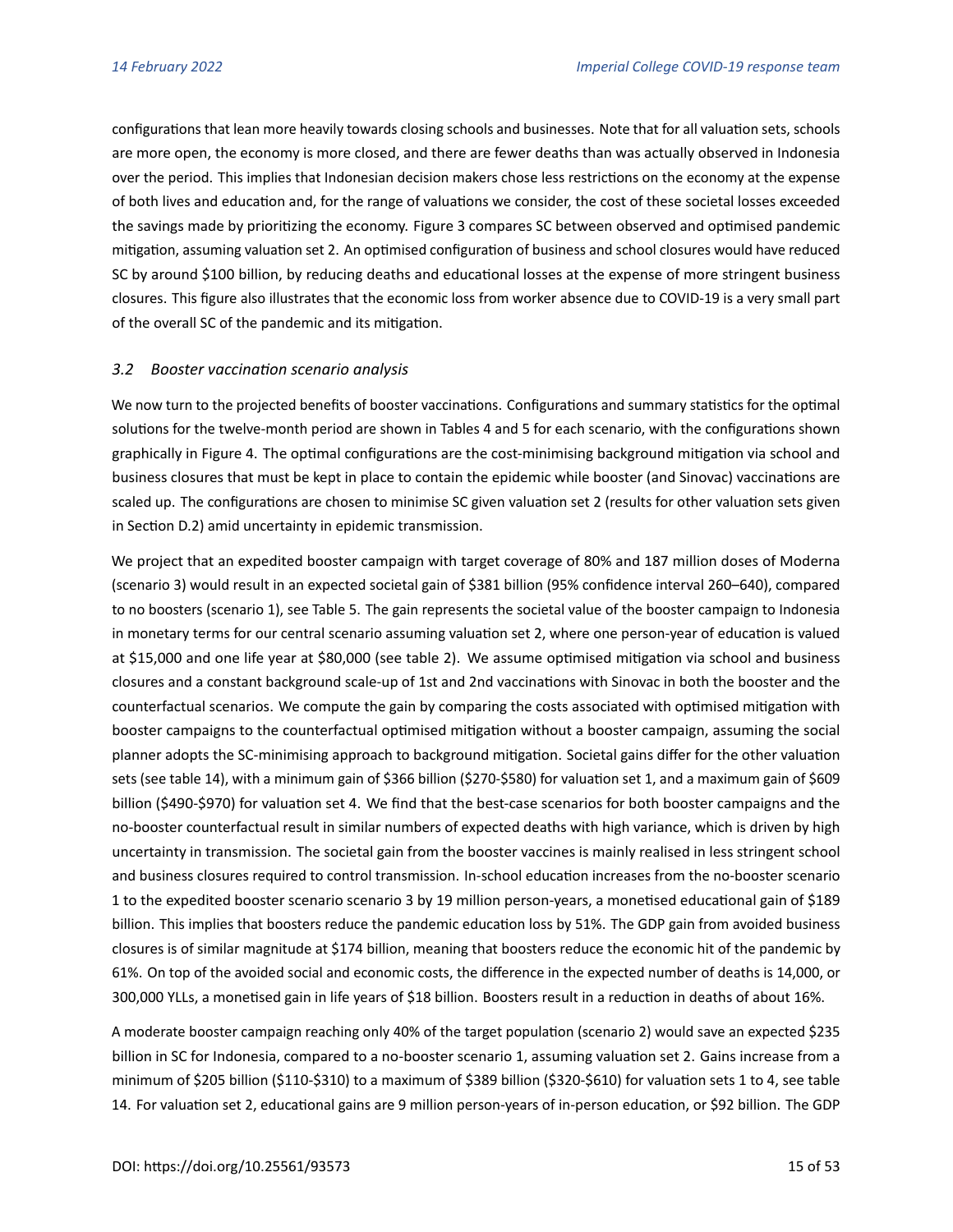gain is \$141 billion, and the YLL saving \$2 billion (1,000 averted deaths).

When expressing gains per vaccine dose of the expedited compared to the no-booster scenarios 3 vs 1, we project that the expected social benefit in the first year of booster rollout is \$2,000 (95% CI 1,400–3,400) per dose for 187 million doses. This means that for every booster dose bought and administered, the return in terms of gained schooling, life years and GDP is \$2,000. Gains increase from a minimum of \$2,000 (\$1,400-\$3,100) to a maximum of \$3,300 (\$2,600-\$5,200) for valuations 1 to 4 (see table 13).

Gains are higher when comparing the moderate compared to the no-booster scenarios 2 vs 1. We project that the expected social benefit of 93.5 million doses is \$2,500 per dose in the first year assuming valuation set 2. The projected gains vary from \$2,200 (\$1,200-\$3,300) to \$4,200 (\$3,400-\$6,600) for valuation sets 1 to 4 (table 13). Note that there are diminishing returns to the expedited compared to moderate booster campaign: the return is around \$2,500 (95% CI 1,700–3,400) per dose for coverage up to 40%, and \$2,000 per dose for extending coverage to 80%.

Another way of expressing the societal gain of boosters is to translate or equate it to years of education or years of life via their valuations. The \$381 billion gain is equivalent to an expected monetised gain of 25 million person-years of education, 4.8 million life years, or 410,000 lives of those aged 65 years and older.

The exact value of the societal benefit depends on the specifics of the simulation and how the SC are calculated. For example, as time passes, the reward of vaccination increases: Figure [4](#page-15-0) suggests that returns will continue to accumulate beyond twelve months, as the booster scenarios begin the following year with more open business and schools, which is associated with additional SC gains compared to the no-booster scenario.

<span id="page-15-0"></span>

Scenario -  $1 - 2 - 3$ 

Figure 4: Optimal trajectories of mitigation via closures under three booster vaccination scenarios. Note: Scenario 1 no boosters, scenario 2 moderate booster campaign with 40% vaccination coverage at twelve months, scenario 3 expedited booster campaign with 80% vaccination coverage at twelve months. We constrain the configuration to be constant for the first four months, then allow a linear increase in opening over six months, and then fix the achieved configuration for the remaining two months of the projection horizon. Costs are evaluated for the full twelve-month period using valuation set 2. The figures show that booster vaccines allow both schools and businesses to open earlier.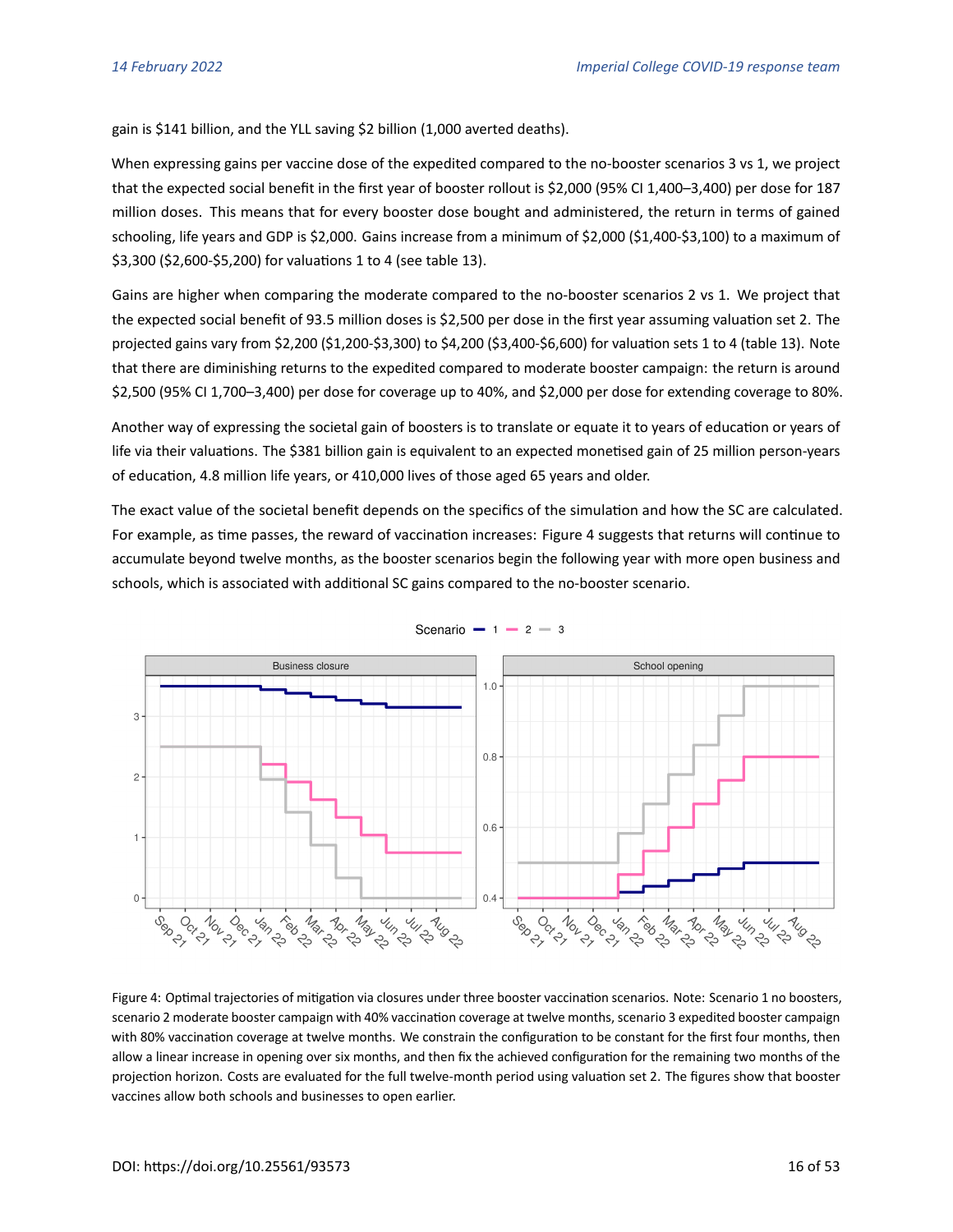|               |                   |                   | First four months |         | At ten months   |         |
|---------------|-------------------|-------------------|-------------------|---------|-----------------|---------|
| Scenario      | One-year          | Doses, mil-School |                   | Busi-   | School          | Busi-   |
|               | coverage, % lions |                   | opening, % ness   |         | opening, % ness |         |
|               |                   |                   |                   | closure |                 | closure |
| Scenario 1 0  |                   | 0                 | 40                | 3.5     | 50              | 3.15    |
| Scenario 2 40 |                   | 93.5              | 40                | 2.5     | 80              | 0.75    |
| Scenario 3 80 |                   | 187               | 50                | 2.5     | 100             | 0       |

<span id="page-16-0"></span>Table 4: Optimal pandemic mitigation configuration for three vaccine booster rollout scenarios.

The One-year coverage is the percentage of the three target groups given a booster dose by the end of the twelve-month period, and Doses is the total number of Moderna doses administered. These define the scenarios. School opening and Business closure are constant for the first four months, change linearly for the next six months, and are constant again for the final three months. Configurations are chosen to minimise socio-economic costs given the valuations \$15,000 per year of education and \$80,000 per year of life under uncertain epidemic transmission. Business closure is relative to the configuration observed in February 2021.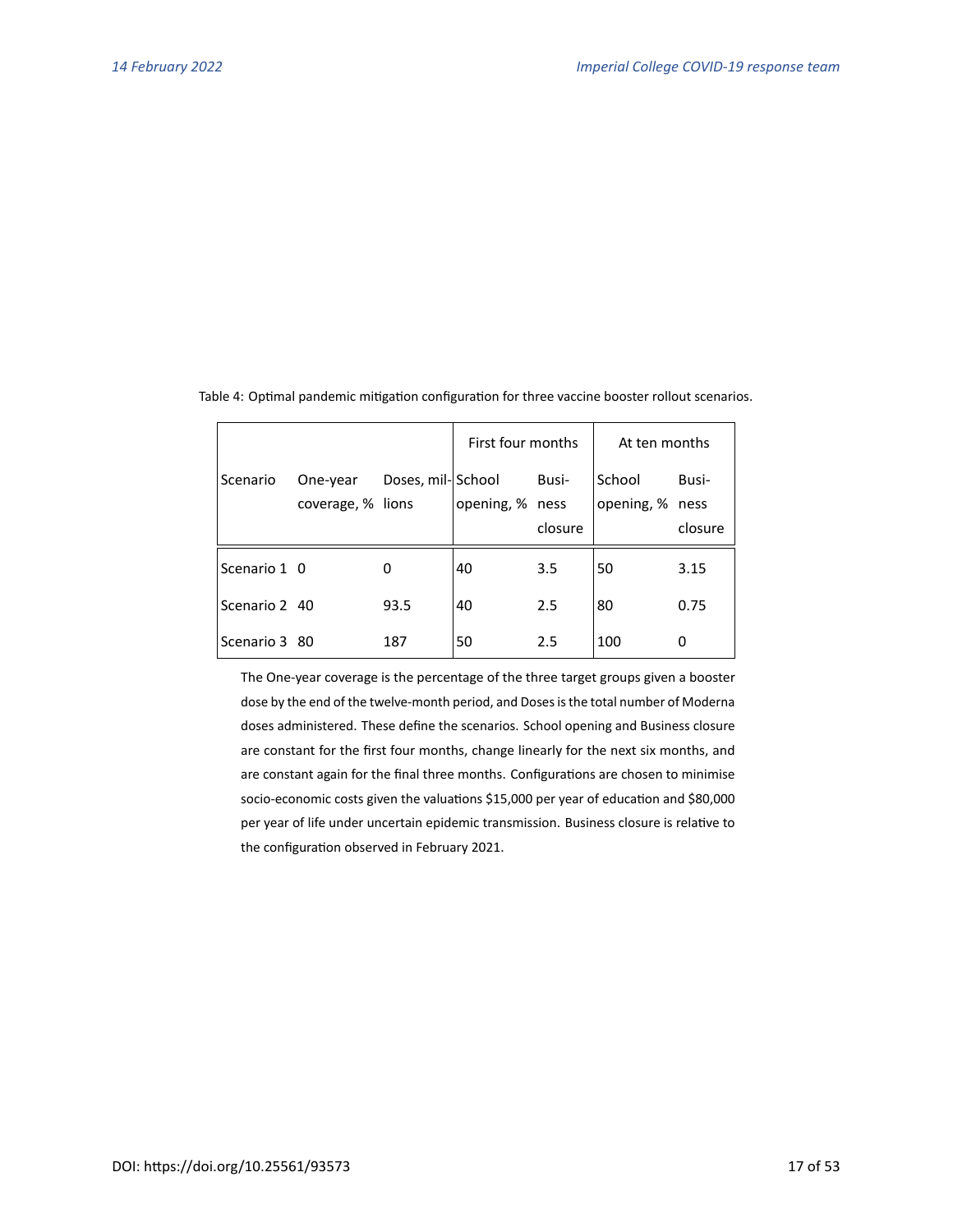|               |                       |                                                                                                      |             |                                                                        |                                |                         | Table 5: Socio-economic costs under three vaccine booster rollout scenarios, one year projection horizon                                                                                                                                                                                                                                                                               |
|---------------|-----------------------|------------------------------------------------------------------------------------------------------|-------------|------------------------------------------------------------------------|--------------------------------|-------------------------|----------------------------------------------------------------------------------------------------------------------------------------------------------------------------------------------------------------------------------------------------------------------------------------------------------------------------------------------------------------------------------------|
| Scenario      | millions <sup>a</sup> | Person- Cost of GDP,<br>in-school tion loss,<br>education billion \$ <sup>b</sup><br>years of educa- | se uoillial | GDP loss,<br>billion \$ <sup>10</sup>                                  | millions <sup>a</sup><br>YLLS, | billion \$ <sup>b</sup> | Cost of YLL, Deaths, millions <sup>ª</sup> Socio-economic Benefit per dose, \$<br>costs, billion \$                                                                                                                                                                                                                                                                                    |
| Scenario 1 30 |                       | 369                                                                                                  |             | 707 (707-708) 286 (285-288) 2.2 (0.14-13)                              |                                |                         | 113 (7.0-650) 0.086 (0.01-0.48) 768 (661-1,310)                                                                                                                                                                                                                                                                                                                                        |
| Scenario 2 39 |                       | 277                                                                                                  |             |                                                                        |                                |                         | 769 (769-770) 145 (145-147) 2.2 (0.15-12) 111 (7.4-587) 0.085 (0.01-0.44) 533 (430-1.010) 2.500 (1,700-3.400)                                                                                                                                                                                                                                                                          |
| Scenario 3 49 |                       | 180                                                                                                  |             |                                                                        |                                |                         | 788 (787-788) 112 (111-113) 113 (1.4-9.9) 95 (7.2-49.7) 36 (0.1-0.37) 387 (295-791) 2,000 (1,400-3,400)                                                                                                                                                                                                                                                                                |
|               |                       | <sup>a</sup> Outputs from the epidemiological model<br>Notes: Scenario 1 no boosters; Scenario 2     |             | assumed; Expected values with 95% confidence intervals in parentheses. |                                |                         | Moderna boosters with 40% coverage after 12 months; Scenario 3 Moderna boosters with 80% coverage after 12 months;<br>Background gradual scale-down of optimised pandemic mitigation via business and school closures, and linear scale-up of 1st and 2nd doses with Sinovac are<br>(YLLs, Deaths) and economic model (Person-years of in-school education, GDP) for the configuration |
|               |                       |                                                                                                      |             |                                                                        |                                |                         |                                                                                                                                                                                                                                                                                                                                                                                        |

<span id="page-17-0"></span>Table 5: Socio-economic costs under three vaccine booster rollout scenarios, one vear projection horizon

<sup>b</sup> Costed losses compared to the no-pandemic counterfactual, which contribute to the socio-economic costs as defined in Equation 2 using Valuation 2 from Table 2 Costed losses compared to the no-pandemic counterfactual, which contribute to the socio-economic costs as defined in Equation 2 using Valuation 2 from Table [2](#page-11-0)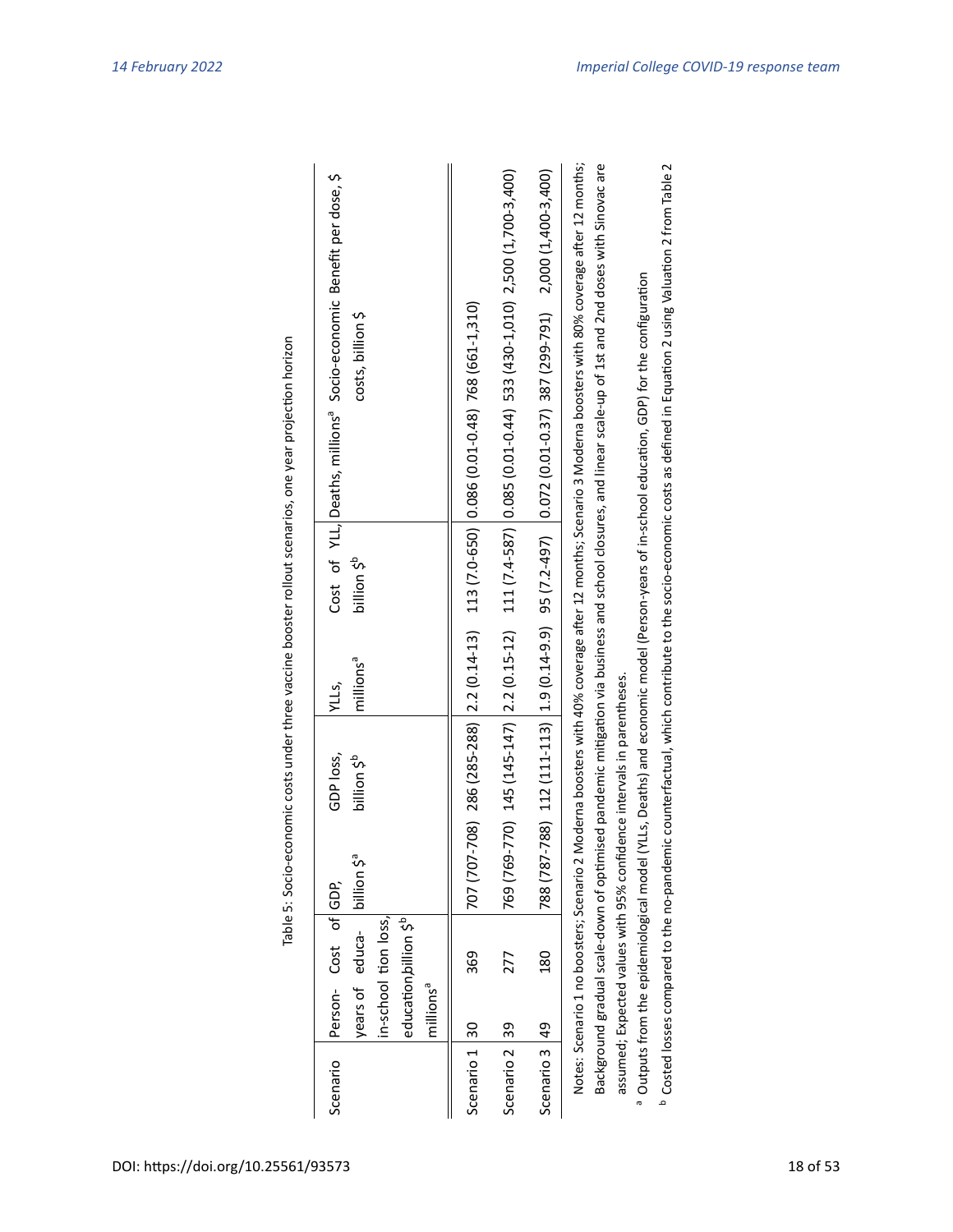# **4 Discussion**

We present here an approach using the integrated epidemiological-economic model Daedalus that allows for the comprehensive evaluation of a combination strategy of pharmaceutical and non-pharmaceutical pandemic mitigation in terms of costs to the economy, to education, and to lives. These strategies are often compared in terms of deaths averted. However, most countries adopt some form of mitigation with non-pharmaceutical interventions, most notably business and school closures. This implies that vaccinations and closure strategies are complements: When vaccinations are scaled up, closures can be reduced, possibly with only small overall impact on deaths. This makes it important to evaluate the societal impact of vaccines comprehensively, and not only in terms of deaths. Our model takes such evaluations into account as part of the decision-making process. The model can be used to derive estimates of the schooling–economy–health trade-off for any mitigation strategy via comparison of the socio-economic costs.

We use SC to choose optimal configurations in a decision framework, and to estimate the expected societal benefit of vaccinations in Indonesia. Assuming a valuation of a life year of \$80,000 and a valuation of a year of education of \$15,000 in our central scenario, we estimate the societal benefit of two alternative booster campaigns against a no-booster counterfactual, assuming a constant scale-up of 1st and 2nd doses of the Sinovac vaccine and optimised pandemic mitigation via business and school closures. Specifically, we project benefits for 187 and 93.5 million doses of Moderna with 80% and 40% target coverage for an expedited and moderate campaign, respectively. The boosters would reduce the socio-economic costs of the pandemic to Indonesia by \$381 (expedited, for moderate \$235) billion over a twelve-month time horizon. This comprises of 19 (9) million gained person-years of in-person education, or monetised education gains of \$189 (\$92) billion; economic gains of \$174 (\$141) billion; and 300,000 (15,000) gained life years, or 19,000 (1,000) averted deaths, monetised health gains of \$18 (\$2) billion. Each Moderna booster dose is worth approximately \$2,000 (\$2,500) in the first year. If we assume the cost of acquisition and administration to be no more than \$30 per dose [\(Dyer, 2021;](#page-22-4) [Griffiths et al., 2021;](#page-23-5) [Marriott and Maitland, 2021\)](#page-24-6), the returns on investments (ROI) are at least \$66 (\$83) for every \$ spent. If instead the cost is \$14 per dose, the returns on investments (ROI) are \$143 (\$179) for every \$ spent. This would constitute a substantial societal gain associated with booster vaccinations. The high returns are particularly astounding considering they are estimated against the background scale-up of standard vaccinations with the Sinovac vaccines.

Unlike previous projections from integrated economic-epidemiological models, we use monetary valuations of key societal benefits to make explicit the agonising trade-off that the social planner is faced with in pandemic mitigation. Particularly, we include the costs of lost education. This is highly relevant, because many countries adopted pandemic mitigation strategies involving extensive school closures, but not much is known about the long-term costs associated with a sustained loss of in-person education. A less skilled and productive workforce may result in long-term adverse consequences on countries' economic growth and welfare. Some experts believe that the loss to education will turn out to contribute a substantial fraction of the overall costs of the pandemic and its mitigation to economies [\(Hanushek and Woessmann, 2020\)](#page-23-3). Here, we calculate short- and mid-term economic losses, and the longer-term economic losses arising from interrupted in-person education, and add them to the costs of economic closures. The decisions on business closures in our model are informed by actual observed configurations for the country, under the assumption that linear scaling is feasible. We define a grid of possible configurations and choose the optimum from among them. By discretising the solution space, we enable sampling of multiple feasible epidemic trajectories, for which the costs for all options can be evaluated. This allows us to find the optimal decision under uncertainty.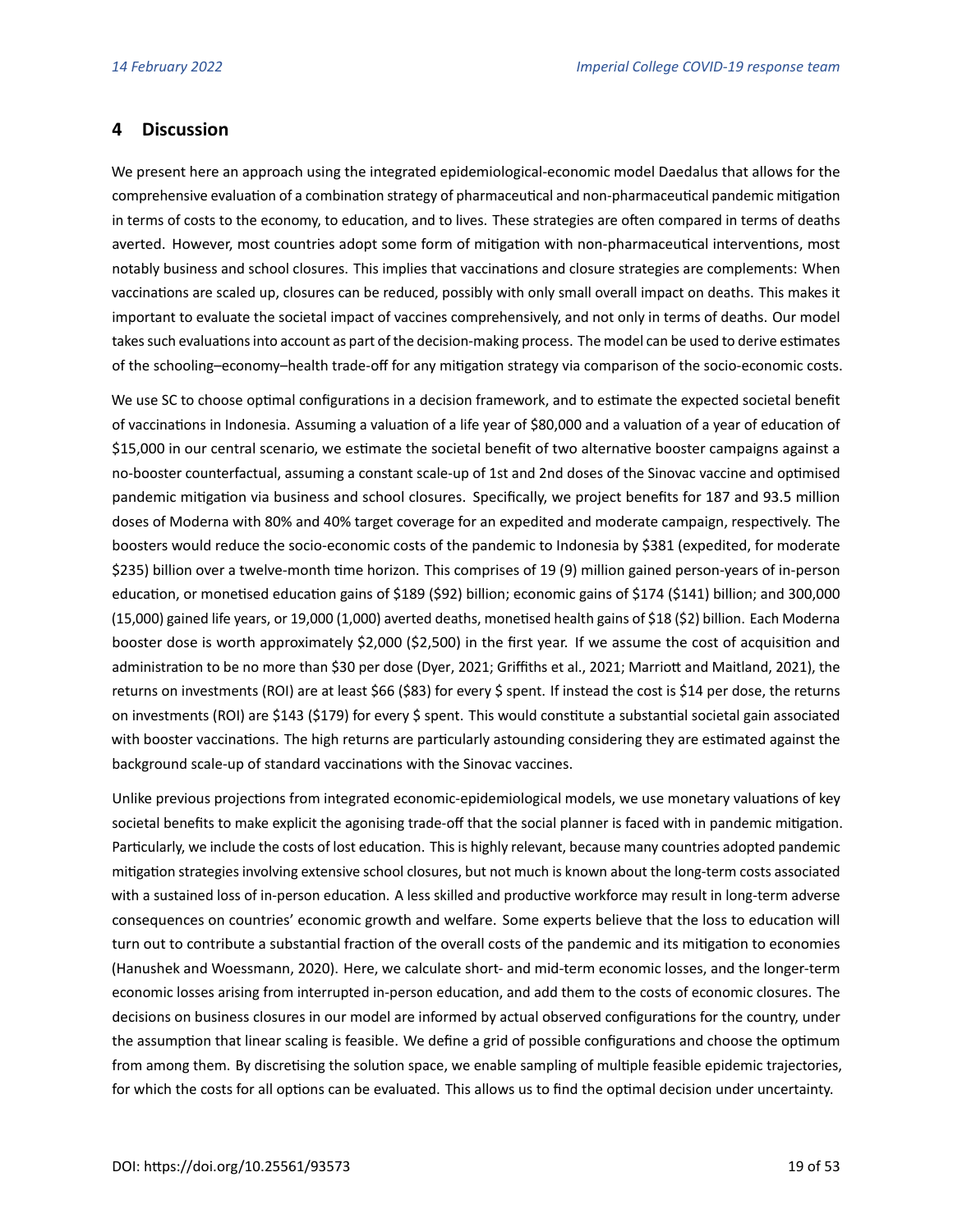We sample trajectories because an unfolding epidemic is unpredictable by nature, and so future projections – and any metrics derived thereof – are subject to uncertainty. Our framework for prospective analyses is formulated as a decision made under uncertainty, evaluating the expected socio-economic costs given the uncertain parameters, and describing the uncertainties using probability distributions that reflect beliefs about what values the parameters are likely to take. Here, for transmission, we have sampled values that have been inferred for previous months. Values could be chosen (or adjusted) instead to reflect planned mitigation, changes in expected compliance, or random changes to the circulating virus profile. The same principle can be applied to other parameters about which we might be uncertain, such as vaccine effects. Identifying the optimal decision under uncertainty also returns a distribution over likely epidemic trajectories: these provide benchmarks against which the unfolding epidemic trajectory can be assessed.

Decisions made considering a short time period are misleading because they may burden the following period with substantial costs (shown in Appendix [D.1\)](#page-45-0). The optimal decision chosen for a short period will likely leave the next period with high and rising cases, hospitalisations and deaths. Therefore, the choices should be tested in longer simulations, or with the cost of the following period also taken into account (as in Section [2.3.1\)](#page-9-1).

#### *4.1 Limitations*

We make a number of simplifying assumptions about the relationships between education, economic closures and health outcomes. Incorporating more nuanced relationships is part of ongoing work. We do not adjust the valuations of life years or years of education, which are related variously to GDP, Gross National Income, or wage differentials, according to changes in expected output. Instead we use pre-pandemic values for their computation. Our evaluation relies on costing years of life, years of education, and economic activity in a common currency. There are not objective values, in any currency, at which a year of life or a year of education *should* be valued. A range of plausible values can be generated and tested in retrospective analyses, asking "what would have happened if we had chosen to minimise the socio-economic costs given these valuations", in order to evaluate the preferences of the social planner regarding the resulting counterfactual epidemic curves. For the purposes of illustration, we explored the sensitivity of our results to four alternative valuation sets.

It is possible that our costings of education and health are conservative. For example, school closures disproportionately disadvantage students who are female [\(Akmal et al., 2020\)](#page-22-5) or belong to lower-income households [\(Jang](#page-24-7) [and Yum, 2020;](#page-24-7) [Azevedo et al., 2020;](#page-22-6) [Engzell et al., 2021;](#page-23-6) [Fuchs-Schündeln et al., 2020\)](#page-23-7), but the societal costs associated with increased gender and income related educational inequalities is not considered in our calculations. Additionally, the cost function does not include the cost of increased probability of student dropout associated with extended closures (potentially affecting 2% of students [\(Purnamasari and Ali, 2021\)](#page-25-5)). Finally, we do not consider that attendance of students from poorer households may suffer due to reduced availability of funds for tuition. This problem may affect up to a third of students [\(Purnamasari and Ali, 2021\)](#page-25-5), and it increases with stringency of business closures.

There are other costs we have not included here, including the impact of COVID-19-driven life-long disability on long-term workforce productivity, the societal cost of disability for a person of any age, or the cost of lives lost due to deferred medical care for other conditions. Moreover, we have not included the differential effect of economic closures to different groups, in particular different socio-economic groups, and the resulting increase in income inequality and its associated costs for the society [\(Sawada and Sumulong, 2021;](#page-25-2) [Surendra et al., 2021\)](#page-25-6). We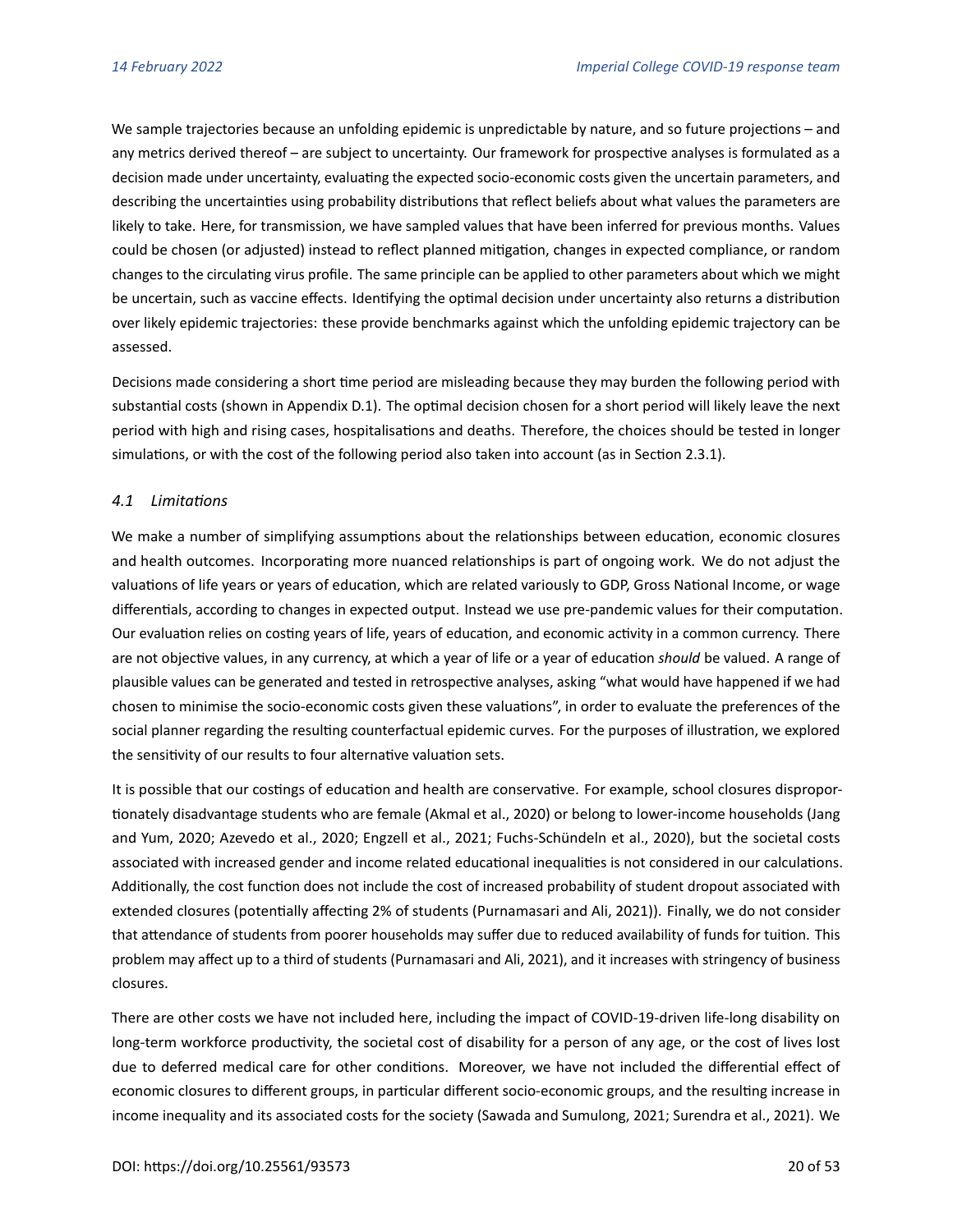therefore believe that our calculations of socio-economic costs may be conservative estimates of the true costs. It is straightforward to adjust our findings in the light of new and improved evidence on monetary valuations.

For the evaluation of the cost of economic loss, we assumed that the size of the GVA shortfall has no effect on long-term growth (i.e. the extent of persistent damage): we assumed that the IMF-estimated GDP path would be rejoined in the year 2026. This assumption will be more plausible for small losses than for large ones, and for large, slow-growing economies than for fast-growing emerging economies [\(Slater, 2020;](#page-25-7) [Barrett et al., 2021\)](#page-22-7). As more evidence on economic impacts becomes available, these can readily be incorporated into our model.

We have used a deterministic model for the epidemic, which does not include feedback between the epidemic and population behaviour. The large decline in transmission observed in the months of July and August 2021 was likely due to the high numbers of people being infected, and the population responding by taking additional precautions [\(Perrotta et al., 2021\)](#page-25-8), which in turn would reduce transmission. In our counterfactual simulations, we assume the same drop in transmission, which may be unjustified for scenarios where hospital occupancy does not reach such a high level.

We have made some crude assumptions for school opening. Assumptions around the contact rates between school-age people, the community and the economic sectors are crude, and our findings are likely sensitive to misspecification of contact rates. Our calibration to Indonesia was also limited by available economic data, in particular, difficulties in measuring the economic output of the informal economy in national accounts [\(Alon et al.,](#page-22-8) [2020\)](#page-22-8).

#### *4.2 Policy insights*

Despite the limitations, our model can be used to prepare Indonesia and other countries for the next phase of the pandemic. It is to be expected that the question of booster vaccinations will dominate pandemic mitigation strategies in 2022 and beyond. It is well established that both naturally acquired and vaccine-induced immunity wane over time. Although evidence is still inconclusive regarding the rate of waning, it is relatively uncontroversial that it is to be measured in months rather than years. Moreover, many LMICs have insufficient coverage of 1st and 2nd dose vaccinations, and relied heavily on vaccines with a less favourable vaccine protection profile, such as Sinovac. Finally, the constant threat of variants emerging, such as the most recent Omicron variant, erodes further the vaccine protection achieved so far against infection, onward transmission, severe disease and deaths.

This means that smart mitigation strategies that combine pharmaceutical and non-pharmaceutical interventions will preoccupy public health policy making for the foreseeable future. Optimisation approaches such as the one used here provide actionable quantitative evidence to policy makers. They are a tool for evaluating the scope for benefits (and costs!) yielded by different policy options, and they can measure the impact of incremental policy changes holding other factors unaltered. Optimisation approaches allow policy makers to adopt an encompassing perspective on a decision problem that acknowledges that global objectives, constraints and guidelines have to be combined to take decisions. We have combined three global objectives that stand in conflict with each other during pandemic mitigation, and converted them into the same metric. While this is associated with obvious limitations, it has the great advantage that it simplifies the complex decision problem. Identifying optimal configurations under uncertainty allows us to evaluate the benefit of vaccination rollout strategies by comparing the smallest expected costs for each. The evaluation rests on the values given to years of life and years of education; therefore, the saving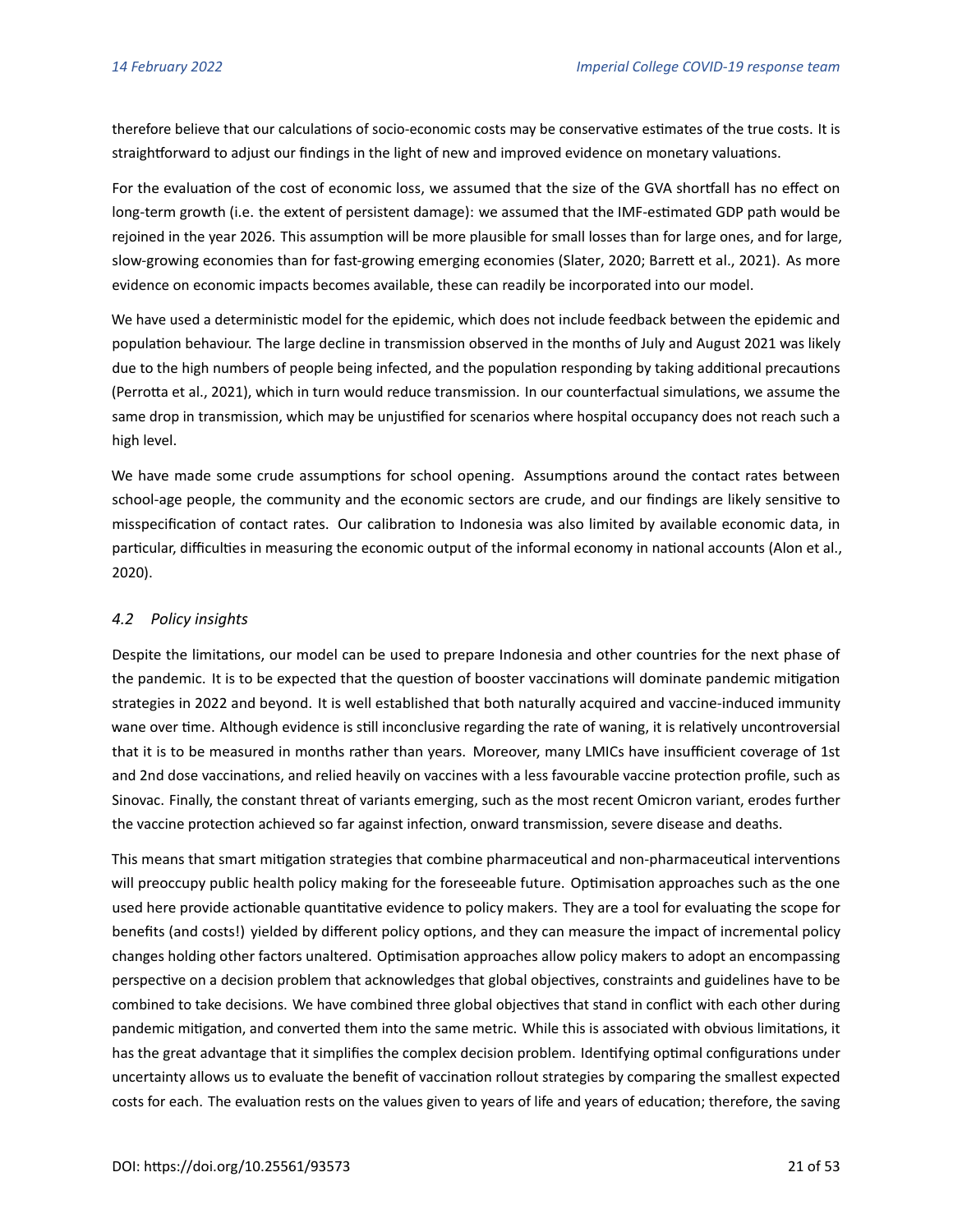can be translated back into these terms.

Our modelling approach is designed to help decision makers around the world to make informed decisions on complex combination mitigation strategies, and equip them with the tools that help them to minimise deaths, and the economic and social costs of the pandemic.

# **5 Acknowledgements**

RJ was partly funded by the World Health Organisation; KH was partially funded by the National Institute for Health Research (NIHR) Health Protection Research Unit in Modelling and Health Economics, a partnership between Public Health England, Imperial College London and LSHTM (grant code NIHR200908); RJ, BD, DH, PD, GF, MP and KH were partly funded by the MRC Centre for Global Infectious Disease Analysis (reference MR/R015600/1), jointly funded by the UK Medical Research Council (MRC) and the UK Foreign, Commonwealth & Development Office (FCDO), under the MRC/FCDO Concordat agreement and is also part of the EDCTP2 programme supported by the European Union; PD and KH were partly funded by Community Jameel. GF was also supported by the Jan Wallanders and Tom Hedelius Foundation and the Tore Browaldh Foundation grant No P19-0110. Disclaimer:

We thank for comments on earlier stages of the work and inspirational discussions the ncov modelling team at the MRC Centre for Global Infectious Disease Analysis. We thank Roshni Mehta and Sabine van Elsland for managing communications and public relations for this study. "The views expressed are those of the author(s) and not necessarily those of the World Health Organisation, the NIHR, Public Health England or the Department of Health and Social Care."

# **Author contribution**

RJ, DH, PD, GF, MP, PS and KH conceived and designed the work; RJ undertook the analysis and interpretation of data; BD, DH and PD contributed to the analysis of data; BD, GF, MP, PS, and KH contributed to the interpretation of data; RJ, DH and PD created new software used in the work; RJ and KH wrote the first draft of the paper and DH, PD, GF and PS substantially revised it. All authors have approved the submitted version and have agreed to be personally accountable for the author's own contributions and to ensure that questions related to the accuracy or integrity of any part of the work, even ones in which the author was not personally involved, are appropriately investigated, resolved, and the resolution documented in the literature.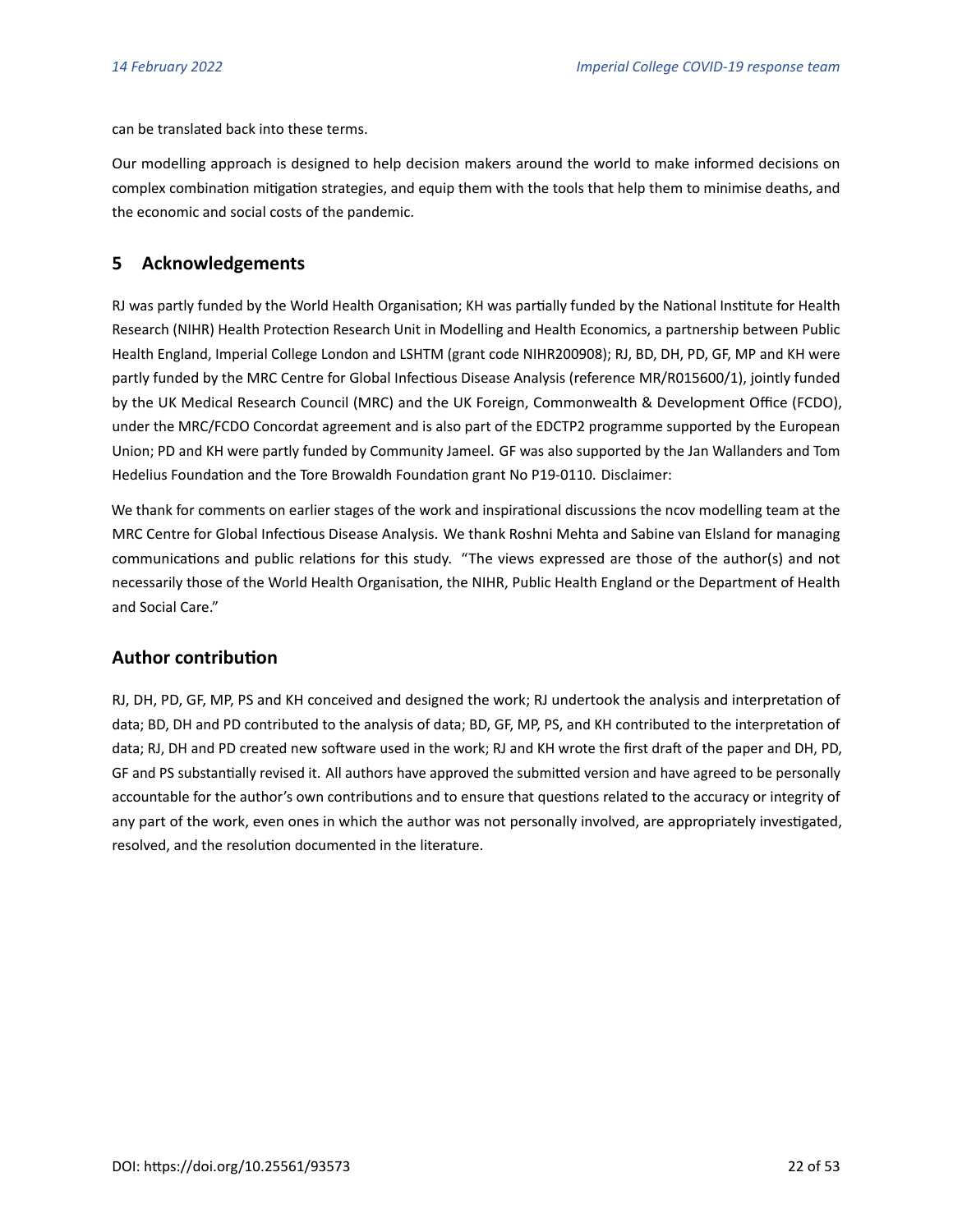# **6 References**

- <span id="page-22-5"></span>Akmal, M., Hares, S. and O'Donnell, M. (2020), Gendered impacts of COVID-19 school closures: Insights from frontline organisations, Technical report, Center for Global Development.
- <span id="page-22-8"></span>Alon, T. M., Kim, M., Lagakos, D. and Vuren, M. V. (2020), How should policy responses to the Covid-19 pandemic differ in the developing world?, Technical report, National Bureau of Economic Research.
- <span id="page-22-2"></span>Ananthapavan, J., Moodie, M., Milat, A. J. and Carter, R. (2021), 'Systematic review to update 'value of a statistical life' estimates for Australia', *International Journal of Environmental Research and Public Health* **18**(11).
- <span id="page-22-13"></span>Andrews, N., Stowe, J., Kirsebom, F., Toffa, S., Rickeard, T., Gallagher, E., Gower, C., Kall, M., Groves, N., O'Connell, A.-M., Simons, D., Blomquist, P. B., Zaidi, A., Nash, S., Iwani Binti Abdul Aziz, N., Thelwall, S., Dabrera, G., Myers, R., Amirthalingam, G., Gharbia, S., Barrett, J. C., Elson, R., Ladhani, S. N., Ferguson, N., Zambon, M., Campbell, C. N., Brown, K., Hopkins, S., Chand, M., Ramsay, M. and Lopez Bernal, J. (2021), 'Effectiveness of COVID-19 vaccines against the Omicron (B.1.1.529) variant of concern', *medRxiv* .
- <span id="page-22-6"></span>Azevedo, J. P., Hasan, A., Goldemberg, D., Aroob, S. and Koen Geven, I. (2020), Simulating the potential impacts of COVID-19 school closures on schooling and learning outcomes, Technical report, World Bank Group. **URL:** *http://www.worldbank.org/prwp.*
- <span id="page-22-7"></span>Barrett, P., Das, S., Magistretti, G., Pugacheva, E. and Wingender, P. (2021), After-effects of the COVID-19 pandemic: Prospects for medium-term economic damage, Technical Report 203, International Monetary Fund.
- <span id="page-22-9"></span>Béraud, G., Kazmercziak, S., Beutels, P., Levy-Bruhl, D., Lenne, X., Mielcarek, N., Yazdanpanah, Y., Boëlle, P. Y., Hens, N. and Dervaux, B. (2015), 'The French connection: The first large population-based contact survey in France relevant for the spread of infectious diseases', *PLoS ONE* **10**(7), 1–22.
- <span id="page-22-0"></span>Bloom, D. E., Kuhn, M. and Prettner, K. (2020), Modern infectious diseases: Macroeconomic impacts and policy responses, Technical report, National Bureau of Economic Research.
- <span id="page-22-3"></span>Briggs, A., Claxton, K. and Sculpher, M. (2006), *Decision Modelling for Health Economic Evaluation*, OUP UK.
- <span id="page-22-12"></span>Byambasuren, O., Cardona, M., Bell, K., Clark, J., McLaws, M. L. and Glasziou, P. (2020), 'Estimating the extent of asymptomatic COVID-19 and its potential for community transmission: Systematic review and meta-analysis', *Journal of the Association of Medical Microbiology and Infectious Disease Canada* **5**(4), 223–234.
- <span id="page-22-10"></span>Cobb, C. W. and Douglas, P. H. (1928), 'Theory of production', *American Economic Association* pp. 139–165.
- <span id="page-22-1"></span>Cutler, D. M. and Summers, L. H. (2020), 'The COVID-19 pandemic and the \$16 trillion virus', *JAMA* **324**(15).
- <span id="page-22-11"></span>Djaafara, B. A., Whittaker, C., Watson, O. J., Verity, R., Brazeau, N. F., Widyastuti, Oktavia, D., Adrian, V., Salama, N., Bhatia, S., Nouvellet, P., Sherrard-Smith, E., Churcher, T. S., Surendra, H., Lina, R. N., Ekawati, L. L., Lestari, K. D., Andrianto, A., Thwaites, G., Baird, J. K., Ghani, A. C., Elyazar, I. R. and Walker, P. G. (2021), 'Using syndromic measures of mortality to capture the dynamics of COVID-19 in Java, Indonesia, in the context of vaccination rollout', *BMC Medicine* **19**(1), 1–13.
- <span id="page-22-4"></span>Dyer, O. (2021), 'Covid-19: Countries are learning what others paid for vaccines', *BMJ* **372**(281).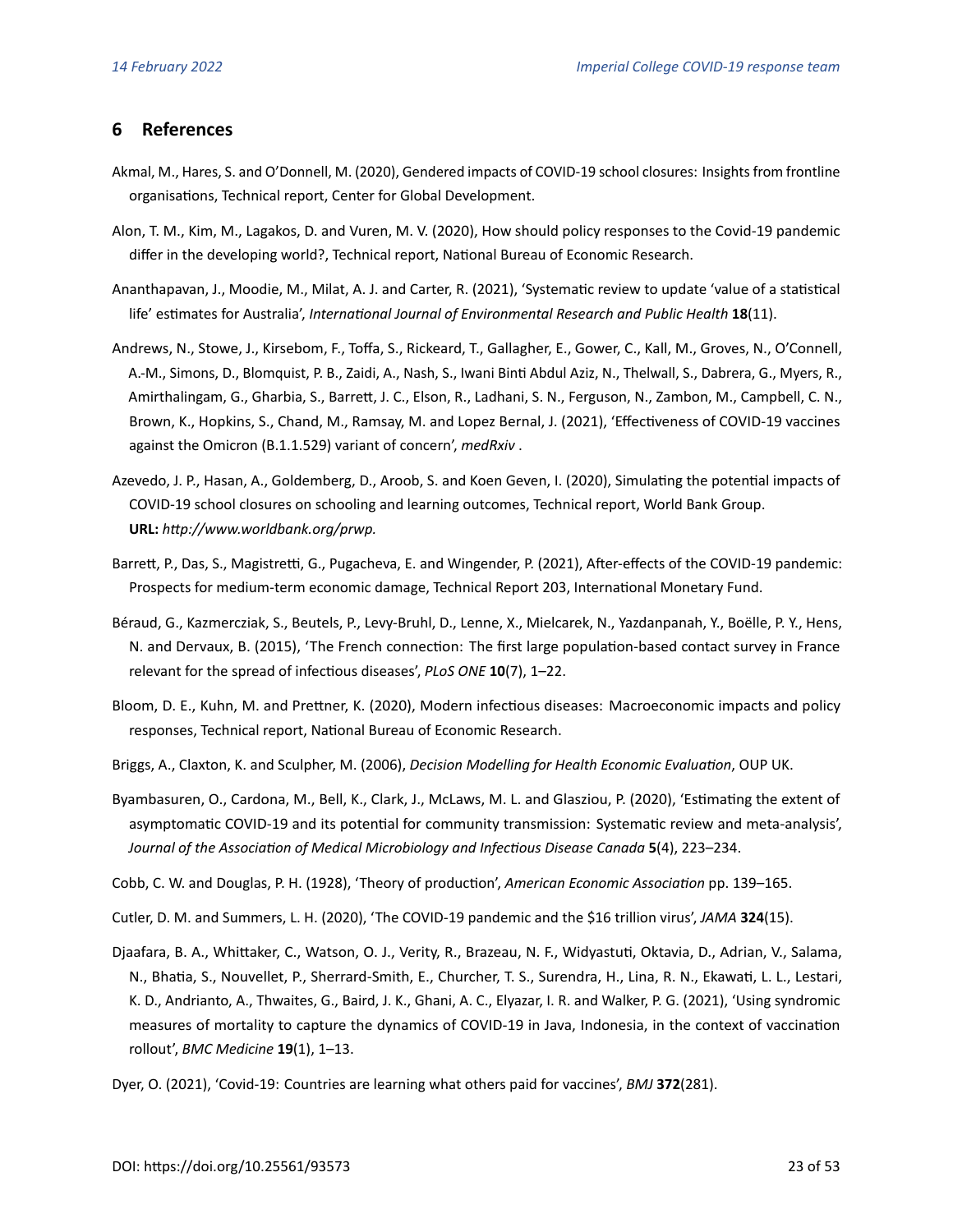- <span id="page-23-6"></span>Engzell, P., Frey, A. and Verhagen, M. D. (2021), 'Learning loss due to school closures during the COVID-19 pandemic', *Proceedings of the National Academy of Sciences of the United States of America* **118**(17).
- <span id="page-23-10"></span>Eyre, D. W., Taylor, D., Purver, M., Chapman, D., Fowler, T., Pouwels, K. B., Walker, A. S. and Peto, T. E. A. (2022), 'Effect of Covid-19 vaccination on transmission of Alpha and Delta variants', *The New England Journal of Medicine* pp. 1–13.

**URL:** *http://www.ncbi.nlm.nih.gov/pubmed/34986294*

- <span id="page-23-8"></span>Feenstra, R. C., Inklaar, R. and Timmer, M. P. (2015), 'The Next Generation of the Penn World Table', *American Economic Review* **105**(10), 3150–3182. **URL:** *www.ggdc.net/pwt*
- <span id="page-23-12"></span>Ferguson, N., Ghani, A., Cori, A., Hogan, A., Hinsley, W. and Volz, E. (2021), Report 49: Growth, population distribution and immune escape of Omicron in England, Technical report, Imperial College London COVID-19 Response Team.
- <span id="page-23-11"></span>Ferguson, N., Ghani, A., Hinsley, W. and Volz, E. (2021), Report 50: Hospitalisation risk for Omicron cases in England, Technical Report December, Imperial College London COVID Response Team, London. **URL:** *https://www.imperial.ac.uk/media/imperial-college/medicine/mrc-gida/2021-12-22-COVID19-Report-50.pdf*
- <span id="page-23-2"></span>Fernald, J., Li, H. and Ochse, M. (2021), 'Future output loss from COVID-induced school closures', *Federal Reserve Bank of San Francisco Economic Letter* .

**URL:** *https://www.frbsf.org/economic-research/publications/economic-letter/2021/february/future-output-lossfrom-covid-induced-school-closures/*

- <span id="page-23-7"></span>Fuchs-Schündeln, N., Krueger, D., Ludwig, A. and Popova, I. (2020), The long-term distributional and welfare effects of Covid-19 school closures, Technical report, National Bureau of Economic Research.
- <span id="page-23-4"></span>Global Burden of Disease Collaborative Network (2021), Global Burden of Disease Study 2019 (GBD 2019) Reference Life Table, Technical report, Institute for Health Metrics and Evaluation (IHME), Seattle, United States of America.
- <span id="page-23-5"></span>Griffiths, U., Adjagba, A., Attaran, M., Hutubessy, R., Van De Maele, N., Yeung, K., Aun, W., Cronin, A., Allan, S., Brenzel, L., Resch, S., Portnoy, A., Boonstoppel, L., Banks, C. and Alkenbrack, S. (2021), Costs of delivering COVID-19 vaccine in 92 AMC countries, Technical Report February, COVAX Working Group. **URL:** *https://www.who.int/publications/i/item/10665337553*

<span id="page-23-1"></span>Hammitt, J. K. (2020), 'Valuing mortality risk in the time of COVID-19', *Journal of Risk and Uncertainty* **61**(2), 129–154.

<span id="page-23-3"></span>Hanushek, E. A. and Woessmann, L. (2020), The economic impacts of learning losses, Technical report, OECD.

<span id="page-23-0"></span>Haw, D., Forchini, G., Christen, P., Bajaj, S., Hogan, A. B., Winskill, P., Miraldo, M., White, P. J., Ghani, A. C., Ferguson, N. M., Smith, P. C. and Hauck, K. (2020), Report 35: How can we keep schools and universities open? Differentiating closures by economic sector to optimize social and economic activity while containing SARS-CoV-2 transmission, Technical report, Imperial College London COVID Response Team.

**URL:** *https://www.imperial.ac.uk/mrc-global-infectious-disease-analysis/covid-19/report-35-schools/*

<span id="page-23-9"></span>Inklaar, R. and Timmer, M. (2013), Capital, Labor and TFP in PWT8. 0, Technical report, University of Groningen. **URL:** *http://piketty.pse.ens.fr/files/InklaarTimmer13.pdf*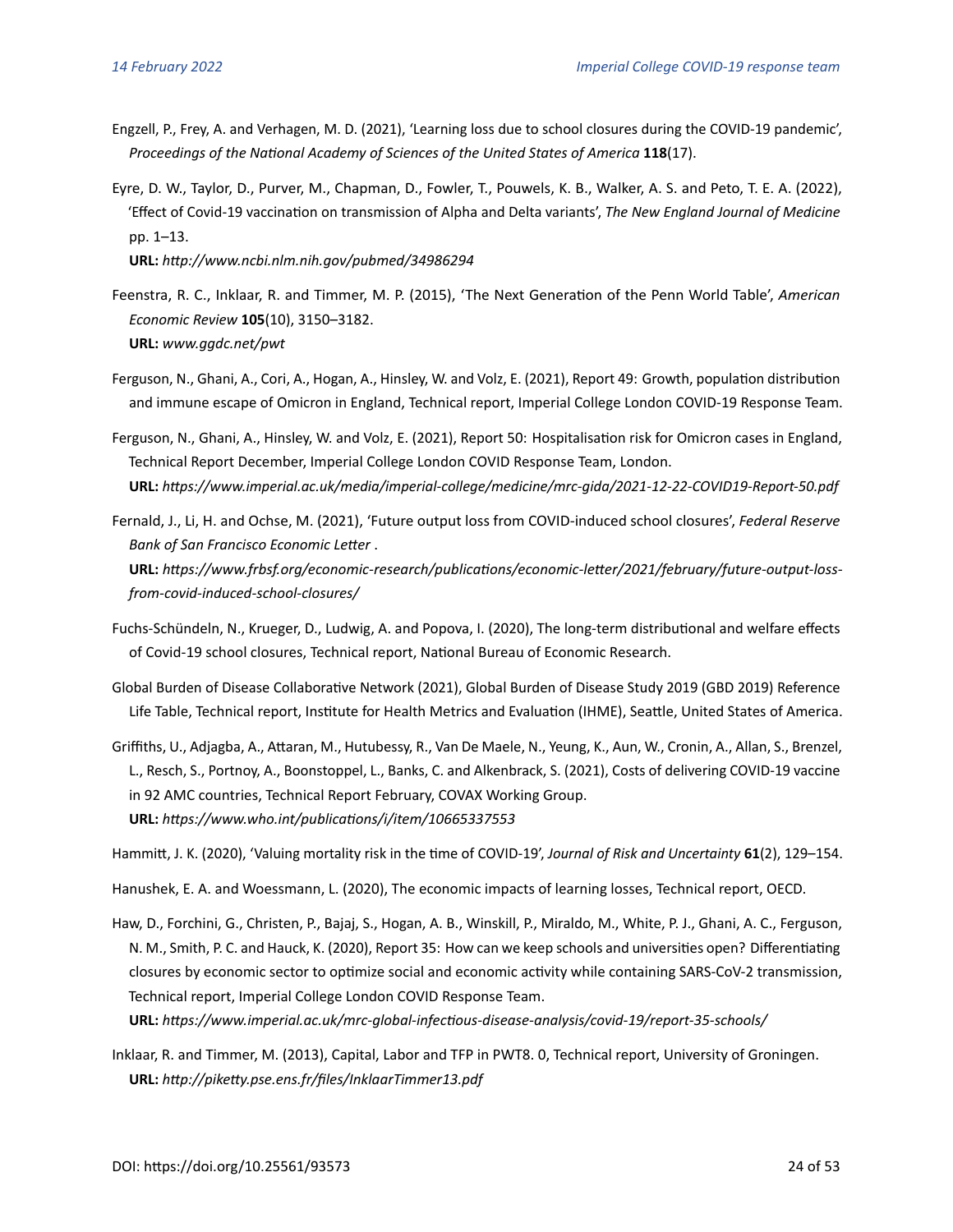- <span id="page-24-1"></span>International Monetary Fund (2021*a*), World Economic Outlook: Managing Divergent Recoveries, Technical report, International Monetary Fund.
- <span id="page-24-3"></span>International Monetary Fund (2021*b*), World Economic Outlook: Recovery During a Pandemic, Technical Report October, International Monetary Fund.
- <span id="page-24-11"></span>Jackson, C., Johnson, R., De Nazelle, A., Goel, R., De Sá, T. H., Tainio, M. and Woodcock, J. (2021), 'A guide to value of information methods for prioritising research in health impact modelling', *Epidemiologic Methods* **10**(1), 1–22.
- <span id="page-24-7"></span>Jang, Y. and Yum, M. (2020), Aggregate and intergenerational implications of school closures: A quantitative assessment, Technical report, Shanghai University of Finance and Economics.
- <span id="page-24-10"></span>Jara, A., Undurraga, E. A., González, C., Paredes, F., Fontecilla, T., Jara, G., Pizarro, A., Acevedo, J., Leo, K., Leon, F., Sans, C., Leighton, P., Suárez, P., García-Escorza, H. and Araos, R. (2021), 'Effectiveness of an inactivated SARS-CoV-2 vaccine in Chile', *New England Journal of Medicine* **385**(10), 875–884.
- <span id="page-24-5"></span>Jara, A., Undurraga, E. A., Zubizarreta, J. R., González, C., Pizarro, A., Acevedo, J., Leo, K., Paredes, F., Tomas, B., Veronica, V., Marcelo, M., Leon, F., Ignacio, P., Leighton, P., Suárez, P., Juan, C. R., García-Escorza, H. and Araos, R. (2022), 'Effectiveness of homologous and heterologous booster shots for an inactivated SARS-CoV-2 vaccine: A large-scale observational study', *Under Review* . **URL:** *http://dx.doi.org/10.2139/ssrn.4005130*
- <span id="page-24-2"></span>Jordà, Ò., Singh, S. R. and Taylor, A. M. (2020), Longer-run economic consequences of pandemics, Technical report, Federal Reserve Bank of San Francisco. **URL:** *https://www.frbsf.org/economic-research/files/wp2020-09.pdf*
- <span id="page-24-8"></span>K. J. Arrow, H. B. Chenery, B. S. M. and Solow, R. M. (1961), 'Capital-labor substitution and economic efficiency', *The Review of Economics and Statistics* **43**, 222–250.
- <span id="page-24-9"></span>Knock, E. S., Whittles, L. K., Lees, J. A., Perez-Guzman, P. N., Verity, R., FitzJohn, R. G., Gaythorpe, K. A., Imai, N., Hinsley, W., Okell, L. C., Rosello, A., Kantas, N., Walters, C. E., Bhatia, S., Watson, O. J., Whittaker, C., Cattarino, L., Boonyasiri, A., Djaafara, B. A., Fraser, K., Fu, H., Wang, H., Xi, X., Donnelly, C. A., Jauneikaite, E., Laydon, D. J., White, P. J., Ghani, A. C., Ferguson, N. M., Cori, A. and Baguelin, M. (2021), 'Key epidemiological drivers and impact of interventions in the 2020 SARS-CoV-2 epidemic in England', *Science translational medicine* **13**.

<span id="page-24-6"></span>Marriott, A. and Maitland, A. (2021), The Great Vaccine Robbery, Technical report, The People's Vaccine.

- <span id="page-24-0"></span>Meslé, M. M., Brown, J., Mook, P., Hagan, J., Pastore, R., Bundle, N., Spiteri, G., Ravasi, G., Nicolay, N., Andrews, N., Dykhanovska, T., Mossong, J., Sadkowska-Todys, M., Nikiforova, R., Riccardo, F., Meijerink, H., Mazagatos, C., Kyncl, J., McMenamin, J., Melillo, T., Kaoustou, S., Lévy-Bruhl, D., Haarhuis, F., Rich, R., Kall, M., Nitzan, D., Smallwood, C. and Pebody, R. G. (2021), 'Estimated number of deaths directly averted in people 60 years and older as a result of COVID-19 vaccination in the WHO European Region, December 2020 to November 2021', *Eurosurveillance* **26**(47). **URL:** *http://dx.doi.org/10.2807/1560-7917.ES.2021.26.47.2101021*
- <span id="page-24-4"></span>National Economic and Development Authority (2021), COVID-19 pandemic to cost PHP 41.4 T for the next 40 years, Technical report, National Economic and Development Authority. **URL:** *https://neda.gov.ph/covid-19-pandemic-to-cost-php-41-4-t-for-the-next-40-years-neda/*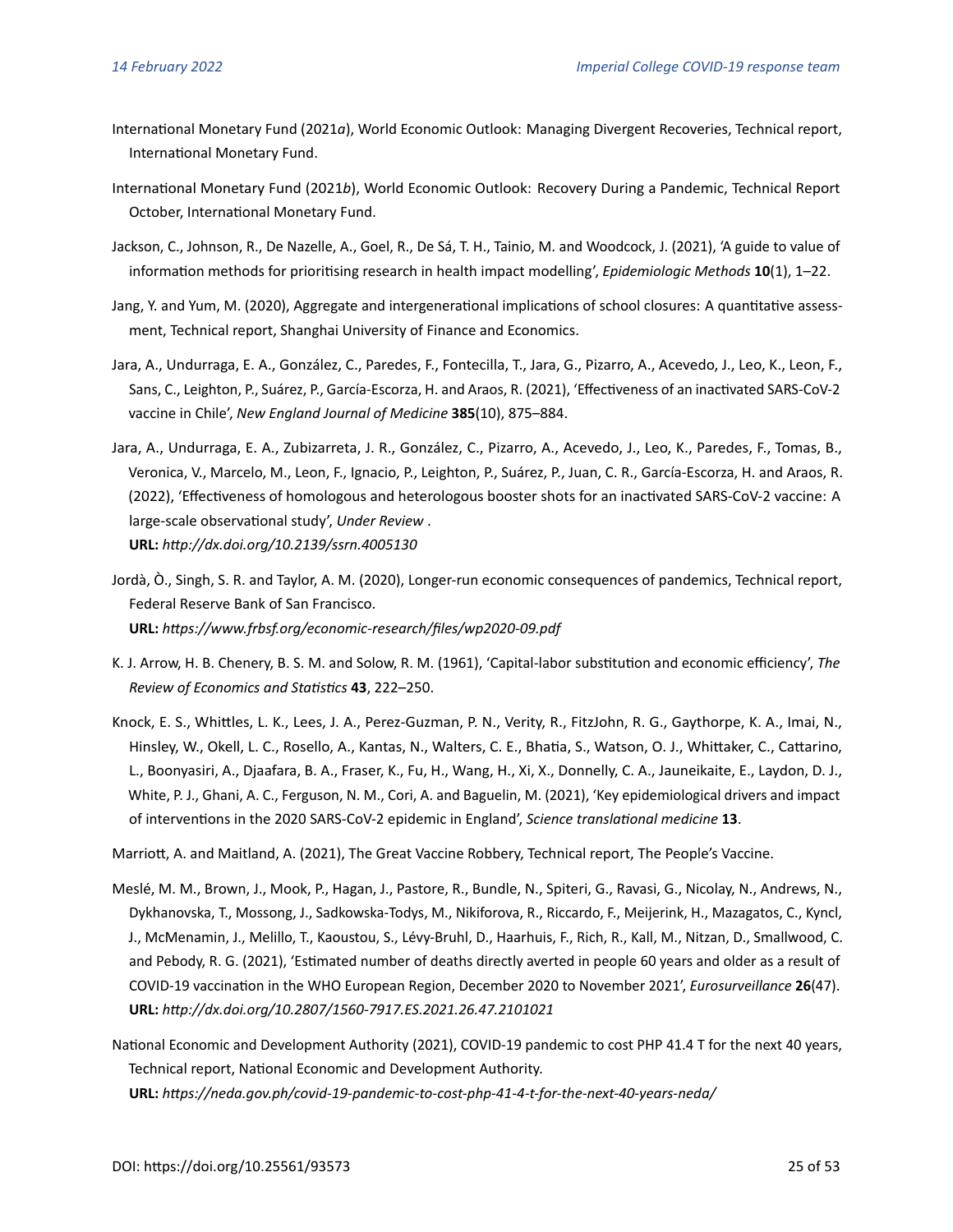- <span id="page-25-11"></span>Pan, H. X., Liu, J. K., Huang, B. Y., Li, G. F., Chang, X. Y., Liu, Y. F., Wang, W. L., Chu, K., Hu, J. L., Li, J. X., Zhu, D. D., Wu, J. L., Xu, X. Y., Zhang, L., Wang, M., Tan, W. J., Huang, W. J. and Zhu, F. C. (2021), 'Immunogenicity and safety of a severe acute respiratory syndrome coronavirus 2 inactivated vaccine in healthy adults: Randomized, double-blind, and placebo-controlled phase 1 and phase 2 clinical trials', *Chinese Medical Journal* **134**(11), 1289–1298.
- <span id="page-25-8"></span>Perrotta, D., Grow, A., Rampazzo, F., Cimentada, J., Del Fava, E., Gil-Clavel, S. and Zagheni, E. (2021), 'Behaviours and attitudes in response to the COVID-19 pandemic: insights from a cross-national Facebook survey', *EPJ Data Science* **10**(1), 1–13.

**URL:** *http://dx.doi.org/10.1140/epjds/s13688-021-00270-1*

- <span id="page-25-10"></span>Prem, K., Cook, A. R. and Jit, M. (2017), 'Projecting social contact matrices in 152 countries using contact surveys and demographic data', *PLoS Computational Biology* **13**(9), e1005697. **URL:** *https://doi.org/ 10.1371/journal.pcbi.1005697*
- <span id="page-25-5"></span>Purnamasari, R. S. and Ali, R. (2021), Education services during the COVID-19 pandemic: Indonesia COVID-19 Observatory Brief, Technical Report 8, The World Bank, Washington, DC. **URL:** *https://openknowledge.worldbank.org/handle/10986/35125*
- <span id="page-25-0"></span>Robinson, L. A., Hammitt, J. K. and O'Keeffe, L. (2019), 'Valuing mortality risk reductions in global benefit-cost analysis', *Journal of Benefit-Cost Analysis* **10**, 15–50.
- <span id="page-25-1"></span>Robinson, L. A., Sullivan, R. and Shogren, J. F. (2021), 'Do the benefits of COVID-19 policies exceed the costs? Exploring uncertainties in the age–VSL relationship', *Risk Analysis* **41**(5), 761–770.
- <span id="page-25-12"></span>Rosenberg, E., Dorabwila, V., Easton, D., Bauer, U., Kumar, J., Hoen, R., Hoefer, D., Wu, M., Lutterloh, E., Conroy, M. B., Greene, D. and Zucker, H. A. (2021), 'Covid-19 vaccine effectiveness in New York State', *New England Journal of Medicine* **386**.
- <span id="page-25-2"></span>Sawada, Y. and Sumulong, L. (2021), ADBI Working Paper 1251: Macroeconomic impact of COVID-19 in developing Asia, Technical Report 1251, Asian Development Bank Institute, Tokyo. **URL:** *https://www.adb.org/publications/macroeconomic-impact-covid-19-developing-asia*
- <span id="page-25-9"></span>Shu, Y. and McCauley, J. (2017), 'GISAID: Global initiative on sharing all influenza data – from vision to reality', *Eurosurveillance* **22**(13), 2–4.
- <span id="page-25-7"></span>Slater, A. (2020), 'After the pandemic: Medium-term growth uncertainties', *Economic Outlook* **44**(2), 5–9.
- <span id="page-25-6"></span>Surendra, H., Salama, N., Lestari, K. D., Adrian, V., Widyastuti, Oktavia, D., Lina, R. N., Djaafara, B. A., Fadilah, I., Sagara, R., Ekawati, L. L., Nurhasim, A., Ahmad, R. A., Kekalih, A., Syam, A. F., Shankar, A. H., Thwaites, G., Baird, J. K., Hamers, R. L. and Elyazar, I. R. (2021), 'Pandemic inequity in a megacity: a multilevel analysis of individual, community and health care vulnerability risks for COVID-19 mortality in Jakarta, Indonesia', *medRxiv* .
- <span id="page-25-3"></span>The World Bank, UNICEF and UNESCO (2021), The State of the Global Education Crisis: A Path to Recovery, Technical report, The World Bank, UNICEF, and UNESCO, Washington D.C., Paris, New York.
- <span id="page-25-4"></span>UN Economic and Social Affairs (2008), *International Standard Industrial Classification of All Economic Activities Revision 4*, United Nations, New York.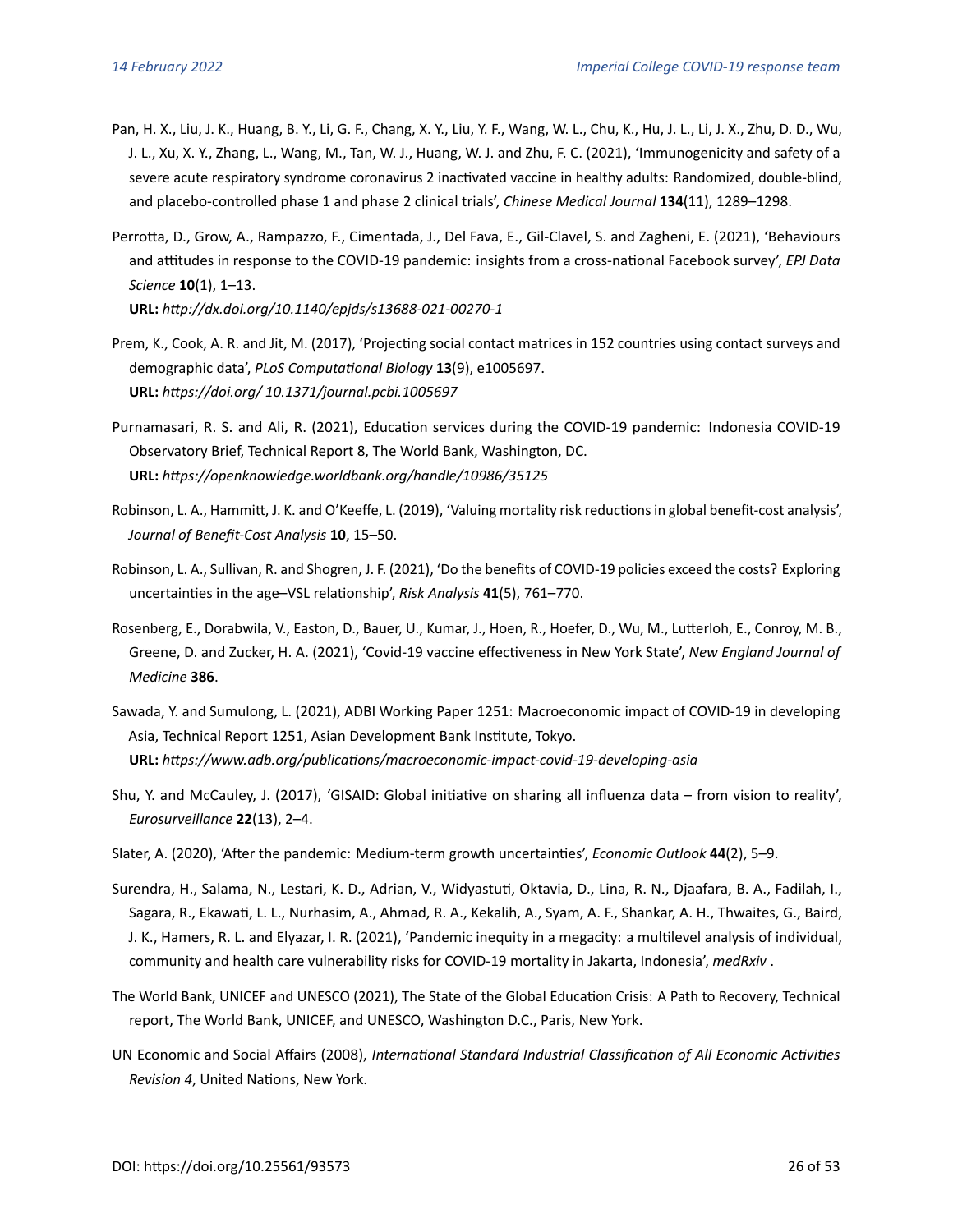- <span id="page-26-0"></span>Wulandari, L. (2020), Deriving Indonesia's value of a statistical life, Technical report, University of Toronto. **URL:** *https://laidlawscholars.network/documents/deriving-indonesia-s-vsl*
- <span id="page-26-2"></span>Xia, F., Yang, X., Cheke, R. A. and Xiao, Y. (2021), 'Quantifying competitive advantages of mutant strains in a population involving importation and mass vaccination rollout', *Infectious Disease Modelling* **6**, 988–996. **URL:** *https://doi.org/10.1016/j.idm.2021.08.001*
- <span id="page-26-1"></span>Yarrow, N., Masood, E. and Afkar, R. (2020), Estimates of COVID-19 impacts on learning and earning in Indonesia: how to turn the tide, Technical Report August, The World Bank. **URL:** *https://openknowledge.worldbank.org/bitstream/handle/10986/34378/Main-Report.pdf*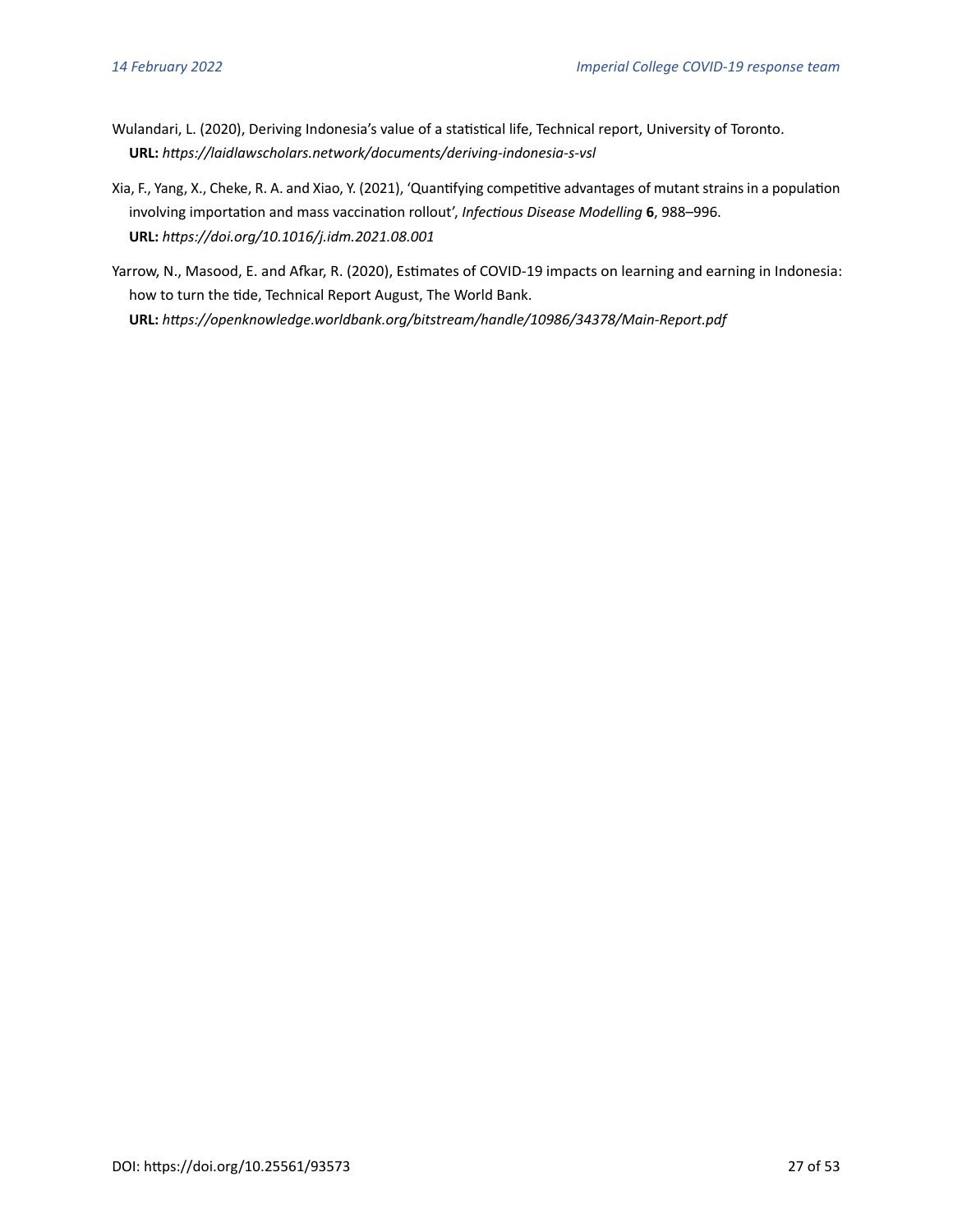# **7 Supplementary material**

# <span id="page-27-0"></span>**A Summary of inputs**

#### *A.1 Population*

<span id="page-27-3"></span>Population counts from OECD are collapsed into four age groups (Table [6\)](#page-27-3). The working-age population is split into those working and those not. Here, 22.7 % of the working-age population are modelled as not part of the workforce.

| Group                           | Population  |
|---------------------------------|-------------|
| 0 to 4                          | 22,002,900  |
| 5 to 19                         | 66,580,900  |
| 20 to 64, economically inactive | 34.668.600  |
| 65 to 120                       | 14,503,100  |
| 20 to 64, economically active   | 152,501,300 |

#### Table 6: Population numbers

We take remaining life expectancies from the GBD Study for the year 2019 (IHME, 2020; [http://ghdx.healthdata.org/](http://ghdx.healthdata.org/gbd-results-tool) [gbd-results-tool\)](http://ghdx.healthdata.org/gbd-results-tool). We map the remaining life expectancy  $l_a$  for these age groups  $a$  to  $l_g$  for the model groups  $g$  as a population-weighted average:

$$
l_g = \frac{\sum_{a \in g} N_a l_a}{\sum_{a \in g} N_a}.
$$

#### <span id="page-27-1"></span>*A.2 The economy*

Table [7](#page-27-2) summarises the inputs for the 36 ISIC (Rev 4) Sectors for Indonesia. "Workforce" (from Trade In Employment, OECD 2015) and "GVA" (gross value added per month, from OECD, 2015) are specific to Indonesia. We assume the workforce includes those in informal employment, as informal employment was estimated at around 45% in 2014 (OECD). Values shown for the percentage able to work from home are mapped from values derived for Sri Lanka's 35 sectors (unpublished work) onto Indonesia's 36 sectors. Similarly, contact rates B and C are extrapolated from [Béraud et al. \(2015\)](#page-22-9) assuming the UK distribution of workforce across sectors in mapping from 64 to 36.

<span id="page-27-2"></span>

| Sector                                    | Workforce GVA        |     | Percent   |     |                                 | Within- Worker- Minimum         |
|-------------------------------------------|----------------------|-----|-----------|-----|---------------------------------|---------------------------------|
|                                           |                      | per | of        |     |                                 | staff sector consumeropening, % |
|                                           |                      |     |           |     | month who can contacts contacts |                                 |
|                                           |                      |     | work from |     |                                 |                                 |
|                                           |                      |     | home      |     |                                 |                                 |
| D01T03: Agriculture, forestry and fishing | 38,936,600 9,601 0.1 |     |           | 0.5 | 0.0                             | 100                             |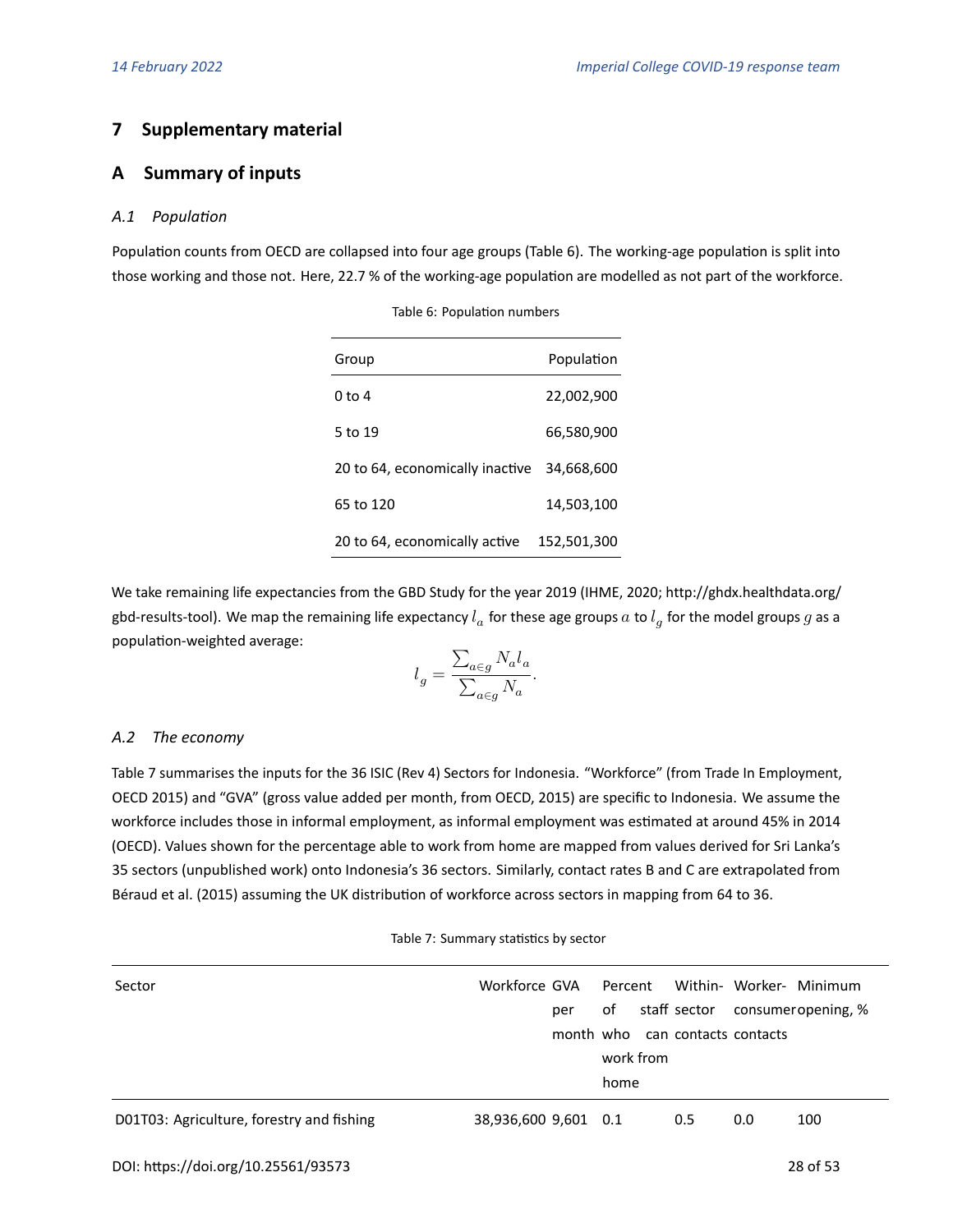| D05T06: Mining and extraction of energy producing<br>products                                    | 736,200 3,792 0.5   |      | 3.5 | 0.5     | 64  |
|--------------------------------------------------------------------------------------------------|---------------------|------|-----|---------|-----|
| D07T08: Mining and quarrying of non-energy producing<br>products                                 | 331,700 1,296 0.5   |      | 3.5 | 0.5     | 100 |
| D09: Mining support service activities                                                           | 297,100 353         | 0.5  | 3.5 | 0.5     | 92  |
| D10T12: Food products, beverages and tobacco                                                     | 3,891,300 4,664     | 7.9  | 3.5 | 0.5     | 100 |
| D13T15: Textiles, wearing apparel, leather and related<br>products                               | 4,653,100 1,054     | 2.0  | 3.5 | 0.5     | 36  |
| D16: Wood and products of wood and cork                                                          | 748,200 481         | 0.4  | 3.5 | 0.5     | 80  |
| D17T18: Paper products and printing                                                              | 577,900 542         | 8.0  | 3.5 | 0.5     | 96  |
| D19: Coke and refined petroleum products                                                         | 22,400 1,977        | 0.0  | 3.5 | 0.5     | 60  |
| D20T21: Chemicals and pharmaceutical products                                                    | 775,600 1,295       | 3.7  | 3.5 | 0.5     | 100 |
| D22: Rubber and plastic products                                                                 | 1,364,300 530       | 7.7  | 3.5 | 0.5     | 80  |
| D23: Other non-metallic mineral products                                                         | 573,800 515         | 5.8  | 3.5 | 0.5     | 60  |
| D24: Basic metals                                                                                | 212,000 556         | 0.4  | 3.5 | 0.5     | 100 |
| D25: Fabricated metal products                                                                   | 480,600 425         | 0.4  | 3.5 | 0.5     | 72  |
| D26: Computer, electronic and optical products                                                   | 475,100 701         | 13.0 | 3.5 | 0.5     | 72  |
| D27: Electrical equipment                                                                        | 320,300 274         | 13.0 | 3.5 | 0.5     | 72  |
| D28: Machinery and equipment, nec                                                                | 217,300 230         | 7.5  | 3.5 | 0.5     | 68  |
| D29: Motor vehicles, trailers and semi-trailers                                                  | 454,200 1,311       | 3.4  | 3.5 | 0.5     | 12  |
| D30: Other transport equipment                                                                   | 317,200 50          | 3.4  | 3.5 | 0.5     | 12  |
| D31T33: Other manufacturing; repair and installation of 1,068,000 239<br>machinery and equipment |                     | 2.3  | 3.5 | 0.5     | 88  |
| D35T39: Electricity, gas, water supply, sewerage, waste<br>and remediation services              | 490,900 1,017       | 7.0  | 3.5 | 0.5     | 88  |
| D41T43: Construction                                                                             | 7,961,200 7,264 5.4 |      | 1.0 | $1.0\,$ | 84  |
| D45T47: Wholesale and retail trade; repair of motor 21,955,100 9,475 6.7<br>vehicles             |                     |      | 0.8 | 15.0    | 84  |
| D49T53: Transportation and storage                                                               | 4,622,700 3,574 8.1 |      | 0.8 | 15.0    | 16  |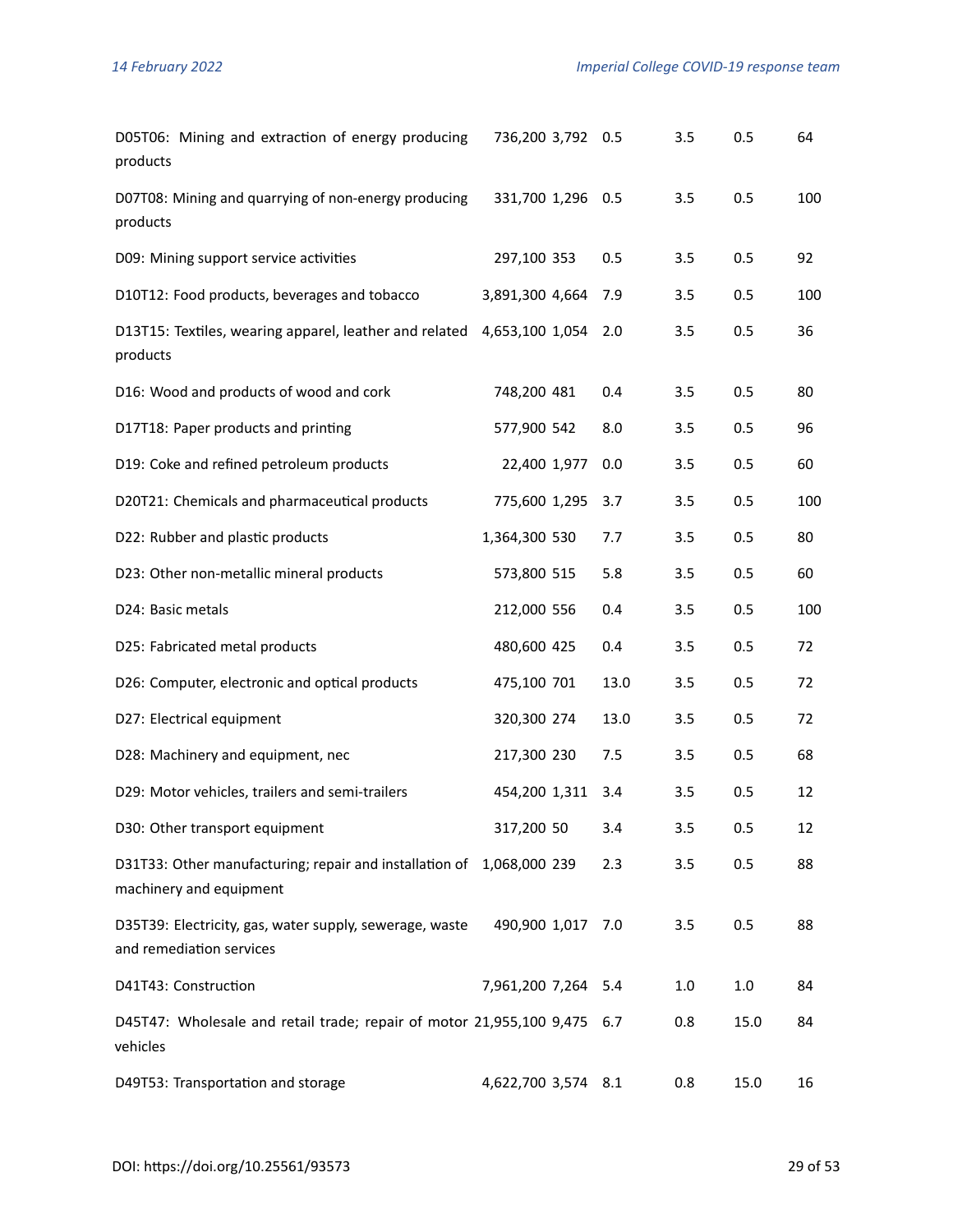| D55T56: Accommodation and food services                                                   | 5,166,900 2,108      | 3.3  | 0.8 | 15.0 | 48  |
|-------------------------------------------------------------------------------------------|----------------------|------|-----|------|-----|
| D58T60: Publishing, audiovisual and broadcasting activ-<br>ities                          | 157,300 481          | 37.3 | 2.0 | 2.0  | 100 |
| D61: Telecommunications                                                                   | 343,200 1,838        | 37.3 | 2.0 | 2.0  | 100 |
| D62T63: IT and other information services                                                 | 74,400 187           | 22.1 | 2.0 | 2.0  | 100 |
| D64T66: Financial and insurance activities                                                | 1,735,700 2,870      | 38.0 | 3.8 | 6.5  | 100 |
| D68: Real estate activities                                                               | 292,200 2,022        | 3.6  | 3.8 | 6.5  | 100 |
| D69T82: Other business sector services                                                    | 1,467,500 1,174 22.1 |      | 2.0 | 3.0  | 72  |
| D84: Public admin. and defence; compulsory social se- 4,034,000 2,779 15.9<br>curity      |                      |      | 0.0 | 30.0 | 96  |
| D85: Education                                                                            | 5,748,700 2,395      | 25.7 | 0.0 | 30.0 | 10  |
| D86T88: Human health and social work                                                      | 1,505,500 759        | 4.3  | 0.0 | 30.0 | 100 |
| D90T96: Arts, entertainment, recreation and other ser- 5,151,500 1,534<br>vice activities |                      | 13.4 | 1.5 | 1.0  | 76  |
| D97T98: Private households with employed persons                                          | 673,000 116          | 3.5  | 1.5 | 1.0  | 76  |

Quarterly values of GVA per sector curated and published by the national bank [\(https://www.bps.go.id/indicator/](https://www.bps.go.id/indicator/11/65/1/-2010-version-gdp-at-2010-version.html) [11/65/1/-2010-version-gdp-at-2010-version.html\)](https://www.bps.go.id/indicator/11/65/1/-2010-version-gdp-at-2010-version.html) are extrapolated to monthly values using Google mobility data [\(https://www.google.com/covid19/mobility/\)](https://www.google.com/covid19/mobility/) for the period covering the pandemic to the end of August 2021. These values represent the extent to which was each sector open in each month, expressed as a percentage of its maximum opening, where the maximum corresponds to their output in 2019 (Figure [5\)](#page-30-0). For schools, which closed in March 2020 and had not re-opened as of August 2021, we set a value of  $0.55$  for March 2020 and  $0.1$  for all months from April 2020 onward for the epidemiological model [\(Purnamasari and Ali, 2021\)](#page-25-5).

We assume a nonlinear relationship between sector output and sector workforce. Specifically, we assume that a Cobb-Douglas function describes the change in output as a function of the change in labour (here, number of person–hours of labour). In using the Cobb-Douglas function, we are assuming constant returns to scale [\(Cobb](#page-22-10) [and Douglas, 1928;](#page-22-10) [Feenstra et al., 2015\)](#page-23-8), and that capital compensates perfectly for labour shortage [\(K. J. Arrow,](#page-24-8) [H. B. Chenery and Solow, 1961\)](#page-24-8). To parametrise the model, we assume that output elasticity of labour can be approximatedby the labour share of GDP, as in [Inklaar and Timmer \(2013\)](#page-23-9). For this value ( $\alpha$ ), we use the the labour share of productivity for the year 2019 [\(Feenstra et al., 2015\)](#page-23-8). For scenario modelling, we assume that capital and total-factor productivity do not change. Substitution by capital allows for sub-linear scaling between sector output and workforce, e.g. less than half the workforce can produce half the sector's outputs. We apply the same  $\alpha$  value to all sectors. I.e., if the *i*th sector's output was valued at  $x_{i, \tau}$  for month  $\tau$ , we expect that the attending workforce was  $w_{i,\tau}=x_{i,\tau}^{1/\alpha}.$  We use the set  $\{x_{i,\tau}\}$  for the computation of the sector's contribution to the economy, and both sets  $\{x_{i,\tau}\}$  and  $\{w_{i,\tau}\}$  for the sector's interactions with other groups in the epidemiological model. For the education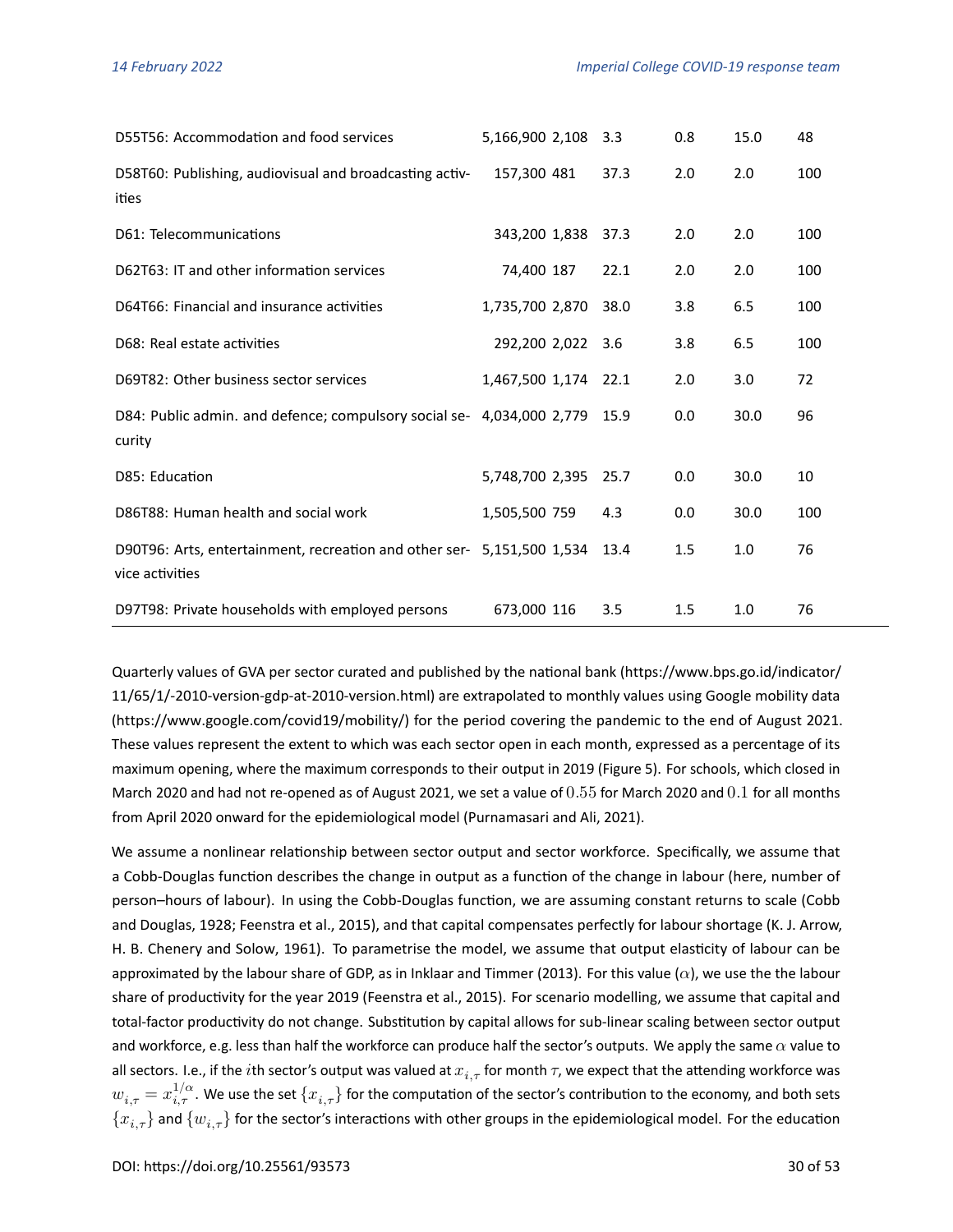<span id="page-30-0"></span>

Figure 5: Estimated  $x_{-33,\tau}$  for the period January 2020 to August 2021.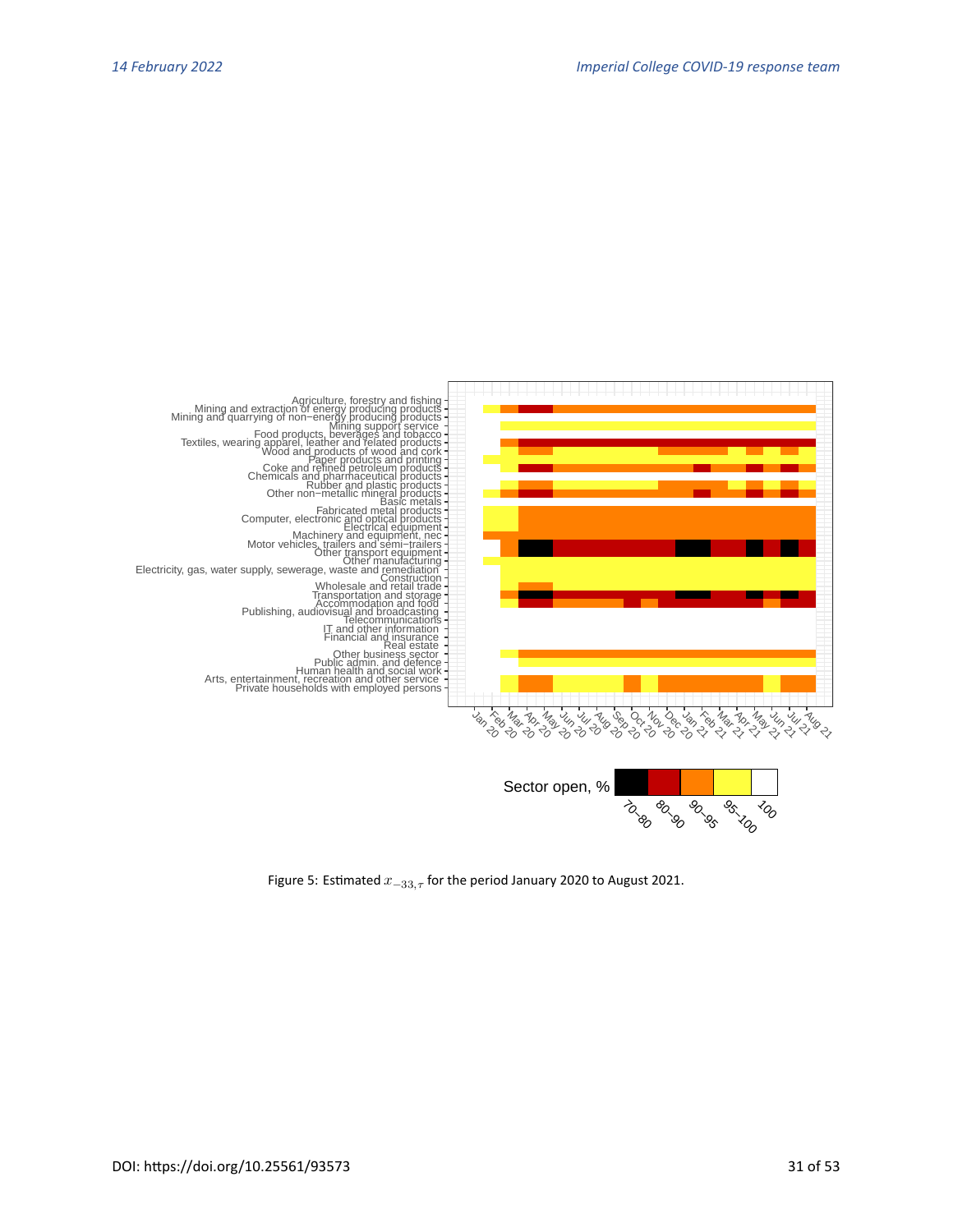sector, we set  $w_{33, \tau} = x_{33, \tau}$ , to model a change in location (remote learning) rather than a change in productivity.

#### *A.3 Epidemiological data*

#### *A.3.1 Hospitalisations and deaths*

To fit the model, we use publicly available hospital occupancy and deaths data [\(https://vaksin.kemkes.go.id/#/](https://vaksin.kemkes.go.id/#/scprovinsi) [scprovinsi\)](https://vaksin.kemkes.go.id/#/scprovinsi).

### *A.3.2 Variants*

<span id="page-31-0"></span>From the GISAID database [\(Shu and McCauley, 2017\)](#page-25-9), we see that the surge in cases in May to August consisted primarily of the Delta variant (B.1.617.2) and that the Alpha variant (B.1.1.7) was not the predominant strain before (Figure [6\)](#page-31-0).



Figure 6: Lineage proportions over time.

In the model, we fit the transmission advantage and increased rates of hospitalisation and death given hospitalisation associated with the Delta variant relative to the background using a linear interpolation from 0% to 100%.

#### *A.3.3 Vaccinations*

We model vaccine administration using a series of average rates. We define each month to be a distinct time period and compute the average rate for each, using data from<https://vaksin.kemkes.go.id/#/vaccines> (Figure [7\)](#page-32-0).

We count second vaccines doses, most of which have been Sinovac up to now, and Moderna booster shots, which were administered recently to health workers.

We use the values given in Table [8](#page-34-0) to model vaccine effects.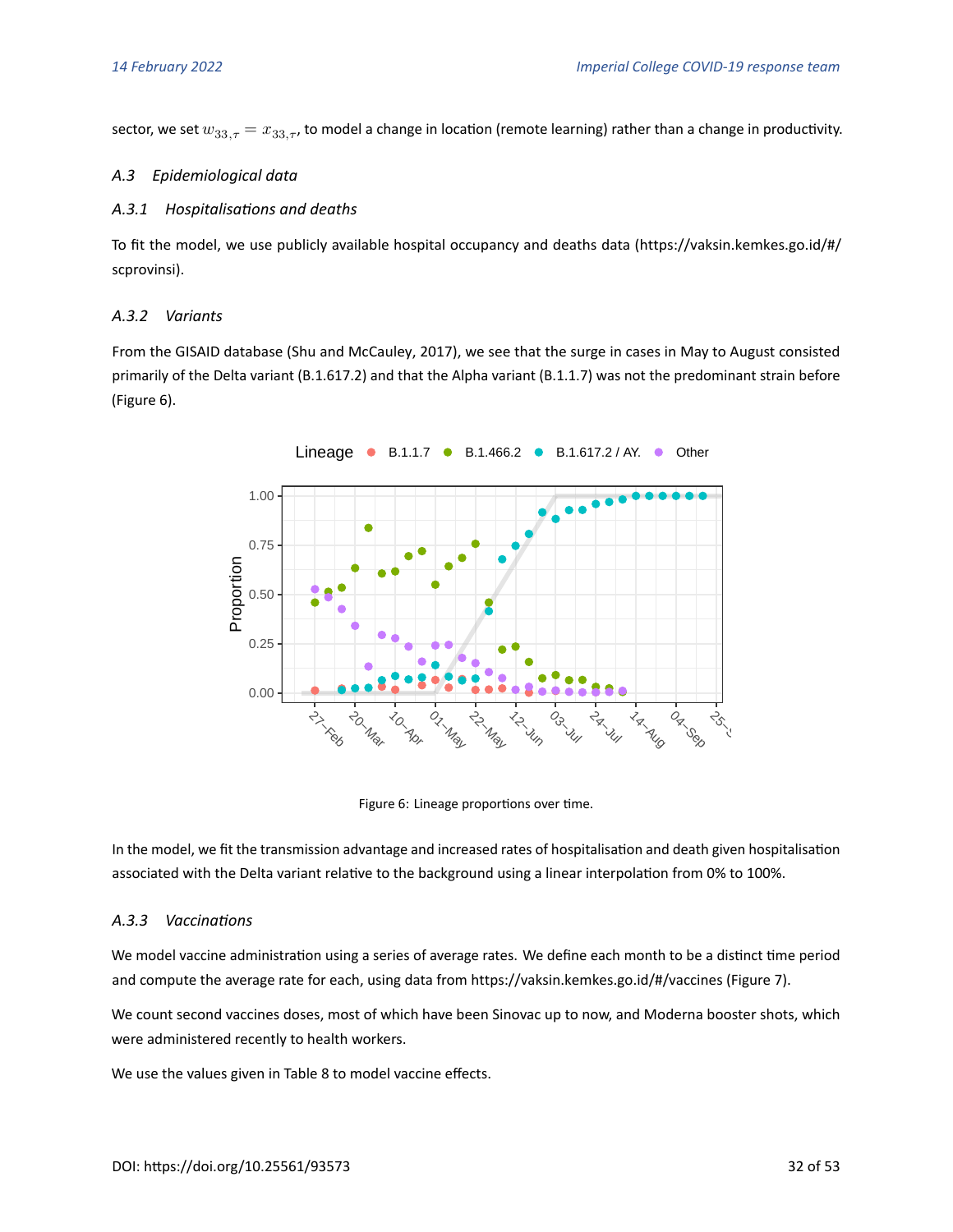<span id="page-32-0"></span>

Figure 7: Vaccine administration over time.

## *A.3.4 Other parameters*

Parameters for the model are given in Table [9,](#page-32-1) where the value "Parameters" corresponds to the label in the code [\(Haw et al., 2020\)](#page-23-0). Contact scalars are summaries of the country-specific contact matrices for the relevant age groups and locations, from [Prem et al. \(2017\)](#page-25-10). E.g. for contact matrix  $A$  (contacts between age groups in community settings [\(Haw et al., 2020\)](#page-23-0)), populations  $N$  and ages  $i$  and  $j$ :

$$
\text{schoolA2} = \frac{\sum_{i=2}^4 N_i \sum_{j=2}^4 A_{ij}}{\sum_{i=2}^4 N_i}.
$$

#### Table 9: Fixed parameters

<span id="page-32-1"></span>

| Parameter Value |      | Description                                   | Source               |
|-----------------|------|-----------------------------------------------|----------------------|
| schoolA1        | 0.32 | Contact scalar for 0-4                        | Prem et al. (2017)   |
| schoolA2        | 7.21 | Contact scalar for 5-19                       | Prem et al. (2017)   |
| travelA3        | 4.17 | Contact scalar for work travel                | Prem et al. (2017)   |
| hospA2          | 0.50 | Hospitality engagement scalar for age group 2 | Béraud et al. (2015) |
| hospA3          | 1.00 | Hospitality engagement scalar for age group 3 | Béraud et al. (2015) |
| hospA4          | 1.50 | Hospitality engagement scalar for age group 4 | Béraud et al. (2015) |
| comm            | 3.14 | Contact scalar for the community              | Prem et al. (2017)   |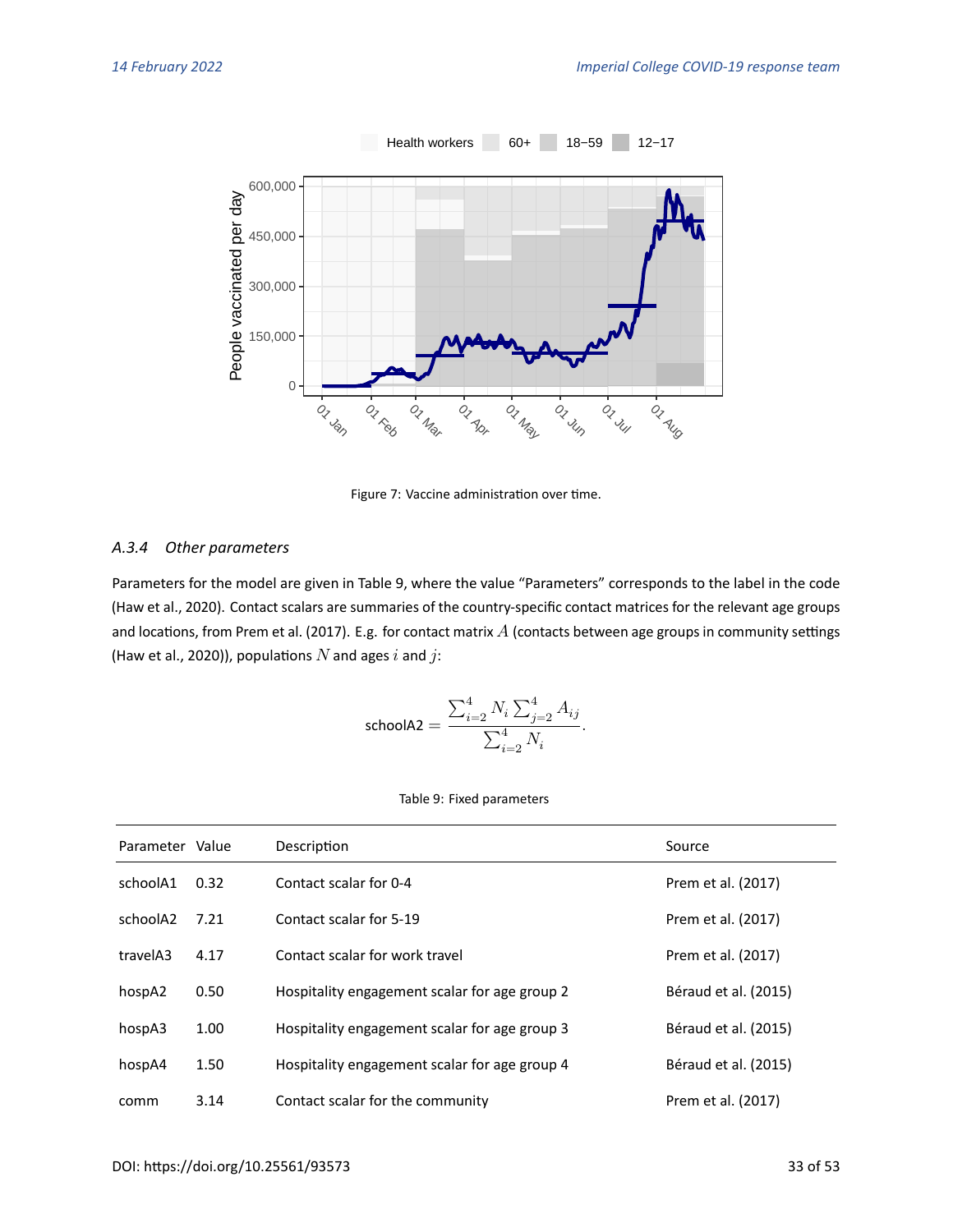| alpha           | 0.46     | Workforce elasticity                                                     | Feenstra et al. (2015)    |
|-----------------|----------|--------------------------------------------------------------------------|---------------------------|
| Thd             | 15.87    | Expected time to death in hospital                                       | Djaafara et al. (2021)    |
| Threc           | 15.87    | Expected time to recovery in hospital                                    | Djaafara et al. (2021)    |
| Hmax            | 90000.00 | Hospital threshold for higher hospital fatality rate                     | Model choice              |
|                 |          | Delta_start 2021-04-29 Time at which Delta-variant sweep begins          | Shu and McCauley (2017)   |
|                 |          | Delta_end 2021-06-28 Time at which Delta-variant sweep ends              | Shu and McCauley (2017)   |
| red             | 0.58     | Reduced infectiousness for asymptomatic infectious                       | Byambasuren et al. (2020) |
| Text            | 4.60     | Incubation period                                                        | Knock et al. (2021)       |
| p1              | 0.60     | Probability to be symptomatic                                            | Knock et al. (2021)       |
| Tsh             | 4.50     | Expected time to hospital for symptomatic infection                      | Knock et al. (2021)       |
| Ts              | 4.00     | Expected time to recovery for symptomatic infection                      | Knock et al. (2021)       |
| Ta              | 2.10     | Expected time to recovery from asymptomatic infection                    | Knock et al. (2021)       |
| Τi              | 365.00   | Expected time to loss of infection-acquired immunity                     | Knock et al. (2021)       |
| p3              | 0.10     | Proportion of asymptomatic person-days spent self-isolating Model choice |                           |
| p4              | 0.50     | Proportion of symptomatic person-days spent self-isolating               | Model choice              |
| Delta rate 0.49 |          | Relative transmission advantage of Delta variant                         | Xia et al. (2021)         |

# <span id="page-33-0"></span>**B Model description**

#### <span id="page-33-1"></span>*B.1 State transitions*

Possible transitions between disease states are shown in Figure [8.](#page-36-0) Transition rates are functions of time  $t$ , vaccination status  $v$ , and group identity  $g$  (where the groups are the 36 sectors and the four age groups).

The rate of infection of susceptible individuals,  $k_1(\overline{v},t)$ , is defined as

<span id="page-33-2"></span>
$$
k_0(t) = (1 + p_{\Delta}(t)\beta_{\Delta})\rho(t)\beta\left(D \cdot I^{(eff)}\right),
$$
  

$$
k_1(v, t) = f_A(v, \eta_A, t)k_0(t)
$$
 (12)

with

$$
I^{(eff)}=\epsilon(1-p_3)I_{A,0}+(1-p_4)I_{S,0}+f_T(\eta_T,t)(\epsilon(1-p_3)I_{A,1}+(1-p_4)I_{S,1}).
$$

Here,  $f_A$  and  $f_T$  are the reduction in acquisition and infectiousness, respectively, among the vaccinated, and  $\eta_A$  and  $\eta_T$  are the initial vaccine effect sizes;  $p_\Delta(t)$  is the proportion of lineages of the Delta type and  $\beta_\Delta$  its proportional increase in transmissibility;  $\rho(t)$  is the time-dependent modifier of the rate of infection,  $\beta$ ;  $D$  is the contact matrix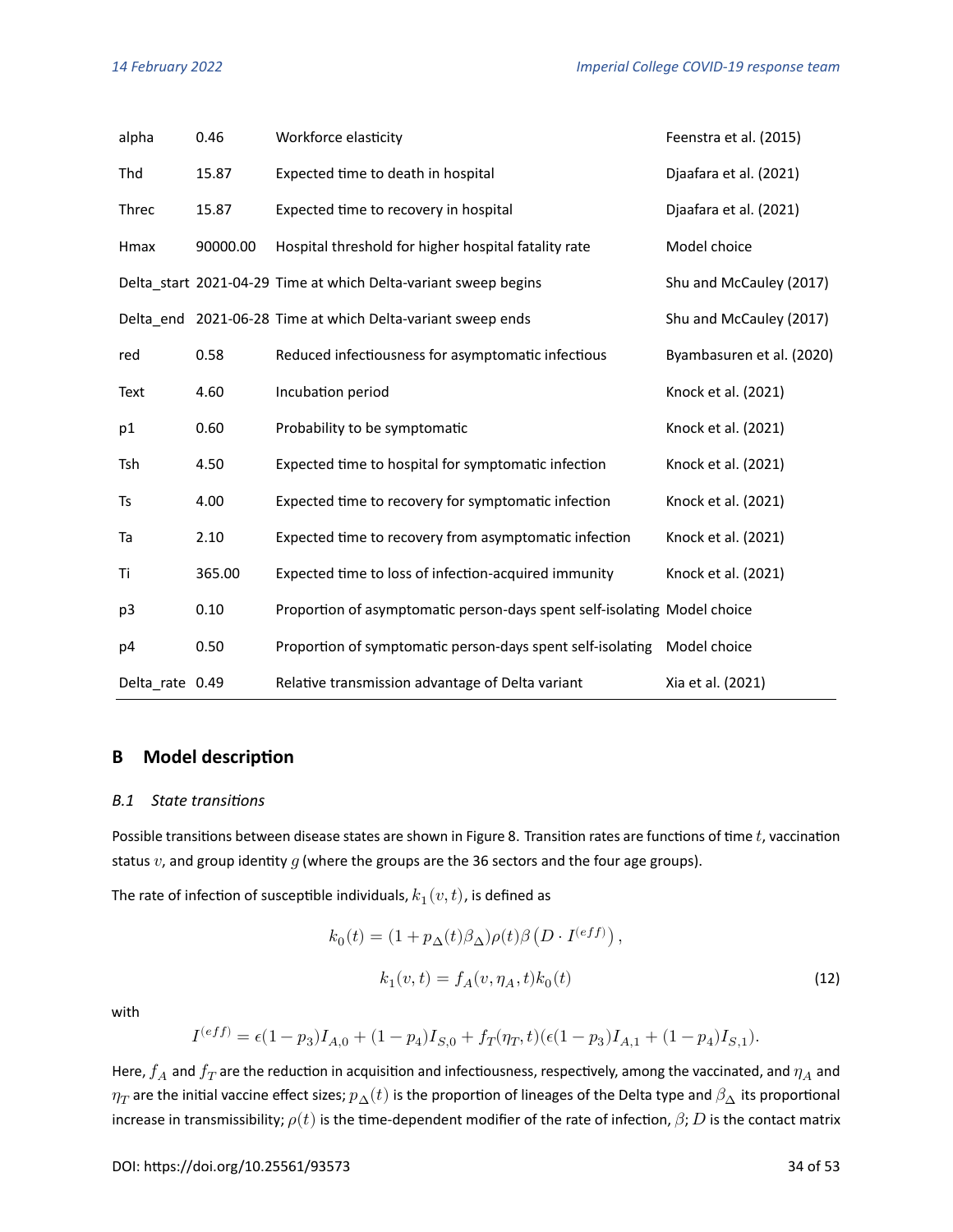<span id="page-34-0"></span>Table 8: Vaccine parameters. Parameters for Acquisition, Symptomatic given infection, Hospitalisation given symptomatic, Death given hospitalisation, and expected time to seroconversion come from [Jara et al. \(2022\)](#page-24-5), where there are estimates both for double-dose Sinovac effects and for Pfizer boosters to a double-dose Sinovac baseline, which we use as a proxy for Moderna boosters. (Note that the study, using the methodologyof [Jara et al. \(2021\)](#page-24-10), found higher Pfizer effects for protection against infection than for those against hospitalisation and death. Therefore, we set these conditional effects to zero.) The expected lifetime for Sinovac comes from [Pan et al. \(2021\)](#page-25-11), such that the rate of waning is its reciprocal. The expected lifetime for the Moderna booster is our model choice. Values for Infectiousness are adapted from [Eyre et al. \(2022\)](#page-23-10), assuming a Moderna booster resembles the first two doses, and assuming Sinovac resembles ChAdOx1.

| Parameter                         |      | Sinovac Moderna booster Label |             |
|-----------------------------------|------|-------------------------------|-------------|
| Acquisition                       | 0.5  | 0.93 $\eta_A$                 |             |
| Symptomatic given infection       | 0.08 | 0.26 $\eta_S$                 |             |
| Infectiousness                    | 0.24 | 0.5 $\eta_T$                  |             |
| Hospitalisation given symptomatic | 0.64 |                               | 0 $\eta_H$  |
| Death given hospitalisation       | 0.22 |                               | 0 $\eta_D$  |
| <b>Expected lifetime</b>          | 150  | 365 $\eta_W$                  |             |
| Expected time to seroconversion   | 14   |                               | 14 $\eta_C$ |
| Expected time before waning       | 28   |                               | 60 $\eta_M$ |

between groups;  $\epsilon$  is the reduction in infectiousness from asymptomatic relative to symptomatic individuals;  $p_3$  and  $p_4$  are the proportions of asymptomatic and symptomatic infectious days, respectively, spent self isolating, and  $I_{\cdot,\cdot}$  is the vector of number of infectious asymptomatic ( $I_{A}$ ) and symptomatic ( $I_{S}$ ) people who are unvaccinated ( $I_{\cdot,0}$ ), vaccinated  $(I_{-1})$ , or boosted  $(I_{-2})$ .

$$
k_2=(1-p_S)/\sigma
$$

is the rate to asymptomatic infectiousness, where  $p_S=f_S(\eta_S,t)\widehat{p}_S$  is the probability to become symptomatic: a baseline probability  $\widehat{p}_S$  modified by the vaccine effect  $f_S(\eta_S,t)$ , and  $\sigma$  is the expected duration of the latent period before the onset of infectiousness;

$$
k_3=1/\gamma_A
$$

is the rate of recovery from asymptomatic infection;

$$
k_4=p_S/\sigma;
$$

is the rate of symptom onset;

$$
k_5 = (1 - p_H)/\gamma_I
$$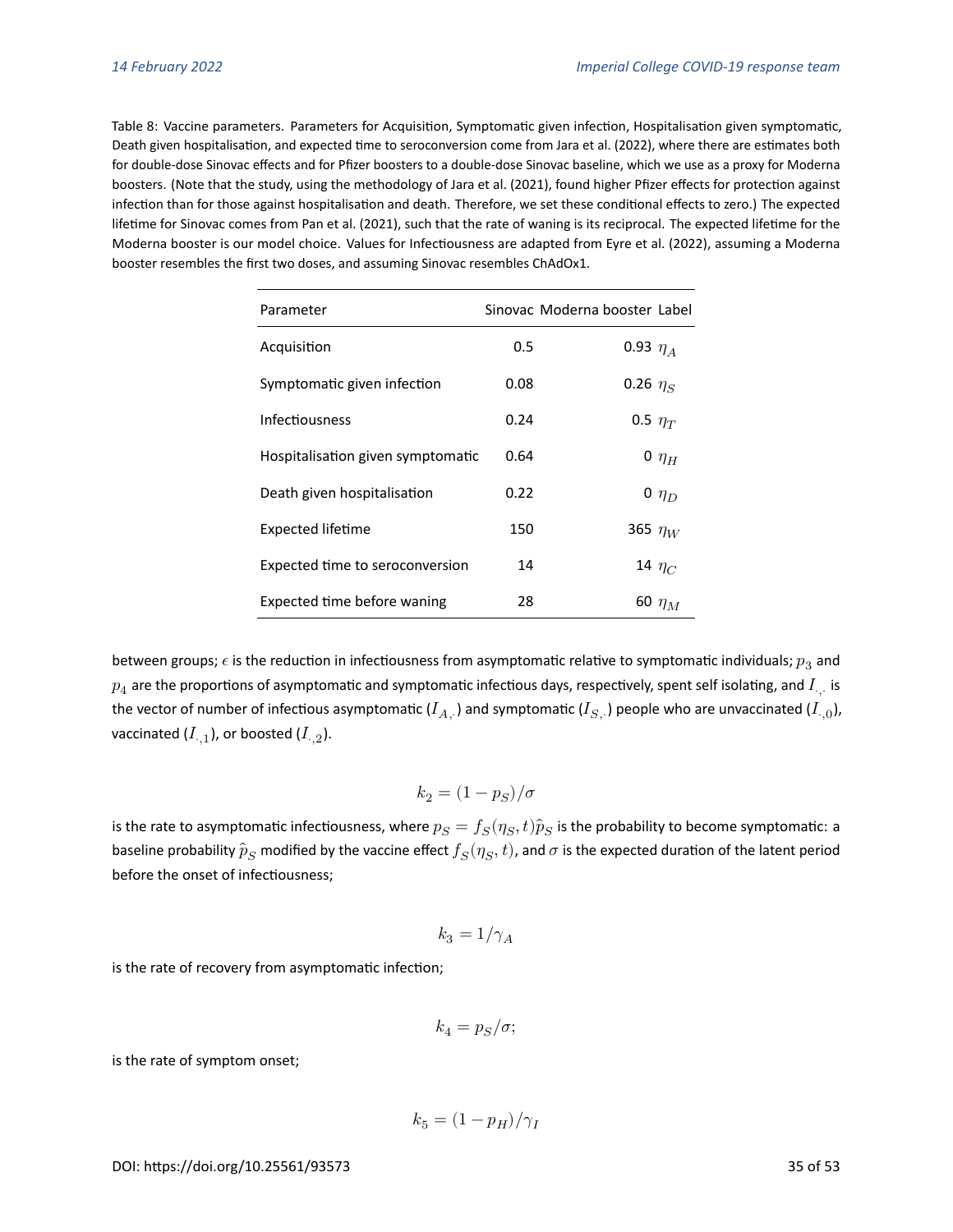| Age group Infection-hospitalisation rate Infection-fatality rate |        |        |
|------------------------------------------------------------------|--------|--------|
| $0$ to $4$                                                       | 0.0300 | 0.0003 |
| 5 to 9                                                           | 0.0026 | 0.0000 |
| 10 to 14                                                         | 0.0008 | 0.0000 |
| 15 to 19                                                         | 0.0004 | 0.0000 |
| 20 to 24                                                         | 0.0008 | 0.0000 |
| 25 to 29                                                         | 0.0026 | 0.0000 |
| 30 to 34                                                         | 0.0040 | 0.0001 |
| 35 to 39                                                         | 0.0063 | 0.0001 |
| 40 to 44                                                         | 0.0120 | 0.0003 |
| 45 to 49                                                         | 0.0190 | 0.0007 |
| 50 to 54                                                         | 0.0230 | 0.0012 |
| 55 to 59                                                         | 0.0400 | 0.0028 |
| 60 to 64                                                         | 0.0960 | 0.0087 |
| 65 to 69                                                         | 0.1000 | 0.0121 |
| 70 to 74                                                         | 0.2400 | 0.0351 |
| 75 to 79                                                         | 0.5000 | 0.0843 |
| 80 to 120                                                        | 0.5000 | 0.0970 |

Table 10: Age-specific parameters from [Knock et al. \(2021\)](#page-24-9)

is the rate of recovery from symptomatic infection, where  $p_H$  is the probability to be hospitalised, and  $\gamma_I=p_H\gamma_H+$  $(1-p_H)\gamma_R$  is the expected time to be in compartment  $I_S: \gamma_H$  is the expected duration before hospitalisation and  $\gamma_R$  is the expected duration before recovery.

$$
p_H = (1 + p_\Delta h_\Delta) f_H(\eta_H, t) \hat{p}_H
$$

is the baseline probability to be hospitalised ( $\hat{p}_H$ ) adjusted by the vaccine effect protecting against hospitalisation  $(f_H(\eta_H,t))$  and scaled up by the proportion of lineages that are type Delta,  $p_\Delta$ , assuming that the Delta variant has hospitalisation rate  $h_{\Delta}$  higher. Then

$$
k_6=p_H/\gamma_I
$$

is the rate of hospitalisation following symptomatic infection.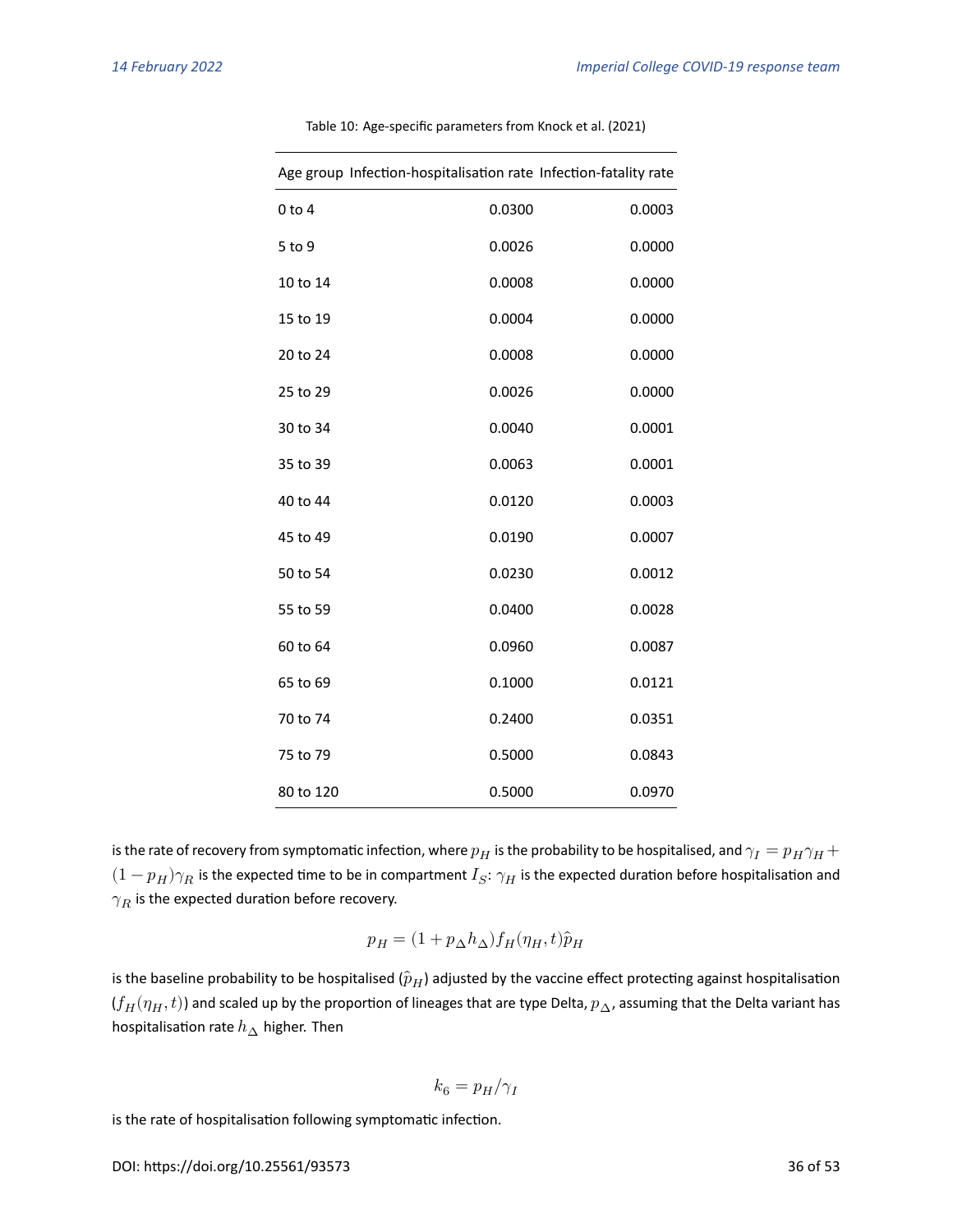<span id="page-36-0"></span>

Figure 8: Disease state transitions

$$
k_7=(1-p_D)/\lambda_H
$$

is the rate of recovery of hospitalised patients, where  $p_D$  is the probability to die given hospitalisation, and  $\lambda_H=$  $p_D\lambda_D + (1-p_D)\lambda_R$  is the expected time to be in compartment  $H: \lambda_D$  is the expected duration before death and  $\lambda_R$  is the expected duration before recovery [\(Djaafara et al., 2021\)](#page-22-11).

$$
p_D = f_D(\eta_D, t)\hat{p}_D
$$

is the baseline probability to die ( $(\hat{p}_D)$ , adjusted by the vaccine effect protecting against death  $(f_D(\eta_D, t))$ . Finally,

$$
k_8 = (1+p_\Delta \mu_\Delta)(1+\theta(H(t-21)))p_D/\lambda_H
$$

is the rate of death following hospitalisation, which is the initial rate  $p_D/\lambda_H$ , which corresponds to the rate of recovery, scaled up by the proportion of lineages that are type Delta,  $p_{\Delta}$ , assuming that the Delta variant has fatality rate  $\mu_{\Delta}$  higher, and scaled further by a function  $\theta$  of total hospital occupancy 21 days prior.

Note that, as we do not know from whom the sequenced viruses were taken and subsequently assigned lineages (whether infectious or hospitalised), we use the same fraction  $p_A$  for time t for all rates that are affected: rate of infection, rate of hospitalisation, and rate of death.

Changing the "rate of death" here without changing the "rate of recovery" changes the actual probability of death together with the expected duration in hospital. We explore the relationship between relative rate, probability and duration in Figure [9.](#page-37-0) This we present for context but note that the values are neither computed nor used. The adjustment to the rate would also be consistent with hospital duration shortening among those who die and staying the same among those who survive, for example. The only consequence of importance for understanding the model is that, given our mechanism for adjusting the rate of death, the expected duration of stay in hospital decreases when the rate of death increases.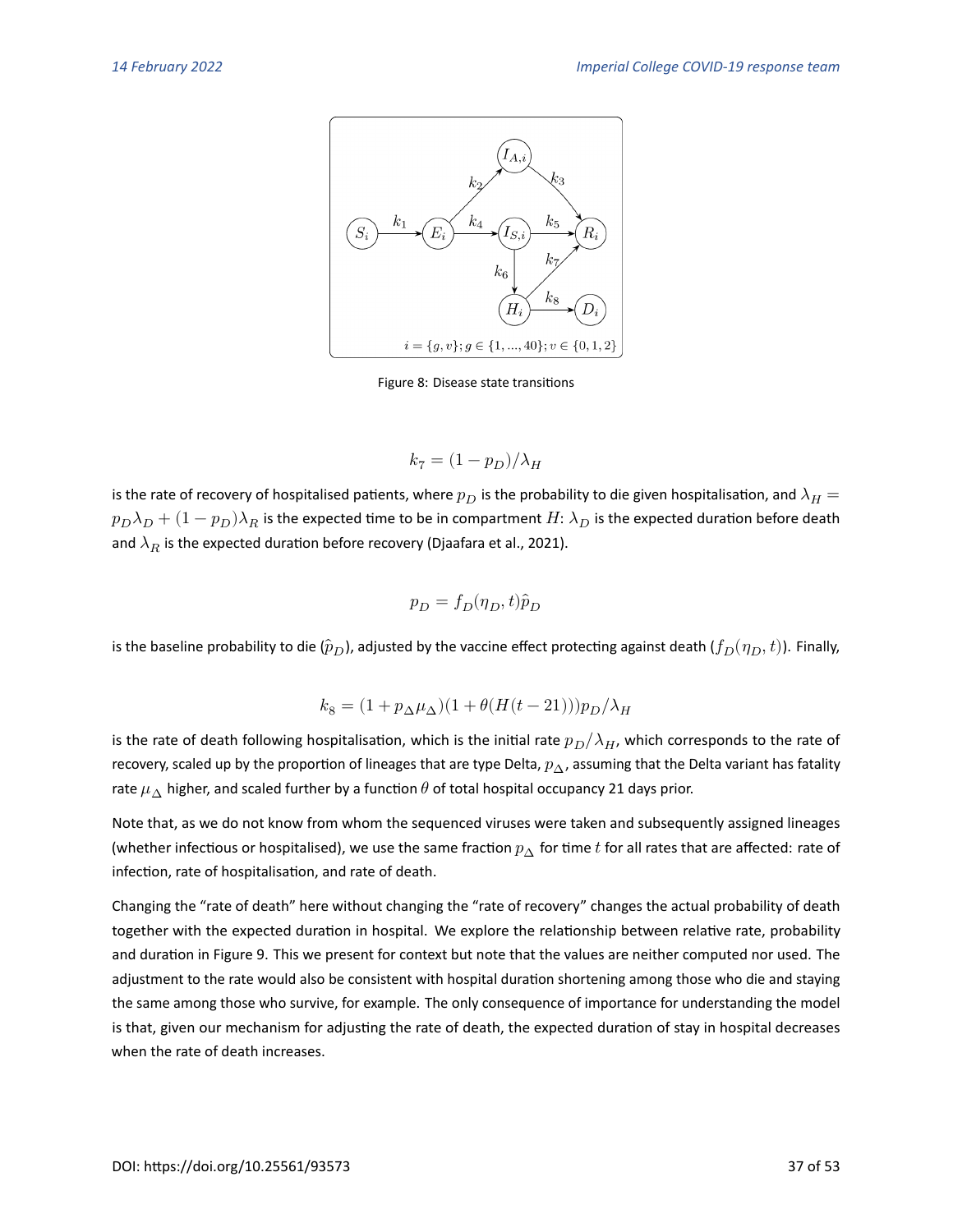<span id="page-37-0"></span>

Figure 9: Probability of death as a function of rate of death, where the initial probability is 0.1,…,0.5. We compute the actual probability to die as  $k_8/(k_7+k_8)$ , which depends on  $p_D$  and the amount by which the rate  $k_8$  is increased from its baseline,  $(1+p_\Delta\mu_\Delta)\cdot(1+\theta(H(t-21)))$  (the "relative rate"). We can compute the corresponding expected time to be in hospital if we assume the durations are the same for those who recover and those who die.

#### *B.1.1 Vaccination state transitions*

Recently, booster shots have been administered in Indonesia to health workers. The vaccine used is Moderna, administered to health care workers who have had two Sinovac doses already. In our model,  $v = 0$  refers to unvaccinated people,  $v = 1$  to people who have received two doses of Sinovac, and  $v = 2$  to people who have received two doses of Sinovac and a Moderna booster. How we model transitions between vaccination states and from recovery to susceptible is shown in Figure [10.](#page-38-0)

 $k_9$  and  $k_{15}$  represent the rates of vaccination of unvaccinated susceptible and recovered people, and  $k_{16}$  and  $k_{17}$ represent the rates of boosting of vaccinated susceptible and recovered people.  $k_{13}$ ,  $k_{14}$  and  $k_{18}$  represent the rates of recovered people returning to susceptibility.  $k_{10}$  is the rate of seroconversion to vaccine-induced immunity, and  $k_{12}(t)=k_1(0,t)$  is the rate of infection of just-vaccinated people, which returns them to the unvaccinated epidemiological pathway.

#### *B.2 Contact rates*

As in the Daedalus modelof [Haw et al. \(2020\)](#page-23-0), the economic configuration is manifest in the epidemiological model via changes of compartment membership, and scaling of contact rates. In the original presentation of the model, the set  ${x_{i,\tau}}$  (i.e. the sector opening) is used as the model input, and the set  ${w_{i,\tau}}$  (i.e. the workforce present assuming a nonlinear production function) is used a replacement model input for a sensitivity analysis. Here, we use both sets as inputs to the epidemiological model, where  $w_{i,\tau}$  determines movement of workers and contacts to workers. Meanwhile,  $x_{i,\tau}$  scales contacts between consumers and workers, and  $x_{i,\tau}^2$  scales contacts between school students, and between consumers in commercial settings.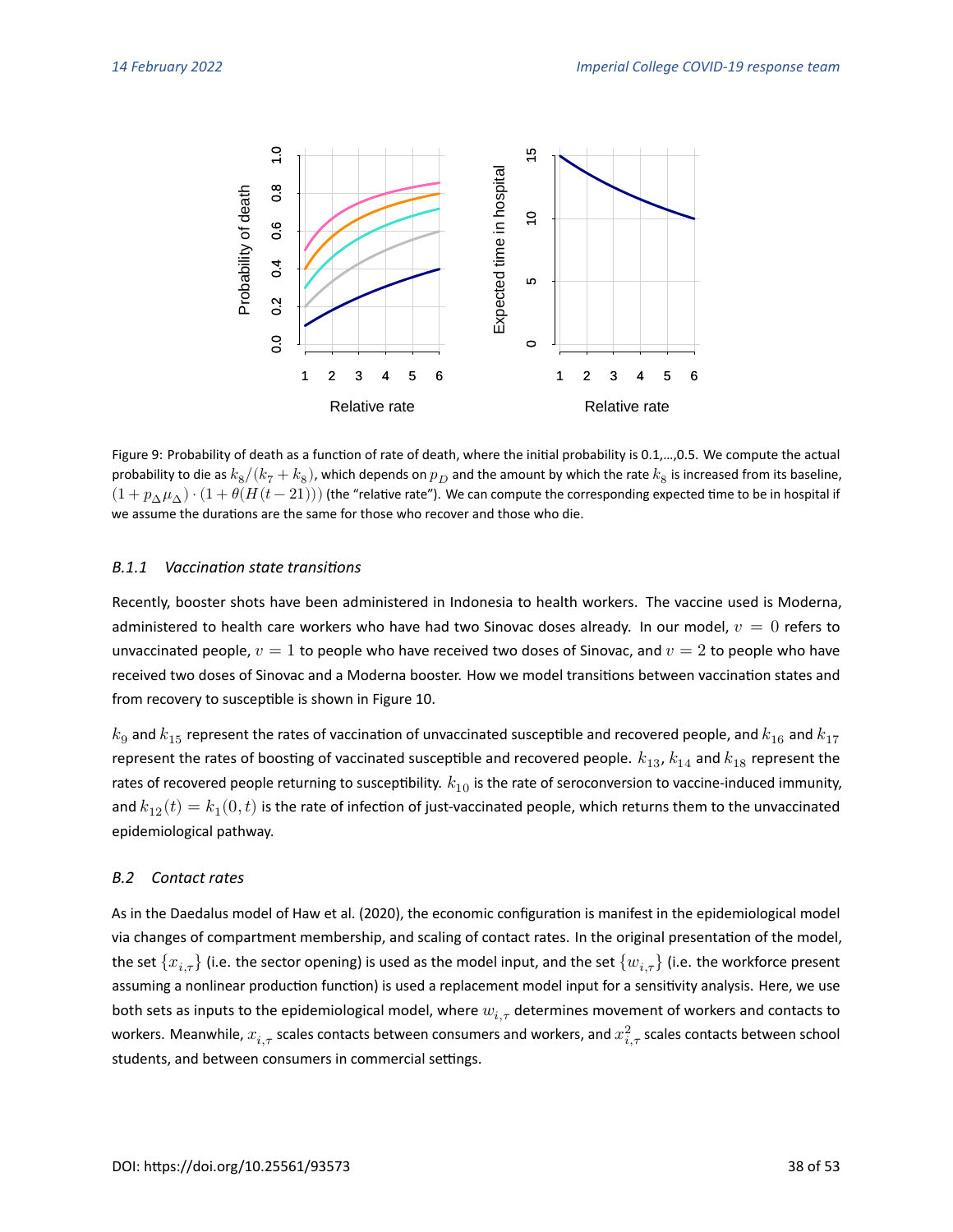<span id="page-38-0"></span>

Figure 10: Vaccination state transitions

#### *B.3 Vaccine waning*

We model vaccine effect waning for people in compartment  $S_{q,v}$ , i.e. susceptible people in group g who have received two doses of Sinovac or a booster, so  $v = 1, 2$ . To capture the effect of waning for each population, we model the time-dependent amount of remaining vaccine effect among the group,  $V$ , which scales the effect of the vaccine. For simplicity, for the remainder of this section we omit the index  $g$  from  $S_{g,v}$ , and what follows applies to each group independently. We illustrate for vaccine  $v = 1$  but the same is applied to  $v = 2$ .

#### *B.3.1 Population average vaccine effect*

Suppose each individual *j* has a remaining relative vaccine effect  $0 \le \phi_{i,t} \le 1$  at time *t*.  $\phi_{i,t}$  begins at 1 after a person is vaccinated and wanes to 0 over time. The total effect for the group at time  $t$  is

$$
V(t) = \sum_{j=1}^{S_{v=1}} \phi_{j,t}.
$$

#### *B.3.2 Dynamics of the population average vaccine effect*

The dynamics of  $V(t)$  are determined by the vaccination schedule, vaccine waning, the booster schedule, infection events, and waning of natural immunity that returns recovered people to susceptibility. To allow for a period of maximum immunity before waning occurs, we split  $V(t)$  into two parts:  $V(t)=V_1(t)+V_2(t).$   $V_1(t)$  matures to  $V_2(t)$  and does not wane;  $V_2(t)$  wanes at a constant rate, corresponding to exponential decay.

All transitions determining the vaccine amount are shown in Figure [11.](#page-39-0)  $k_{21}$  is the rate of maturation from full vaccine effect to waning vaccine effect.  $k_{11} = 1/\eta_W$  is the rate of waning of the effect once it starts to wane. The susceptible population is similarly split into  $S_{v=1}=S_{v=1}^{(1)}+S_{v=1}^{(2)}.$  Their rates of infection are  $k_{19}$  and  $k_{20}.$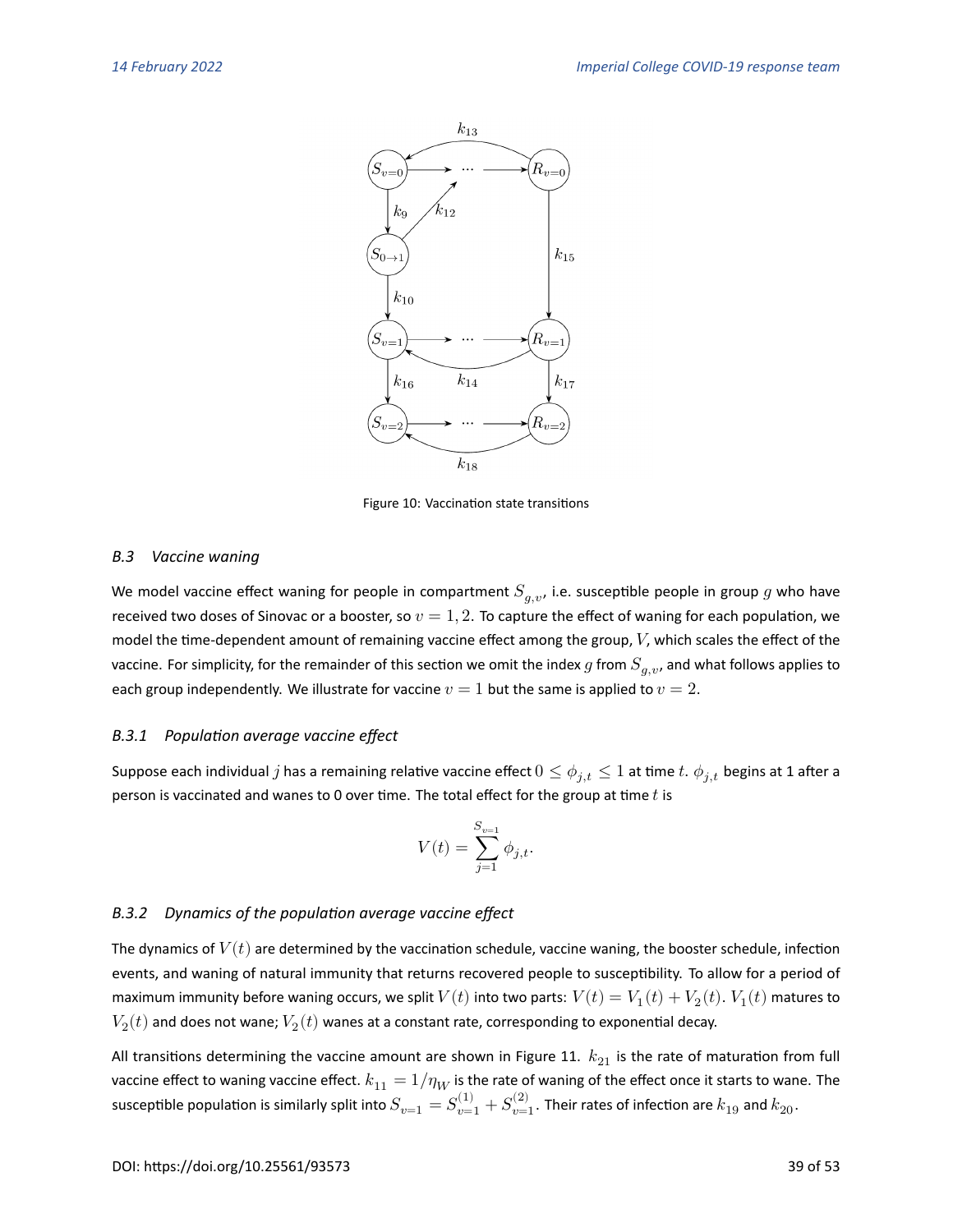

<span id="page-39-0"></span>Figure 11: Dynamics of waning shown for vaccinations corresponding to  $v=1$ . There is an analogous set of dynamics for  $v = 2$ , but without transitions corresponding to  $k_{14}$  and  $k_{16}$ .

#### *B.3.3 Rates of infection*

As  $S_{v=1}^{(1)}$  people have full vaccine effect,  $S_{v=1}^{(1)}=V_1$ , and  $S_{v=1}^{(2)}=S_{v=1}-S_{v=1}^{(1)}$  people have average relative vaccine effect

$$
\hat{\phi}_t = \frac{V_2(t)}{S_{v=1}^{(2)}}.
$$

 $\hat{\phi}_t$  is the average residual vaccine effect for the group at time  $t$ , and scales the vaccine effect down from its maximum value (its effect in a group in whom no waning has occurred).

The value  $\hat{\phi}_t$  determines the rate of infection. Recall from Equation [\(12\)](#page-33-2) that the rate of acquisition of infection depends on the vaccine status  $v$  and the protective vaccine effect against acquisition  $\eta_A$  via function  $f_A$ . We define

$$
f_A(v,\eta_A,t)=\left\{\begin{array}{ll}1&v=0\\ \\ 1-q_1\eta_{A,v}-q_2\hat{\phi}_t\eta_{A,v}&v>0\end{array}\right.
$$

where  $\eta_{A,1}$  and  $\eta_{A,2}$  are the maximum protective vaccine effects against acquisition for the initial double dose and the booster shot, respectively. The value for status  $v$  is the weighted sum of people with relative vaccine effect 1 and with relative vaccine effect  $\hat{\phi}_t$ . For the whole  $S_{v=1}$  group, there are  $S_{v=1}^{(1)}$  with full effect and  $S_{v=1}^{(2)}$  with average effect  $\widehat{\phi}_t$ , so  $q_n = s_{v=1}^{(n)}/s_{v=1}$  for  $n=1,2.$ 

#### *B.3.4 Who gets infected*

For the part of group  $S_{v=1}$  with full vaccine effect  $(S_{v=1}^{(1)}$ ), with reference to Figure [11,](#page-39-0) we have  $k_{19}\,=\,(1\,-1)$  $(\eta_{A,1})k_0(t)$ , so that the flux out of  $V_1$  is equal to the flux out of  $S_{v=1}^{(1)}$ : for every person who is infected, one quantity of vaccine effect is lost from the pool.

The flux out of  $V_2$  represents how much of the  $S_{v=1}^{(2)}$  group's vaccine effect leaves with each infection. We should expect this to be less than the average effect per person, as people with more waned immunity are more likely to be infected. We write it as

$$
k_{20}=F_{I,t}\hat{\phi}_t(1-\hat{\phi}_t\eta_{A,1})k_0(t),
$$

with  $0 \leq F_{I,t} \leq 1$  representing the average vaccine effect among those who are infected at time t relative to the average in the group. We pre-calculate  $F_{I,t}$  based on the vaccine rollout strategy, the time to develop immunity, the time to begin waning, and the rate of waning.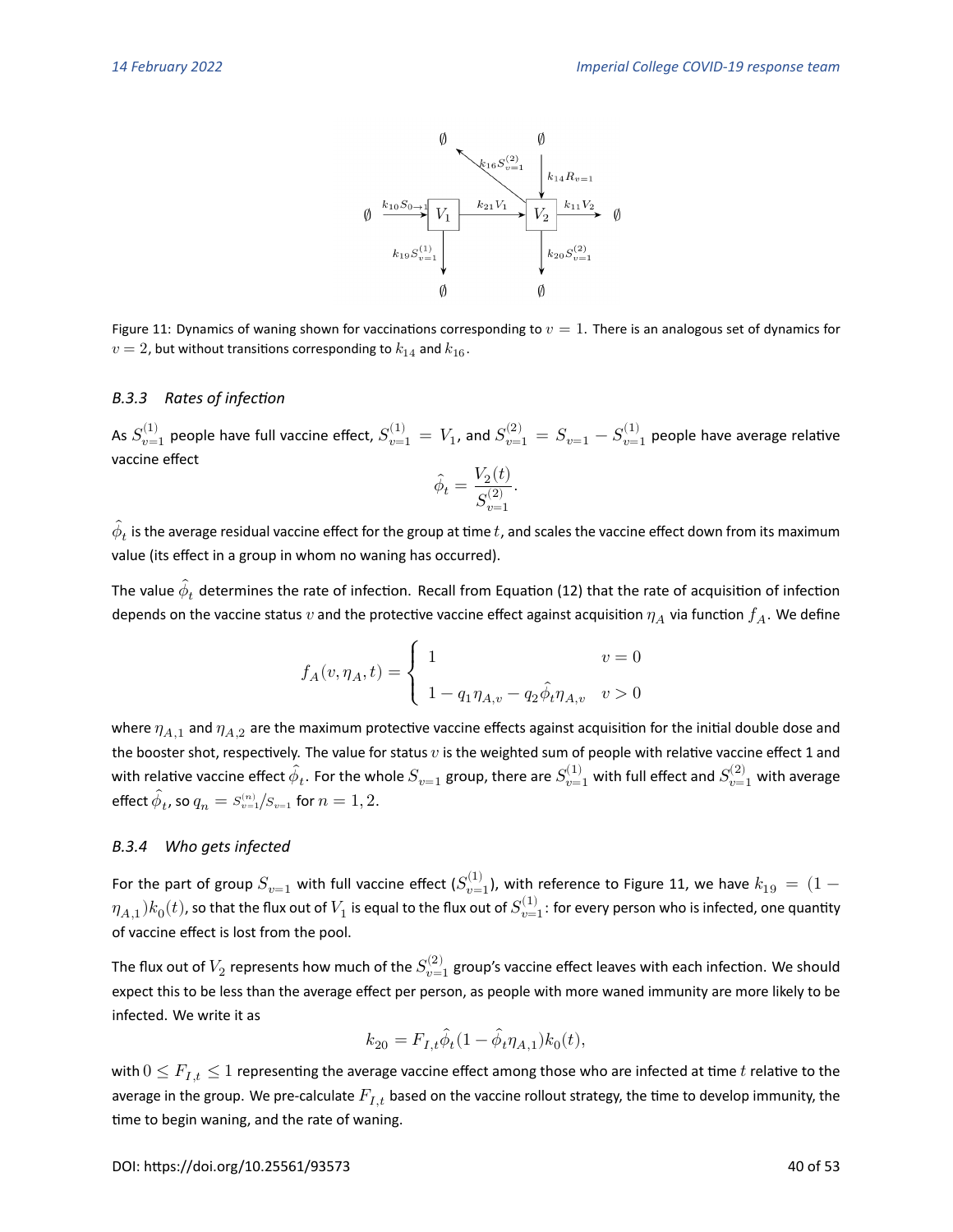**B.3.4.1 Distribution of over time** For this derivation, we return to consideration of a population of people with unique vaccine effects  $\phi_{i,t}$  for individuals j and days t. We describe the distribution of values over the population at time  $t$  as  $p_{\phi}(\phi, t).$ 

The time of maturation to waning effect for each person,  $t_M$ , uniquely defines their remaining vaccine effect at time  $t: \phi = \exp(-(t-t_M)k_{11}).$  Then the probability to have value  $\phi$  on day  $t$  is the probability to have matured on day  $t_M$ :

$$
p_\phi(\phi,t)=p_M(t_M)=p_M(t+\log(\phi)/k_{11}).
$$

The probability to have matured on day  $t_M$  is the probability to have been vaccinated on day  $t_V$ and to have taken  $t_M-t_V$ days to seroconvert and mature. The former is given by  $p_V(t_V)$ , which is the probability that a person was vaccinated on day  $t_V$  (i.e.  $t-t_V$ days ago), and is defined by the vaccination rollout schedule. The latter is described by a two-parameter hypoexponential distribution:

$$
p_{MC}(t) = \frac{k_{21}k_{10}}{k_{21}-k_{10}}\left(\exp\left(-k_{10}t\right)-\exp\left(-k_{21}t\right)\right).
$$

Then

$$
p_M(t_M) \propto \sum_{t_V=0}^{t_M} p_V(t_V | t_V < t_M) p_{MC}(t_M-t_V).
$$

**B.3.4.2** Distribution of  $\phi$  given infection From our estimate of the distribution of relative vaccine effect among the waning, susceptible population, we want to extract the distribution of those who would likely be infected.

Suppose there is one infection among  $S_{v=1}^{(2)}$  at time  $t$ , and let  $\eta_A$  be the initial vaccine effect for protection against infection. The probability the person who was infected has relative vaccine effect  $\phi$  is

$$
p_I(\phi, t) = \frac{p_{\phi}(\phi, t)(1 - \phi \eta_A)}{\int_0^1 p_{\phi}(\phi, t)(1 - \phi \eta_A) d\phi}.
$$
 (13)

Then  $f_I(\phi,t)$  is the expectation of  $p_I(\phi,t)$  over  $\phi$ :

$$
f_I(\phi, t) = \int_0^1 p_I(\phi, t) \phi d\phi \tag{14}
$$

This corresponds to the amount that each vaccinated person with waning immunity "carries out" when they leave the susceptible, vaccinated compartment.

**B.3.4.3** Implementation We compute  $f_I(\phi,t)$  with consideration of a number of transitions affecting the waning vaccine effect, but without consideration of infection events, the return of recovered vaccinated people to susceptibility, administration of booster doses, and delivery of second-dose vaccine to recovered rather than susceptible people. This will lead to a discrepancy between the expectation,  $\hat{\phi}(t)$ , given the distribution over  $\phi$  we pre-compute, and the "true" distribution in the dynamic model that underlies the model average,  $\widehat{\phi}_t.$  For this reason we use a fixed input

$$
F_{I,t} = \frac{f_I(\phi, t)}{\hat{\phi}(t)}
$$

which scales the model average value  $\widehat{\phi}_t$  to give us the expected average effect among those who are infected.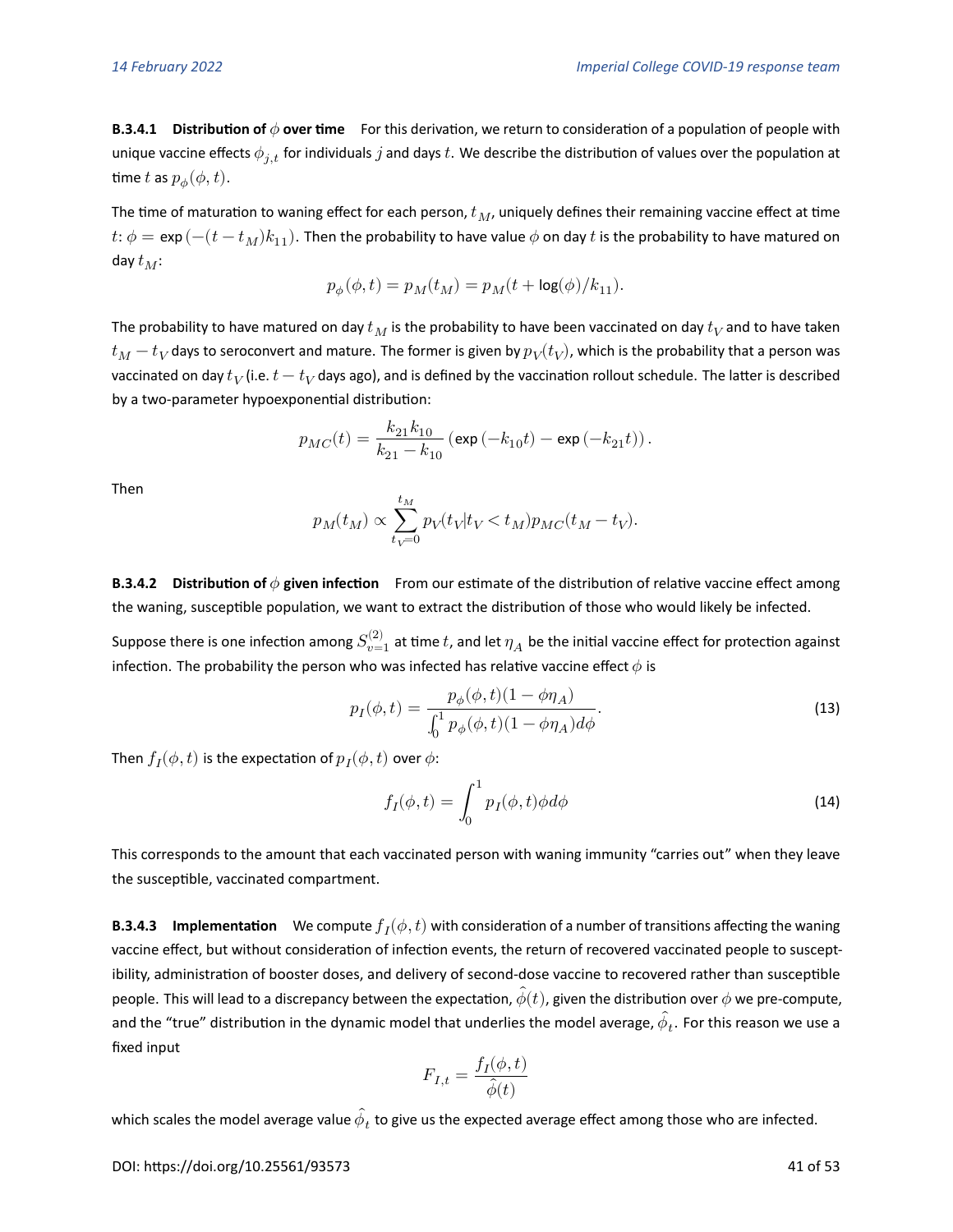#### *B.3.5 Summary of rate equations*

In summary, the rate equations for  $S_{v=1}$  ,  $V_{1}$  and  $V_{2}$  are:

$$
\begin{aligned} \frac{dS_{v=1}}{dt}=k_{10}S_{0\rightarrow1}-k_{1}(1,t)S_{v=1}+k_{14}R_{v=1}-k_{16}S_{v=1},\\ \frac{dV_{1}}{dt}=k_{10}S_{0\rightarrow1}-k_{21}V_{1}-k_{19}S_{v=1}^{(1)},\\ \frac{dV_{2}}{dt}=k_{21}V_{1}-k_{11}V_{2}-k_{20}S_{v=1}^{(2)}+\hat{\phi}k_{14}R_{v=1}-\hat{\phi}k_{16}V_{2}. \end{aligned}
$$

<span id="page-41-0"></span>The resulting average relative effect for each demographic group is shown in Figure [12.](#page-41-0)



Figure 12: The residual vaccine effect over time for the Sinovac double dose and the Moderna booster for all demographic groups, with adolescents, health workers and those aged over 64 shown in bold. The vertical lines indicate the beginning of the projection period, where both vaccines are rolled out. The projections correspond to Scenario 3, where 80% booster coverage is achieved in all three groups by the end of the period.

#### *B.3.6 Other vaccine effects*

For the other vaccine effects, including reduced infectiousness, reduced probability to be symptomatic, reduced probability to require hospitalisation given symptoms, and reduced probability to die given requiring hospitalisation, we use the waned vaccine effect from 21 days prior. This relies on two approximations: (1) that the past effect reflects the population-average vaccine effect when the pathway was entered, and (2) the average vaccine effect remains unchanged as individuals progress through the disease pathway. For example, defining  $F(t)=F_{1}(t)+F_{2}(t)$ , and  $F_1(t)=k_{19}S_{v=1}^{(1)}(t)$  and  $F_2(t)=k_{20}S_{v=1}^{(2)}(t)$  as the fluxes out of the  $S_{v=1}$  compartment at time  $t$ , we can write the vaccine effect on the probability to be symptomatic at time  $t$  as depending on the mix of vaccine states among those who became infected  $t_S$  days earlier:

$$
F_{S,t} = \frac{F_1(t-t_S)}{F(t-t_S)} + \frac{F_2(t-t_S)}{F(t-t_S)} \hat{\phi}_{t-t_S},
$$

and  $f_S(\eta_S,t) = 1-F_{S,t}\eta_S.$ 

#### *B.4 Hospital case fatality rate*

Hospital case-fatality rate lags behind hospital occupancy by several weeks. This is likely due to hospital occupancy at time of admission being a more important determinant of outcome than hospital occupancy at time of death (or time of reporting of death).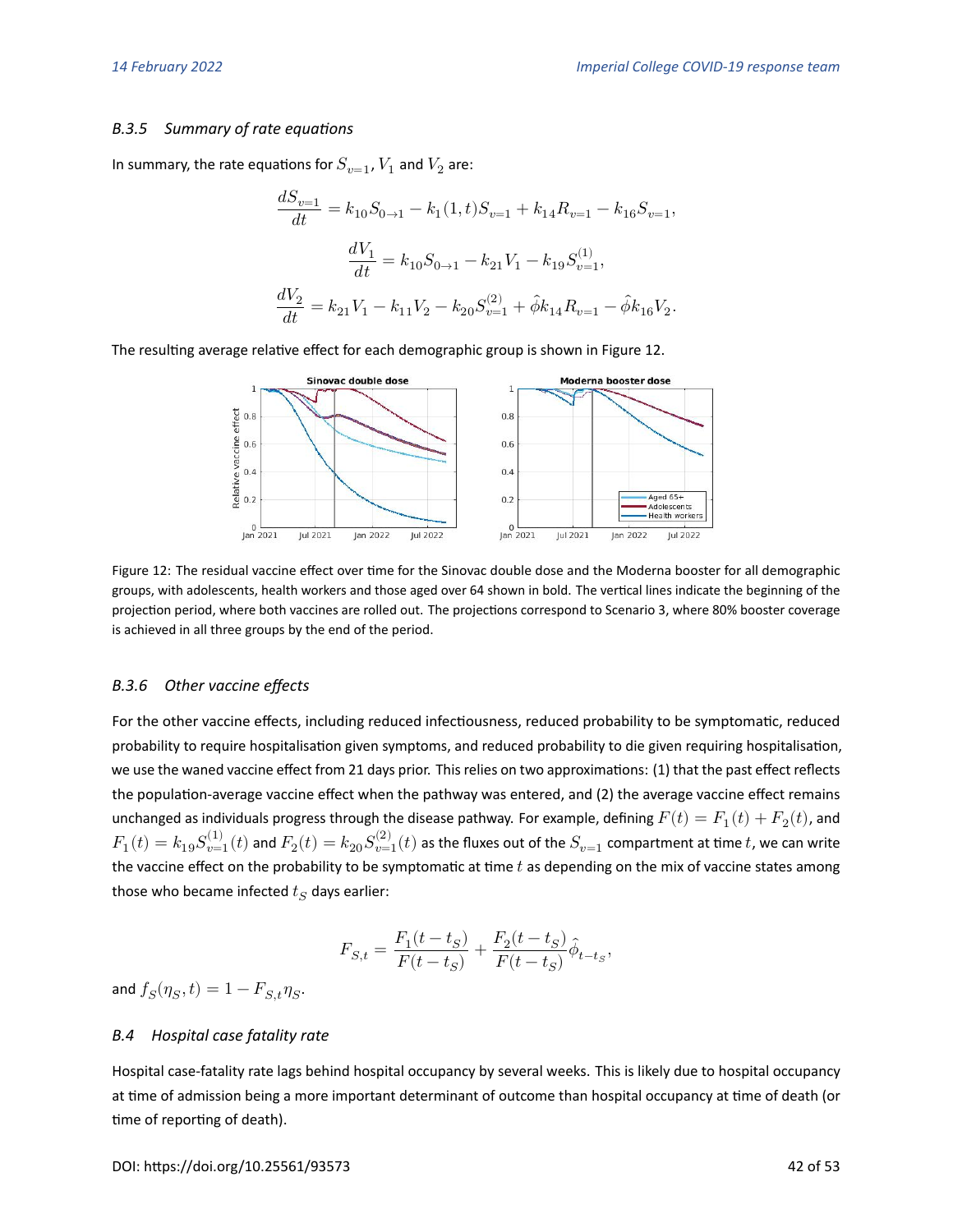

 $\bullet$ Deaths • Hospitalised at time of death/50

Figure 13: Hospital occupancy and deaths over time. Horizontal lines indicate  $H_{min}$  and  $H_{max}$ .

We model deaths as depending on hospital occupancy. Deaths occur at a constant rate for hospital occupancy <  $H_{min}$ , where  $H_{min}$ =37,100. Where occupancy exceeds  $H_{min}$ , the rate of death increases linearly. The amount the rate increases from hospital occupancy of  $H_{min}$  to  $H_{max}$ , denoted  $\theta_0$  and referred to as the HCFR surge rate, is learnt from the data:

$$
\theta(H(t-21)) = \left\{ \begin{array}{ll} 1 & \sum H(t-21) < H_{min} \\ & \\ 1 + \theta_0 \frac{\sum H(t-21) - H_{min}}{H_{max} - H_{min}} & \sum H(t-21) > H_{min} \end{array} \right.
$$

We fit the model to these data using a delay of 21 days for the surge rate. To account for the increased CFR for the Delta variant, we fit a parameter to allow an increase to the fatality rate of hospitalised patients over the period of its growth.

#### <span id="page-42-0"></span>**C Fitting to data**

Hospital occupancy data and death data [\(https://vaksin.kemkes.go.id/#/scprovinsi\)](https://vaksin.kemkes.go.id/#/scprovinsi) are used to fit model parameters  $R_{\rm 0}$ , seed time, the hospital case fatality rate as hospital occupancy exceeds capacity (Table [11\)](#page-44-0), and a 13-component time-varying modifier to transmission rate (Figure [14\)](#page-43-0), which reflects changes in behaviour (or other factors) that affect transmission and are not captured by other model inputs (such as vaccinations and sector closures). All epidemic simulations use Matlab's delay differential equation solver dde23, and the parameters are fit using the optimisation function lsqcurvefit. Resulting fits are shown in Figure [15.](#page-43-1)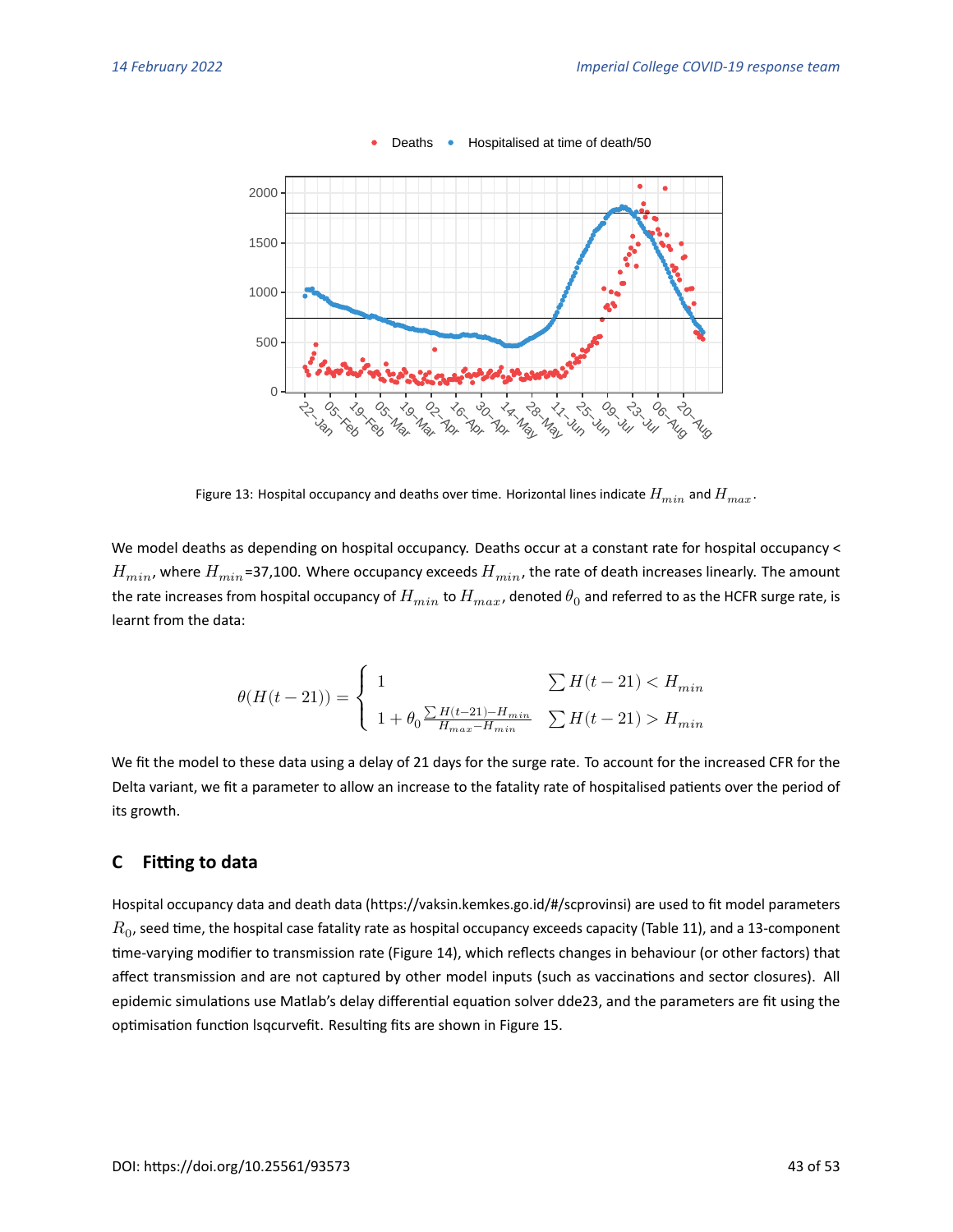<span id="page-43-0"></span>

Figure 14: Modifier component of model that captures changing in transmission not attributable to business or school closures.

<span id="page-43-1"></span>

Figure 15: Data (blue) and model fit (red) for hospitalisations (left) and cumulative deaths (right) over time.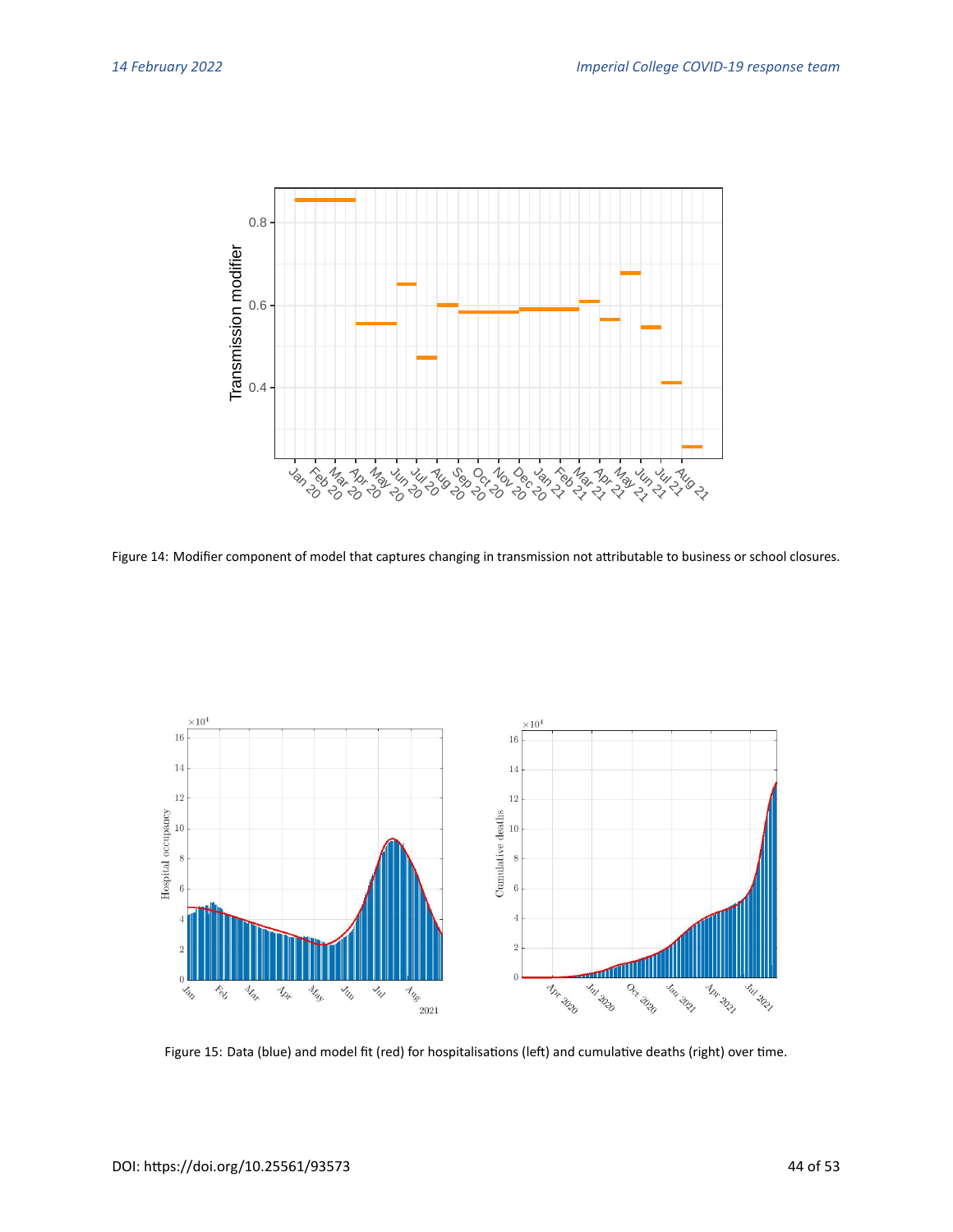<span id="page-44-0"></span>Table 11: Parameters fit to data. Inferred values for  $H_{\text{min}}$  and Hospital surge HFR imply that when hospital capacity goes from 37,100 to 90,000, the hospital case fatality rate increases by a factor of 3.3.

| Parameter          | Value   |
|--------------------|---------|
| seed               | $-65.0$ |
| $R_0$              | 2.9     |
| Hospital surge HFR | 3.3     |
| Delta HFR          | 0.7     |
| $H_{\min}$         | 37,100  |
| Delta HR           | 1.9     |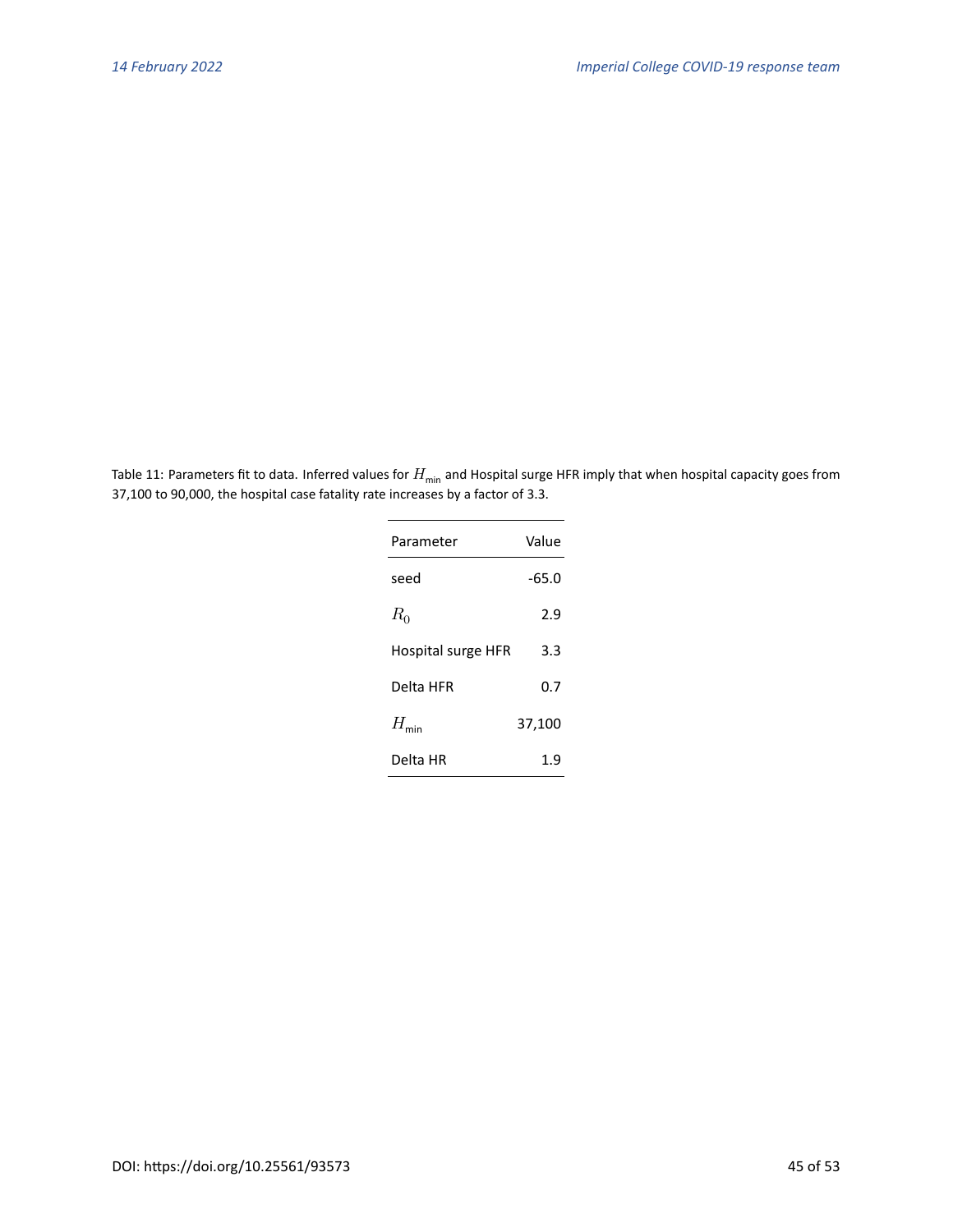# **D Supplementary results**

#### <span id="page-45-0"></span>*D.1 Optimising for a short time horizon*

The Daedalus model is appropriate for short-term forecasting only, due to the uncertainty in how transmission will evolve. Policy decisions should be reviewed as data accumulate. However, optimising over a short time period leads to solutions that are sub-optimal in the longer term. In Figure [16](#page-45-1) we explore the relationship between duration and solution.

The optimal short-term decision (i.e. the one that minimises the expected socio-economic costs under uncertainty for 2 months) is to have schools open 90% and sectors with a relative closure of 0.5. Given this configuration, the expected values for the number of deaths and the maximum hospital occupancy at the end of the period are high. Because the time horizon is short, much of the cost of the configuration choice is not realised until after the two months have passed. Indeed, the shorter the time period, the higher the hospital occupancy at the end of the period (up to a point). It is therefore worth considering longer time horizons, even if the objective is only to choose a configuration for two months.

<span id="page-45-1"></span>

Figure 16: The optimal solution found depends on the duration of the period under consideration. Here we show optimal configurations (right) and epidemic trends (left) when the decision horizon is 2, 4, 6, ..., 12 months long. We choose from a decision space consisting of any combination of ten levels of school opening and nine levels of economic closure, where a relative closure of 1 corresponds to the configuration observed in April 2021, and we use Valuation 2 from Table [2](#page-11-0) to define the socio-economic costs. We assume that Sinovac rollout continues for all people age five and older, and that there are no booster doses. The transmission modifier is constant and set to 0.55.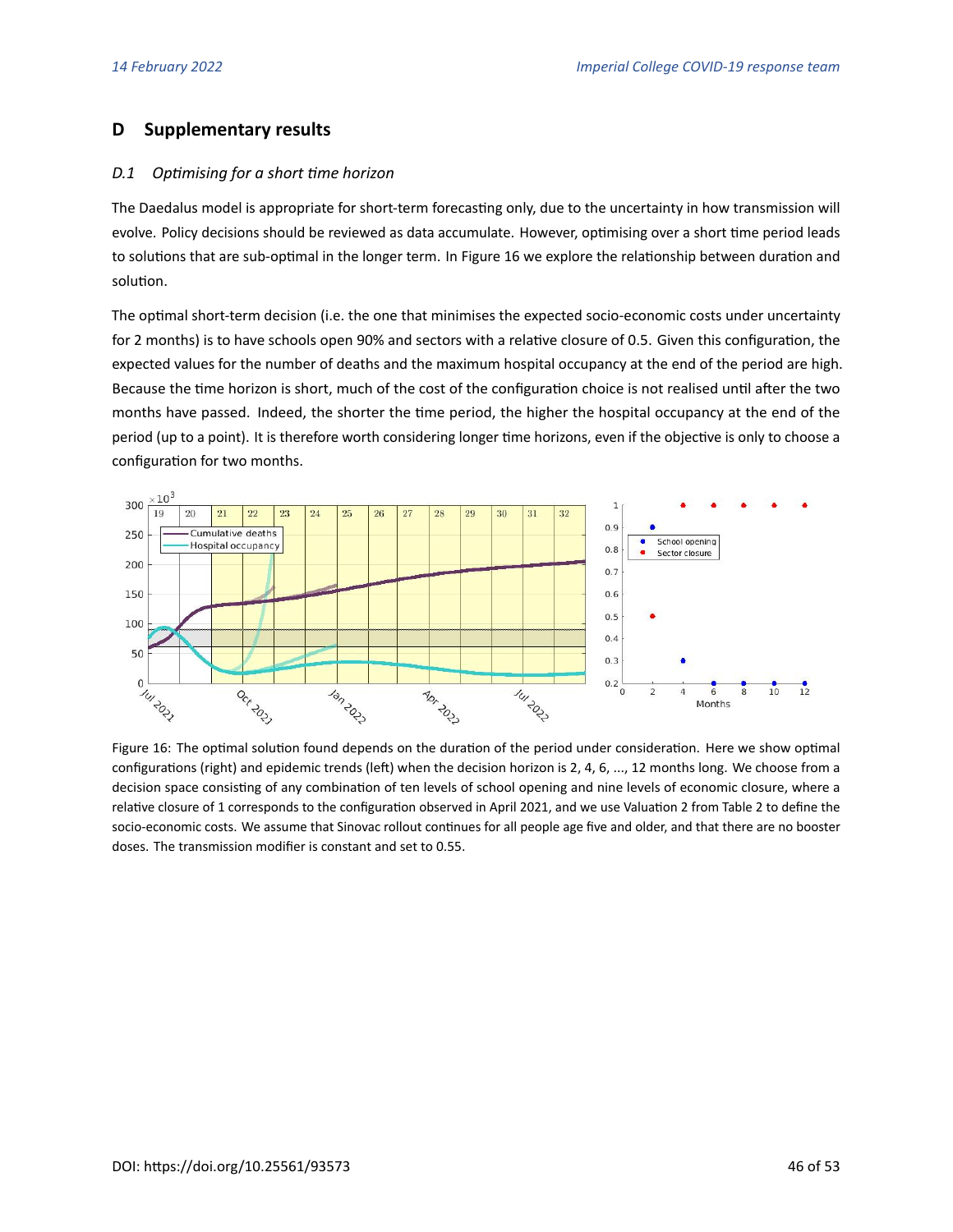# <span id="page-46-0"></span>*D.2 Booster rollout with different valuations*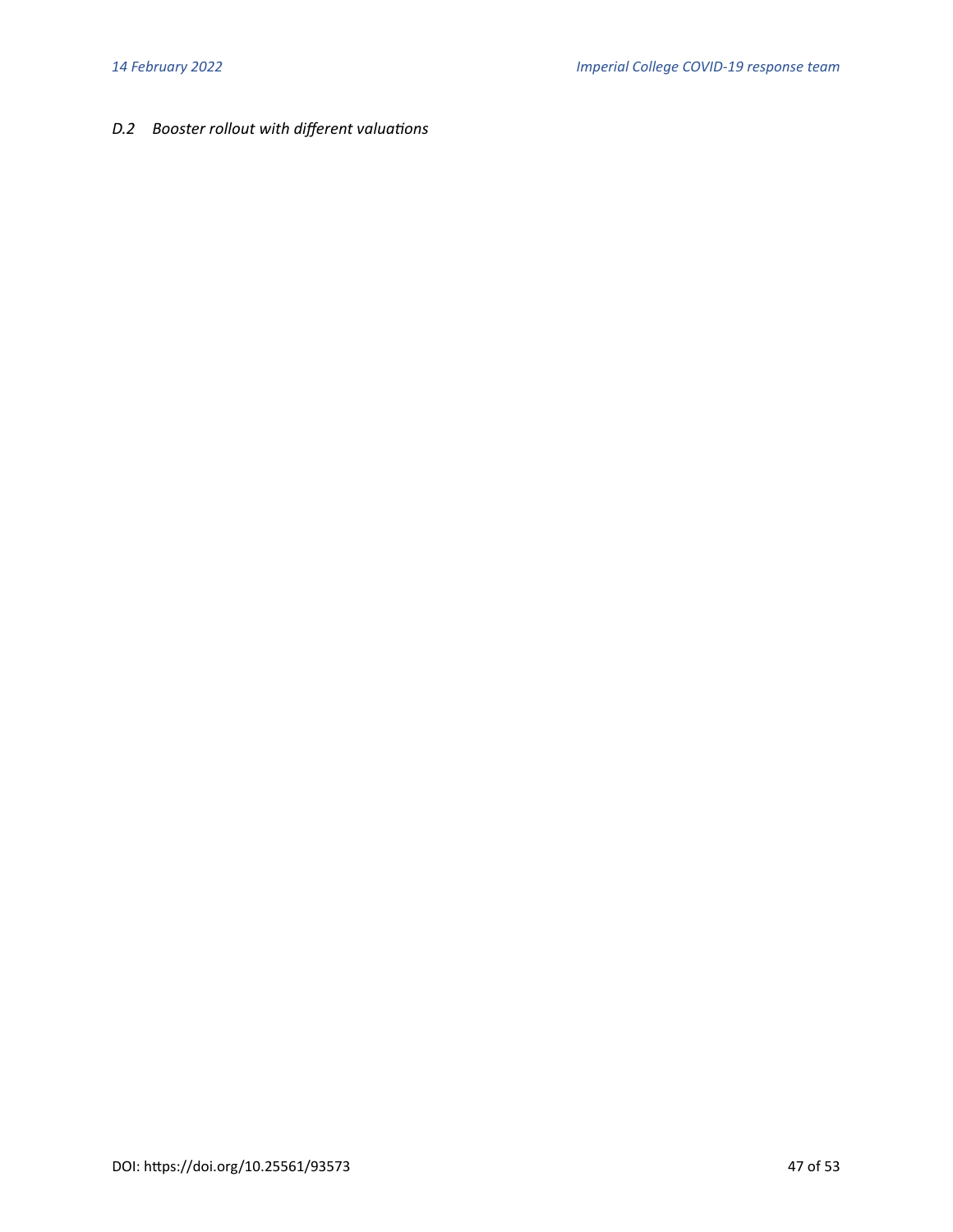|               |                                            |             | First four months               |                | At ten months                   |        |
|---------------|--------------------------------------------|-------------|---------------------------------|----------------|---------------------------------|--------|
| Scenario      | One-year Doses<br>target<br>coverage,<br>% | (millions)  | School<br>opening, closure<br>% | Sector         | School<br>opening, closure<br>% | Sector |
|               | VSY: \$15,000. VLY: \$42,000               |             |                                 |                |                                 |        |
| Scenario 1 0  |                                            | 0           | 40                              | 3              | 60                              | 3.3    |
| Scenario 2 40 |                                            | 93.5        | 50                              | 2.5            | 80                              | 0.75   |
| Scenario 3 80 |                                            | 187         | 50                              | $\overline{2}$ | 100                             | 0      |
|               | VSY: \$34,000. VLY: \$42,000               |             |                                 |                |                                 |        |
| Scenario 1 0  |                                            | 0           | 50                              | 3.5            | 70                              | 3.85   |
| Scenario 2 40 |                                            | 93.5        | 60                              | 3.25           | 100                             | 2.275  |
| Scenario 3 80 |                                            | 187         | 60                              | 2.5            | 100                             | 0      |
|               | VSY: \$34,000. VLY: \$80,000               |             |                                 |                |                                 |        |
| Scenario 1 0  |                                            | $\mathbf 0$ | 50                              | 3.75           | 60                              | 3.75   |
| Scenario 2 40 |                                            | 93.5        | 50                              | 3              | 90                              | 1.8    |
| Scenario 3 80 |                                            | 187         | 60                              | 3.25           | 100                             | 0      |

Table 12: Optimal pandemic mitigation configuration for three vaccine booster rollout scenarios, assuming alternative valuations for a year of life and a year of education.

> The One-year target coverage is the percentage of adolescents, adults, and those over 65 given a booster dose by the end of the twelve-month period, and Doses is the total number of Moderna doses administered. These define the scenarios. School opening and sector closure are constant for the first four months, change linearly for the next six months, and are constant again for the final three months. Configurations are chosen to minimise socio-economic costs given the valuations under uncertain epidemic transmission.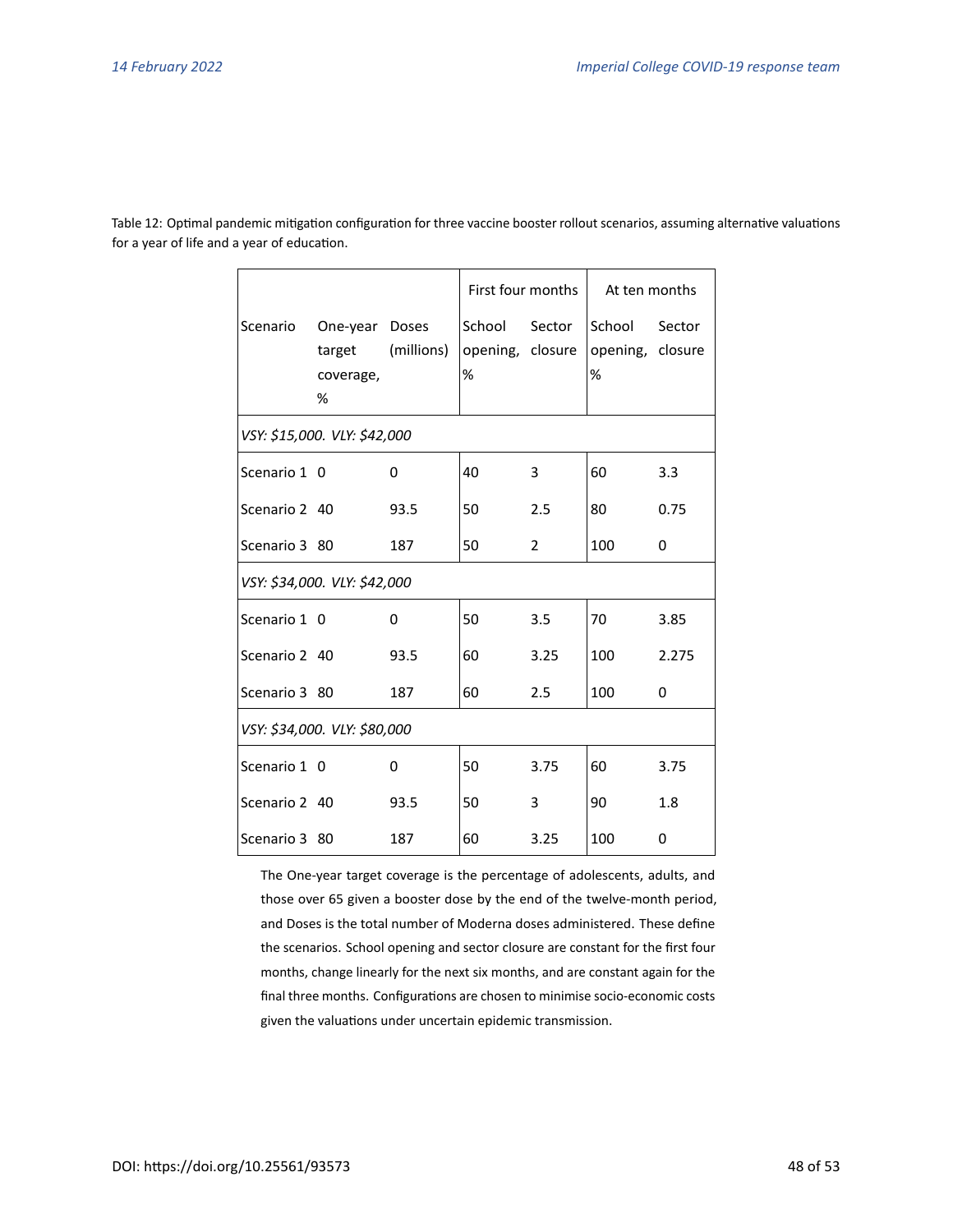|                                                                |        | Benefit per dose (\$)                   |
|----------------------------------------------------------------|--------|-----------------------------------------|
| Value of school year (\$) Value of life year (\$) 40% coverage |        | 80% coverage                            |
| 15,000                                                         | 42,000 | 2,200 (1,200-3,300) 2,000 (1,400-3,100) |
| 15,000                                                         | 80,000 | 2,500 (1,700-3,400) 2,000 (1,400-3,400) |
| 34,000                                                         | 42,000 | 3,600 (2,400-5,400) 3,000 (2,300-4,500) |
| 34,000                                                         | 80,000 | 4,200 (3,400-6,600) 3,300 (2,600-5,200) |

Table 13: Benefit per dose for different valuations and vaccine coverages.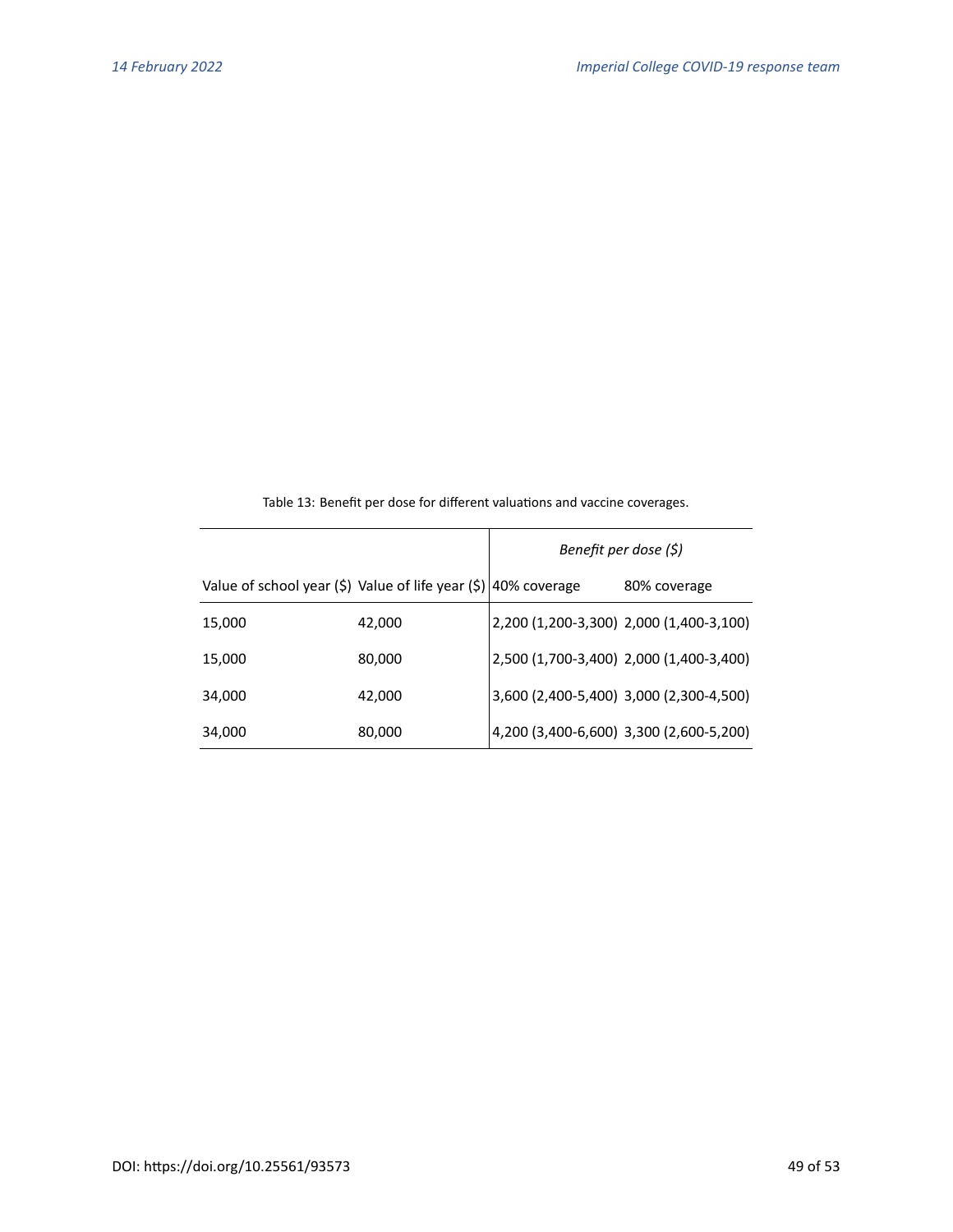|                       |                                                                     |                                                                      |                                                                                                                           |                                      |                             |                                      |                                                                                 | Table 14: Socio-economic costs under three vaccine booster rollout scenarios, one year projection horizon, assuming alternative valuations for a year of life and a year of education |                    |
|-----------------------|---------------------------------------------------------------------|----------------------------------------------------------------------|---------------------------------------------------------------------------------------------------------------------------|--------------------------------------|-----------------------------|--------------------------------------|---------------------------------------------------------------------------------|---------------------------------------------------------------------------------------------------------------------------------------------------------------------------------------|--------------------|
| Scenario              | Person-years<br>of in-school<br>education,<br>millions <sup>a</sup> | ৰ্চ<br>billion<br>education<br>loss,<br>Cost<br>$\frac{5}{\sqrt{2}}$ | ᡐᢆ<br>GDP, billion                                                                                                        | GDP loss,<br>billion \$ <sup>b</sup> | YLLS, millions <sup>a</sup> | Cost of YLL,<br>lion \$ <sup>b</sup> | bil-Deaths, millions <sup>a</sup>                                               | Socio-economic<br>costs, billion \$                                                                                                                                                   | Saving, billion \$ |
|                       | VSY: \$15,000. VLY: \$42,000                                        |                                                                      |                                                                                                                           |                                      |                             |                                      |                                                                                 |                                                                                                                                                                                       |                    |
| Scenario 1            | 33                                                                  | 338                                                                  | 715 (714-715)                                                                                                             | 262 (262-265)                        | $4(0.16 - 20)$              | 106 (4.22-515)                       | $0.15(0.006 - 0.72)$                                                            | 706 (604-1,120)                                                                                                                                                                       |                    |
| Scenario <sub>2</sub> | $\overline{4}$                                                      | 241                                                                  | 769 (768-770)                                                                                                             | 146 (145-147)                        | 4.4 (0.18-19)               | 115 (4.81-491)                       | 0.17 (0.007-0.68)                                                               | 502 (391-880)                                                                                                                                                                         | 204 (110-310)      |
| Scenario 3            | 50                                                                  | 166                                                                  | 796 (795-796)                                                                                                             | 91 (89.9-92.3)                       | $3.2(0.17 - 15)$            | 84 (4.5-387)                         | $0.12(0.006 - 0.54)$                                                            | 341 (261-646)                                                                                                                                                                         | 365 (270-580)      |
|                       | VSY: \$15,000. VLY: \$80,000                                        |                                                                      |                                                                                                                           |                                      |                             |                                      |                                                                                 |                                                                                                                                                                                       |                    |
| Scenario 1            | 50                                                                  | 369                                                                  | 707 (707-708)                                                                                                             | 286 (285-288)                        | $2.2(0.14-13)$              | 113 (7.03-650)                       | 0.086 (0.005-0.48) 768 (661-1,310)                                              |                                                                                                                                                                                       |                    |
| Scenario <sub>2</sub> | 39                                                                  | 277                                                                  | 769 (769-770)                                                                                                             | 145 (145-147)                        | $2.2(0.15-12)$              | 111 (7.43-587)                       | 0.085 (0.006-0.44) 533 (430-1,010)                                              |                                                                                                                                                                                       | 235 (160-320)      |
| Scenario 3            | $\overline{a}$                                                      | 180                                                                  | 788 (787-788)                                                                                                             | 112 (111-113)                        | $1.9(0.14 - 9.9)$           | 94.5 (7.19-497)                      | 0.072 (0.005-0.37) 387 (299-791)                                                |                                                                                                                                                                                       | 381 (260-640)      |
|                       | VSY: \$34,000. VLY: \$42,000                                        |                                                                      |                                                                                                                           |                                      |                             |                                      |                                                                                 |                                                                                                                                                                                       |                    |
| Scenario 1            | 39                                                                  | 616                                                                  | 695 (694-696)                                                                                                             | 314 (312-316)                        | $7.1(0.18-27)$              | 185 (4.78-698)                       | $0.26(0.007 - 0.95)$                                                            | 1,115 (933-1,630)                                                                                                                                                                     |                    |
| Scenario <sub>2</sub> | 52                                                                  | 327                                                                  | 727 (727-728)                                                                                                             | 240 (238-242)                        | $8.2(0.25-25)$              | 212 (6.53-642)                       | $0.3(0.01 - 0.88)$                                                              | 779 (572-1,210)                                                                                                                                                                       | 336 (230-510)      |
| Scenario 3            | 54                                                                  | 277                                                                  | 782 (781-783)                                                                                                             | 122 (121-123)                        | 5.8 (0.22-20)               | 150 (5.86-529)                       | $0.21(0.009 - 0.73)$                                                            | 549 (403-929)                                                                                                                                                                         | 566 (420-850)      |
|                       | VSY: \$34,000. VLY: \$80,000                                        |                                                                      |                                                                                                                           |                                      |                             |                                      |                                                                                 |                                                                                                                                                                                       |                    |
| Scenario 1            | 36                                                                  | 685                                                                  | 692 (691-692)                                                                                                             | 324 (324-327)                        | 4.5 (0.16-20)               |                                      | 224 (8.23-1,000) 0.17 (0.006-0.73)                                              | 1,233 (1,020-2,010)                                                                                                                                                                   |                    |
| Scenario <sub>2</sub> | 45                                                                  | 478                                                                  | 741 (740-741)                                                                                                             | 208 (207-210)                        | $3.2(0.16 - 14)$            | 159 (8.1-710)                        | $0.12(0.006 - 0.53)$                                                            | 845 (693-1,400)                                                                                                                                                                       | 388 (320-610)      |
| Scenario 3            | S                                                                   | 298                                                                  | 767 (766-767)                                                                                                             | 160 (159-162)                        | $3.4(0.18 - 14)$            | 167 (8.97-695)                       | $0.13(0.007 - 0.51)$                                                            | 625 (466-1,150)                                                                                                                                                                       | 608 (490-970)      |
|                       |                                                                     |                                                                      | Expected values with 95% confidence interval in parentheses.<br>Outputs from the epidemiological model (YLLs, Deaths) and |                                      |                             |                                      | economic model (Person-years of in-school education, GDP) for the configuration |                                                                                                                                                                                       |                    |

DOI: https://doi.org/10.25561/93573 50 of [53](#page-52-0)

<sup>b</sup> Costed losses compared to the no-pandemic counterfactual, which contribute to the socio-economic costs as defined in Equation 2 using the valuation sets from Table 2 Costed losses compared to the no-pandemic counterfactual, which contribute to the socio-economic costs as defined in Equation [2](#page-4-1) using the valuation sets from Table [2](#page-11-0)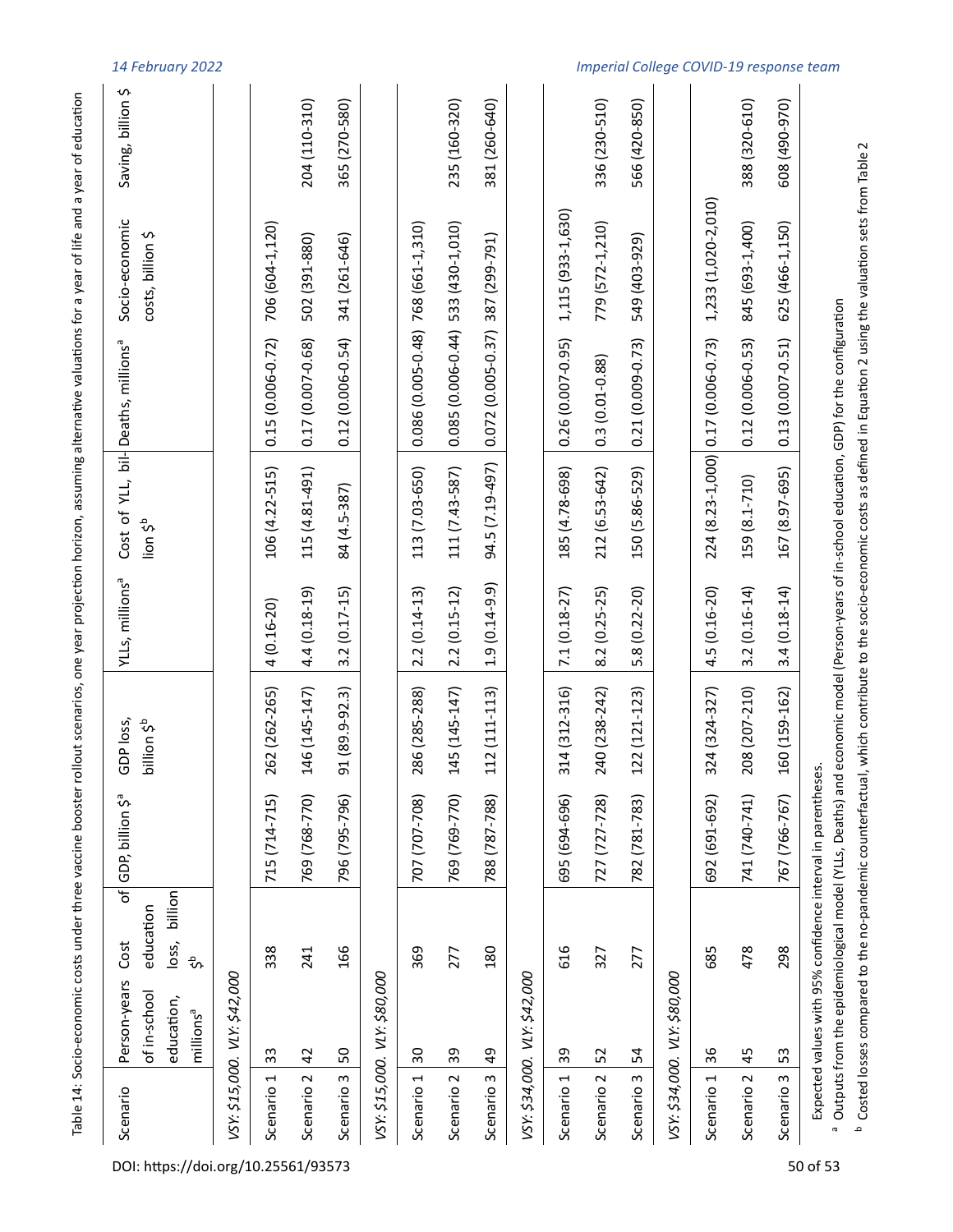### <span id="page-50-0"></span>*D.3 Relevance in current circumstances: Omicron*

In order to contextualise these results in the current moment of the pandemic, which is dominated by the Omicron variant in early 2022, we estimate what the costs would have been had Omicron been the predominant variant throughout the projection horizon. We re-run the same simulations and identify optimal decisions anew, assuming that the relative vaccine effect in preventing infection for the booster is 0.76 and for Sinovac is 0 [\(Andrews et al.,](#page-22-13) [2021\)](#page-22-13), the relative hospitalisation rate is 0.3, the relative hospital-fatality rate is 0.67 [\(Ferguson, Ghani, Hinsley and](#page-23-11) [Volz, 2021\)](#page-23-11), and the relative vaccine effects protecting against hospitalisation and hospital fatality are 0.5 and 0.6, respectively [\(Ferguson, Ghani, Cori, Hogan, Hinsley and Volz, 2021\)](#page-23-12).

For the three scenarios, we find expected costs that are similar relative to the costs calculated for the respective main scenarios that assume the rates of hospitalisation and death and vaccine effects do not change, as presented in Table [5.](#page-17-0) The expected socio-economic costs relative to those reported in Table [5](#page-17-0) are 98%, 104%, and 98%, respectively, for the three scenarios. That is, there is no systematic difference in the absolute value of the expected costs, nor in the expected costs relative to each other across scenarios. Therefore we have no reason to expect costs estimated in 2022 to be systematically different from those already estimated for the circumstances and time horizon beginning in September 2021 as a result of changes in the predominant variant, given the profile of viral effects we assume for each case.

Optimal configurations in these hypothetical scenarios require less stringent closures of business and school initially, but slower gradual opening. This is due to the expected nature of the variant having less severe outcomes but also being less responsive to vaccines.

Based on these results, we tentatively suggest that if we were to re-compute costs for a time horizon starting in 2022, we would not expect costs (or savings) to be systematically different because of the Omicron variant. However, this assumes all else is equal. In practice, computed costs may differ for reasons other than the characteristics of the predominant variant, such as progress since made in vaccination coverage, medical treatment, and the number of infections incurred in the interim. We show in Section [D.4](#page-50-1) how uncertainty in the virus profile included in the computation of the cost allows us to assess which parameter uncertainties drive uncertainty in the outcomes or, put another way, how much the projected outcome depends on the parameter.

# <span id="page-50-1"></span>*D.4 Sensitivity analysis: uncertain variant profiles*

We present the results for our main scenarios (see Table [5\)](#page-17-0) with fading vaccine effects and two additional parametric uncertainties: the reduced vaccine effect in preventing infection, and change to hospitalisation rate (Figure [17\)](#page-51-0). The distributions represent our uncertainties about future changes to the profile of the circulating viral population in August 2021. Our uncertainty about the change in hospitalisation rate is large: it includes what we might have expected based on variants observed up to that point (which all showed increased severity), and also allows for the hospitalisation rate to go down, reflecting emergence of variants causing less severe disease.

We model fading vaccine protection against infection as a linear decrease over the twelve-month period for protective effects for both Sinovac and Moderna vaccines, averaging over possible temporal population dynamics (i.e., times at which mutations occur and time taken to dominate the population). The decrease has an uncertain slope, ending in a final percent-reduction in the vaccine effect distributed as Beta(8,4), so that the median effect after twelve months is 68% (95% CI 39–89%) of its initial effect, approximately corresponding to the percentage change in estimates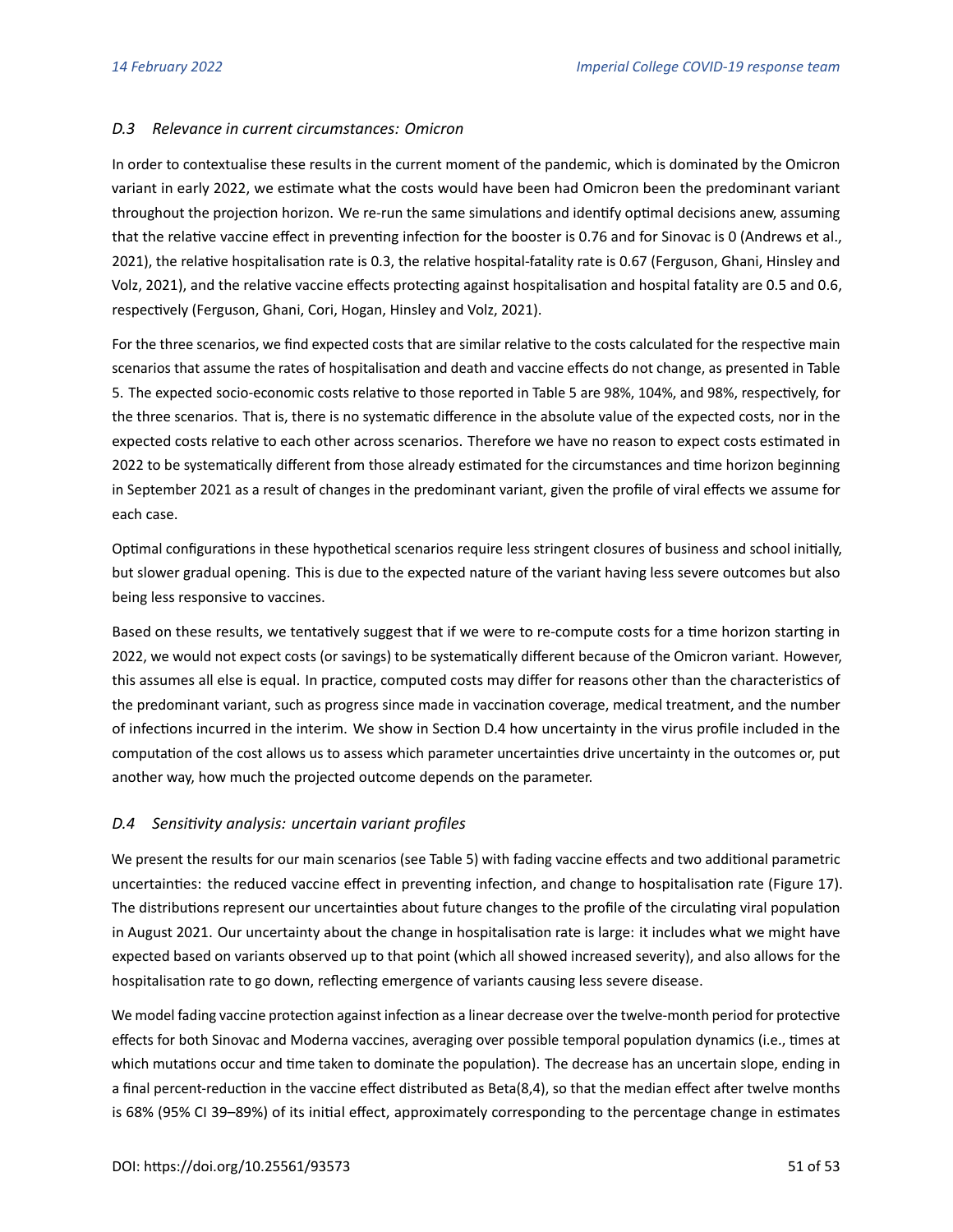of vaccine effectiveness between November 2020 and November 2021. For example, the Moderna vaccine was estimated to have a reduction of around 80% in effectiveness against the Delta variant [\(Rosenberg et al., 2021\)](#page-25-12). If there are two such complete population shifts of the circulating virus in a year with compounded decreases to vaccine effect, the result would be a decrease to 64% effectiveness (see also Figure [17](#page-51-0) for a comparison to the Omicron variant).

At the same time, new variants can result in different hospitalisation rates. Here, we allow for the rate of hospitalisation to change in the same way as we do the vaccine effect. We allow for it to increase to up to around 2.5 times, and to decrease to around 0.4 times, with a final value described with a lognormal distribution with log mean -0.1 and log standard deviation 0.5.

<span id="page-51-0"></span>

Figure 17: Our model of the effect of potential new variants on vaccine escape and hospitalisation rate. Values in the model are relative to the values at the beginning of the projection horizon.

We find that if vaccine effects fade over time and vaccine-effect fading and hospitalisation rates are uncertain, the expected benefit per vaccine dose is \$2,400 for scenario 2 (95% CI 1,600–5,200) and \$2,000 for scenario 3 (95% CI 1,500–3,900). Finally, we examine the relationships between the uncertain variables and the outcomes of interest (Figure [18\)](#page-52-1). The total socio-economic cost and the saving in scenario 3 compared to scenario 1 are somewhat correlated with the uncertain transmission modifier, but not strongly with vaccine effect or hospitalisation rate, nor with a predictor that combines the two parameters.

The intuitions visualised in Figure [18](#page-52-1) can be quantified with metrics such as value of information [\(Jackson et al.,](#page-24-11) [2021\)](#page-24-11), given in Table [16,](#page-52-2) which quantifies the impact of uncertainty in parameters on the uncertainty in the outcome. The higher the value, the more predictive the parameter is of the outcome. This type of analysis allows a policy maker to anticipate which uncertainties are most important to resolve in order to make a more accurate estimate of the cost, and therefore a more informed decision on whether booster vaccinations are a worthwhile investment. There is a limit to what we can learn about future transmission and future viral characteristics in order to make these predictions more accurate, but it is important to note how the conclusions we reach are variously sensitive or robust to these uncertainties. It provides some reassurance that the values estimated from the outlook of August 2021 are not very sensitive to the changing vaccine profile, consistent with the finding that the costs estimated assuming Omicron-like parameters were similar to those estimated previously. Instead, the costs are most sensitive to uncertain transmission. Modelling efforts to resolve these uncertainties would likely have most value in making cost estimations more precise.